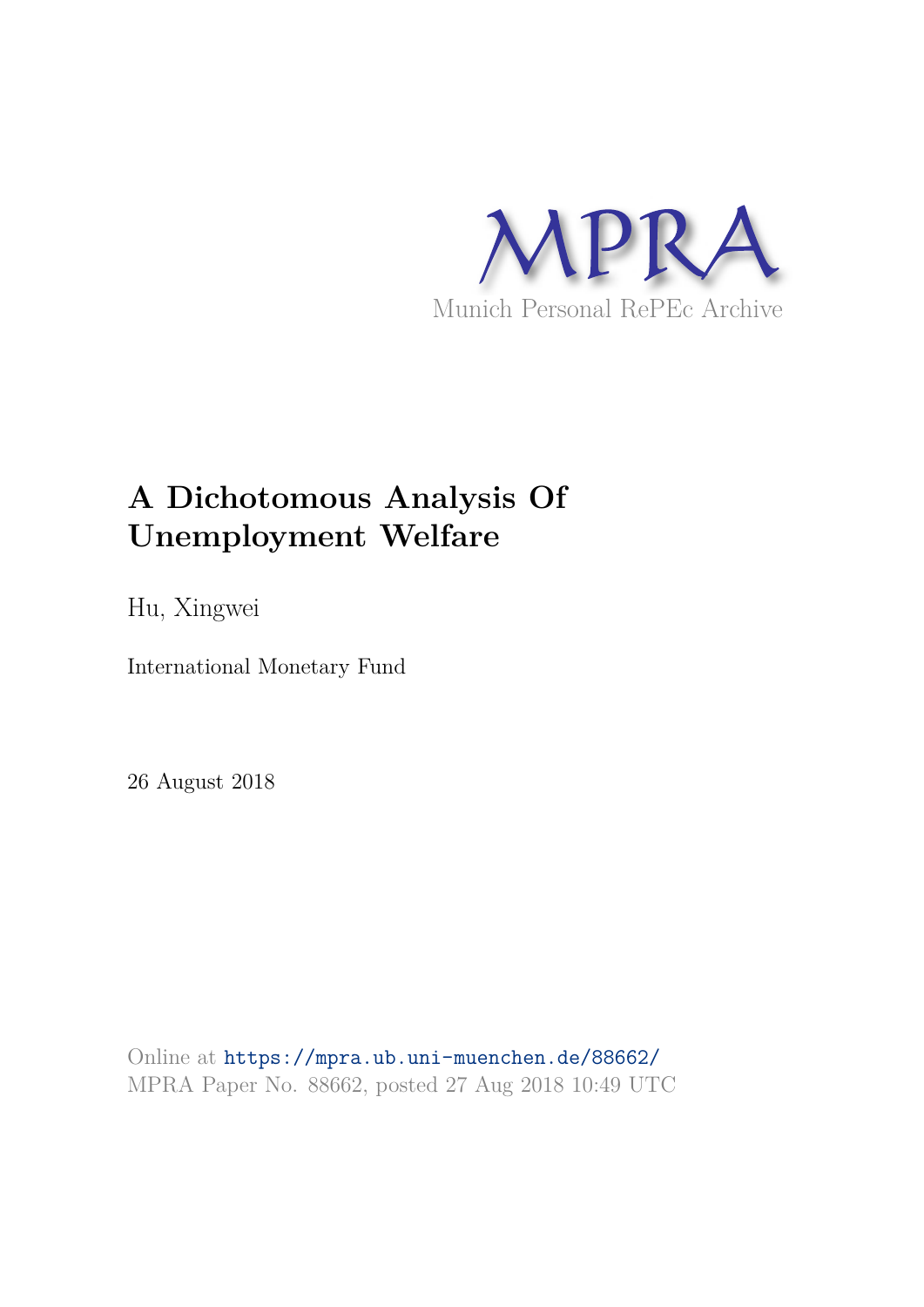# A DICHOTOMOUS ANALYSIS OF UNEMPLOYMENT WELFARE  $*$

Xingwei Hu<sup>1</sup>

# Abstract

In an economy which could not accommodate full employment of its labor force, it employs some but does not employ others. The bipartition of the labor force is random, and we characterize it by a probability distribution with equal employment opportunity. We value each employed individual by his marginal contribution to the production; we also value each unemployed individual by the potential marginal contribution he would make if the market hired him. We fully honor both the individual value and its national aggregate in our distribution of the net production to the unemployment welfare and the employment benefits. Using a balanced budget rule of taxation, we derive a fair, debt-free, and riskfree tax rate for any given unemployment rate. The tax rate minimizes both the asymptotic mean and variance of the underlying posterior unemployment rate; it also stimulates employment, boosts productivity, and mitigates income inequality. One could also apply the rate and valuation approach to areas other than the labor market. This framework is open to alternative identification strategies and other forms of equal opportunity.

JEL Classification Number: C71, D63, E24, E62, H21 *Keywords:* Tax Rate, Unemployment Welfare, Fair Division, Equality of Opportunity, Shapley Value

<sup>✩</sup>The author thanks Lloyd S. Shapley, Stephen Legrand, and seminar participants at Central South University, Stony Brook University, George Washington University, and International Monetary Fund for their suggestions.

<sup>1</sup>Address: International Monetary Fund, 700 19th St NW, Washington, DC 20431, USA. Email: xhu@imf.org; Phone: (202)623-8317, (703)909-9863; Fax: (202)589-8317.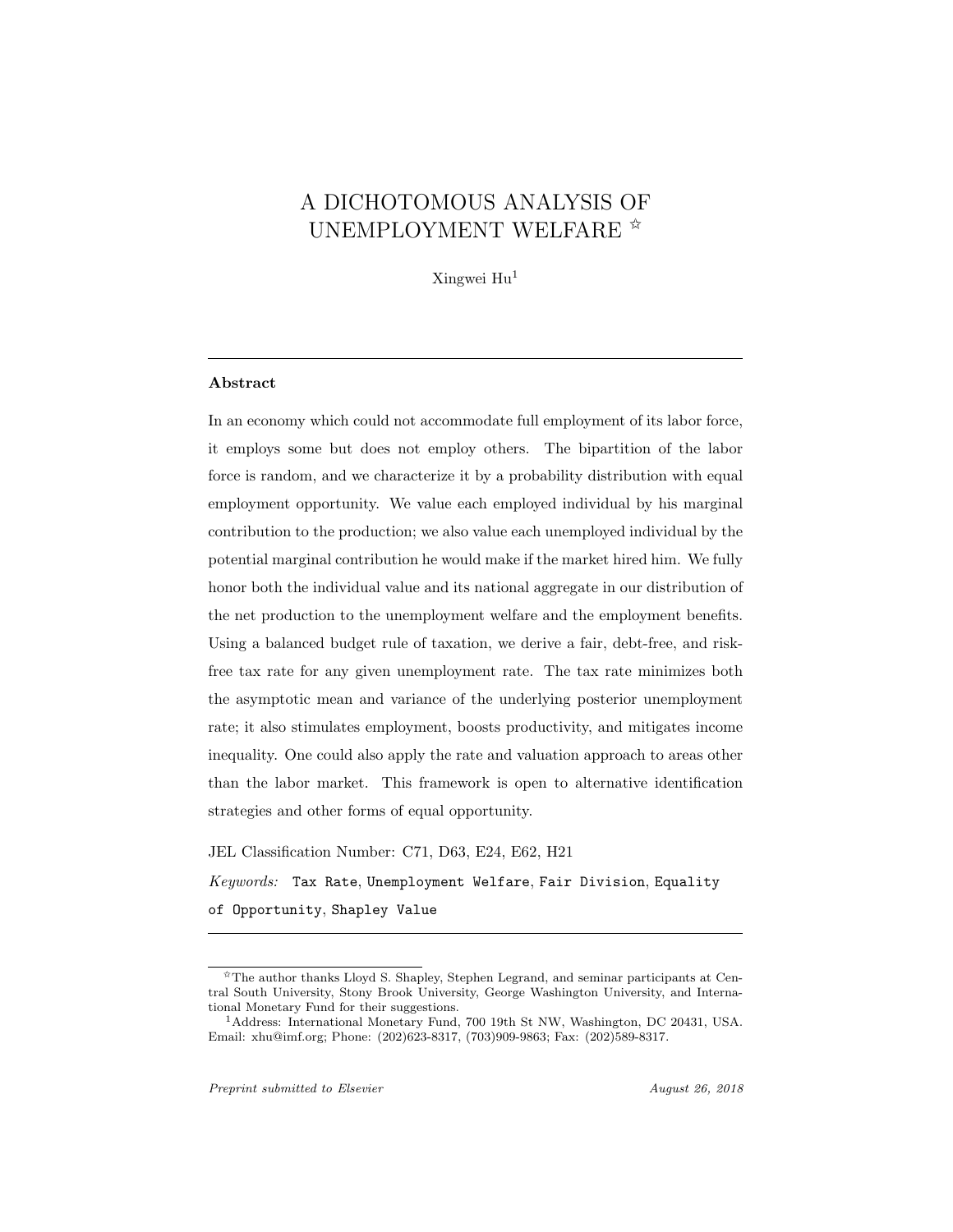#### I. INTRODUCTION

The problem with which we are concerned relates to the following typical situation: consider an economy which could not achieve full employment of its labor force, and therefore some people are employed, and others are not. As the employed receives wages and employment benefits (e.g., pension, health insurance, social security, education allowances, paid vacation), should the unemployed receive some unemployment welfare? If yes, how much is fair? In a specific jurisdiction system, the term "unemployment welfare" here may also mean "unemployment benefits," "unemployment insurance," or even "unemployment compensation." In an advanced economy, the answer to the first question is likely YES. This paper answers the second question by justifying a fair share of unemployment welfare for the unemployed and deriving a fair tax rate for the employed. Fair unemployment welfare and a fair tax rate are among the most fundamental problems facing our society.

The fair-division problem arises in various real-world settings. For a motivating example, let us consider a  $k$ -out-of-n redundant system which has n identical components, any  $k$  of which being in good condition makes the system work properly. When valuing the importance of each component (either working or standby), one may intuitively claim that these components should be valued equally. A very similar situation is a simple majority voting where not all voters would vote for a proposal, and the proposal could be passed or failed. For another example, in the health insurance industry, not all of the policyholders are ill and use the insurance to cover their medical expenses. The question is how to fairly share the total medical expenses between the ill policyholders and the non-ill ones. In a labor market, we have a similar, but more complicated situation: on the one hand, the market could not employ all of its labor force even though everyone in the market would like to be employed; on the other hand, the participants in the market have heterogeneous performance in the production.

We have a few challenges to deal with when distributing the welfare and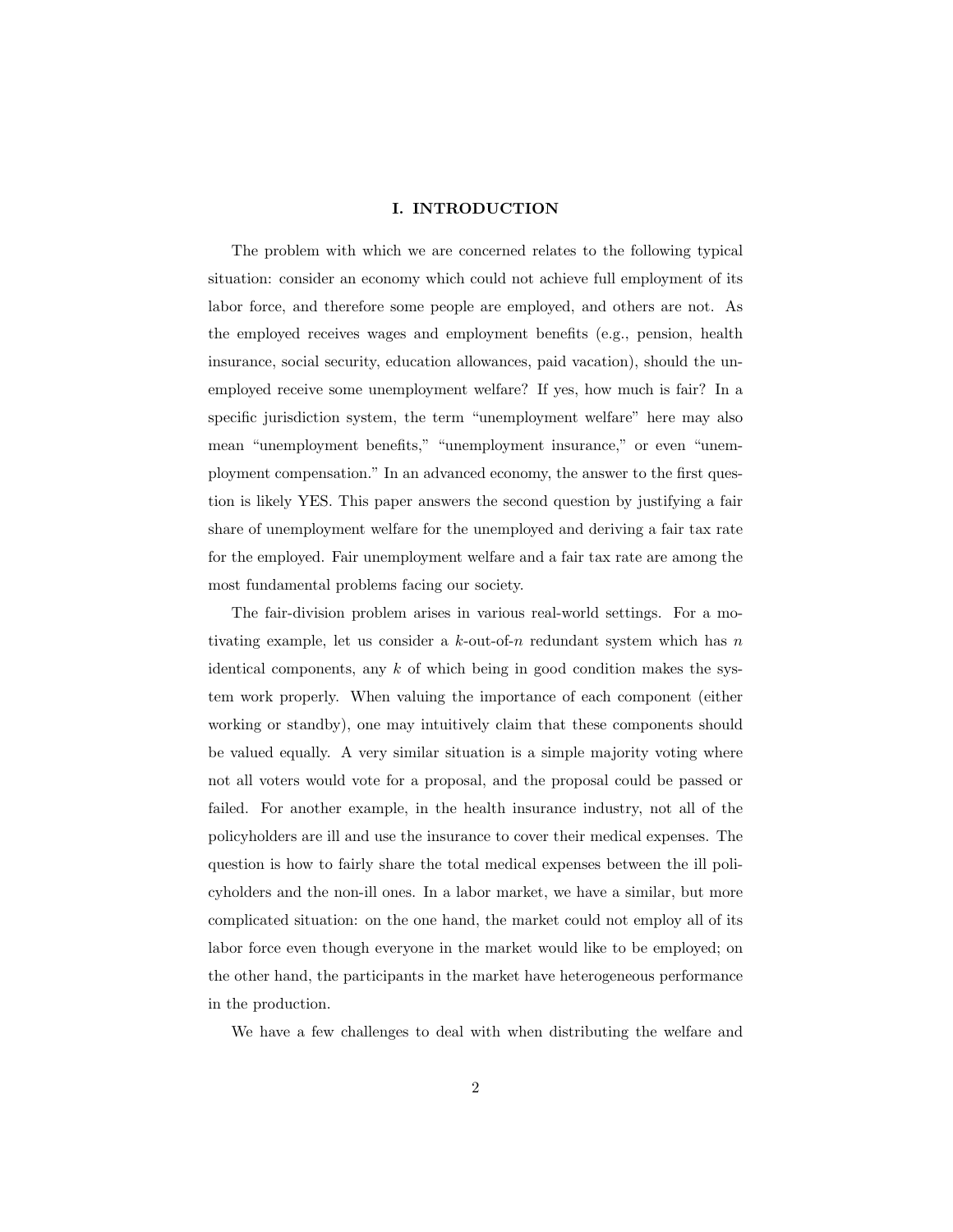benefits, both generated by the employed. First, we believe that "fairness" is bound with the equality of employment opportunity, not with the equality of outcome, nor with the equality of productivity. Besides, we also believe that unemployment is not a fault of the unemployed, nor a fault of the labor market, but a self-adjustment mechanism toward efficiency of the market. Secondly, we attempt to apply a fiscal policy to the labor market which operates in the everchanging economy and productivity. For it to be useful, the tax and division rule should be not only fair to all people but also be able to cope with the uncertainty and sustainability in generating and distributing the production. Ideally, it should balance the account of value generated and that of value paid in each employment contingency. Thirdly, a fair tax rate should depend only on observed data to avoid any excessively political bargaining and costly strategic voting. One major issue, however, is the non-observability of the heterogeneousagent production function for all employment scenarios. Another data issue is the desynchronization between the unemployment rate and the tax rate: the former is high-frequency data while the latter has a lower frequency. Often in a yearly time-frame, policymakers determine the tax rate after observing most monthly unemployment rates.

Vast literature (e.g., Kornhauser [1995], Fleurbaey and Maniquet [2006]) from various directions has studied the fairness in taxation and unemployment payments. In particular, Shapley [1953] proposes an axiom of fairness to develop a fair-division method, called the Shapley value, which is widely used in distributing employment compensation and welfare (e.g., Moulin [2004]; Devicienti [2010]; Giorgi and Guandalini [2018]; Krawczyk and Platkowski [2018]). Beneath the pillars of the Shapley value and the Shapley axiom are two underlying assumptions: players' unanimous participation in the production, and perfect information about the production function. Hu [2002, 2006, 2018] relax the unanimity assumption and generalize the Shapley value using a few classes of probability distributions for the dichotomy or bipartition of the players. In particular, Hu [2018] proposes using a Beta-Binomial distribution to address the equality of opportunity. This current research capitalizes on the Beta-Binomial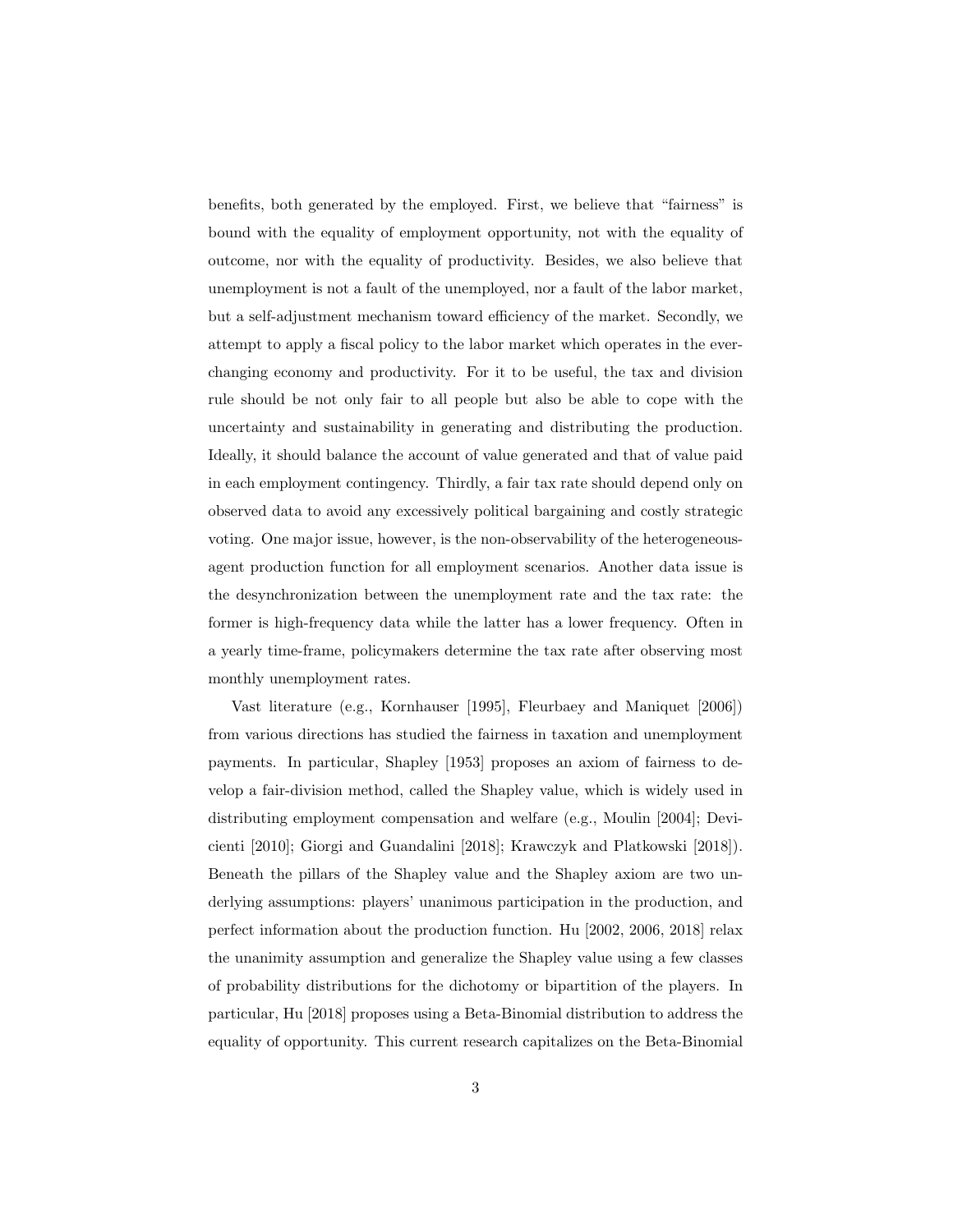distributions as well. Furthermore, we do not assume the perfect information about the production function.

The advantage of our approach is twofold. On the one hand, we provide a game-theoretical micro-foundation for a fair-division solution to distribute the unemployment welfare and employment benefits. We can apply the solution to many similar situations without substantive alternations and extend the framework using other identification schemes rather than tax policy stability or unemployment rate minimization. On the other hand, the fair tax rate we provide is simple enough to be used in practice. It relies only on the unemployment rate and a reserved portion of production which is not for the individual use of the labor force. Meanwhile, the total unemployment welfare depends only on the observed unemployment rate and the observed production. We attempt to immunize our solution from any unnecessary randomness, hypotheticals, ambiguity, and latency. These include, but are not limited to, the competitive and cooperative features of the labor market, the complexity of the taxation system, the exact sizes of the labor market and time-varying unemployment population.

We organize the remainder of the paper as follows. Section II applies the framework of dichotomous valuation (or simply, "D-value") in Hu [2002, 2006, 2018] to value each person in the labor market, assuming equal employment opportunity. The two sides of D-value rely on two unknown parameters and are aggregated separately for the unemployed and the employed labor. Next, Section III formulates a set of fair divisions of the generated value using the aggregate components of D-value. In this section, we base the set of fair tax rates on two accounting identities for a balanced budget. In Section IV, by maximizing the stability of the unemployment rate or minimizing the expected posterior unemployment rate, we identify a specific relation between the fair tax rate and the unemployment rate. The special solution is robust under a few other criteria. Section V lists a few other applications, and Section VI suggests several ways to extend this framework. The account is self-contained, and the proofs are in the Appendix.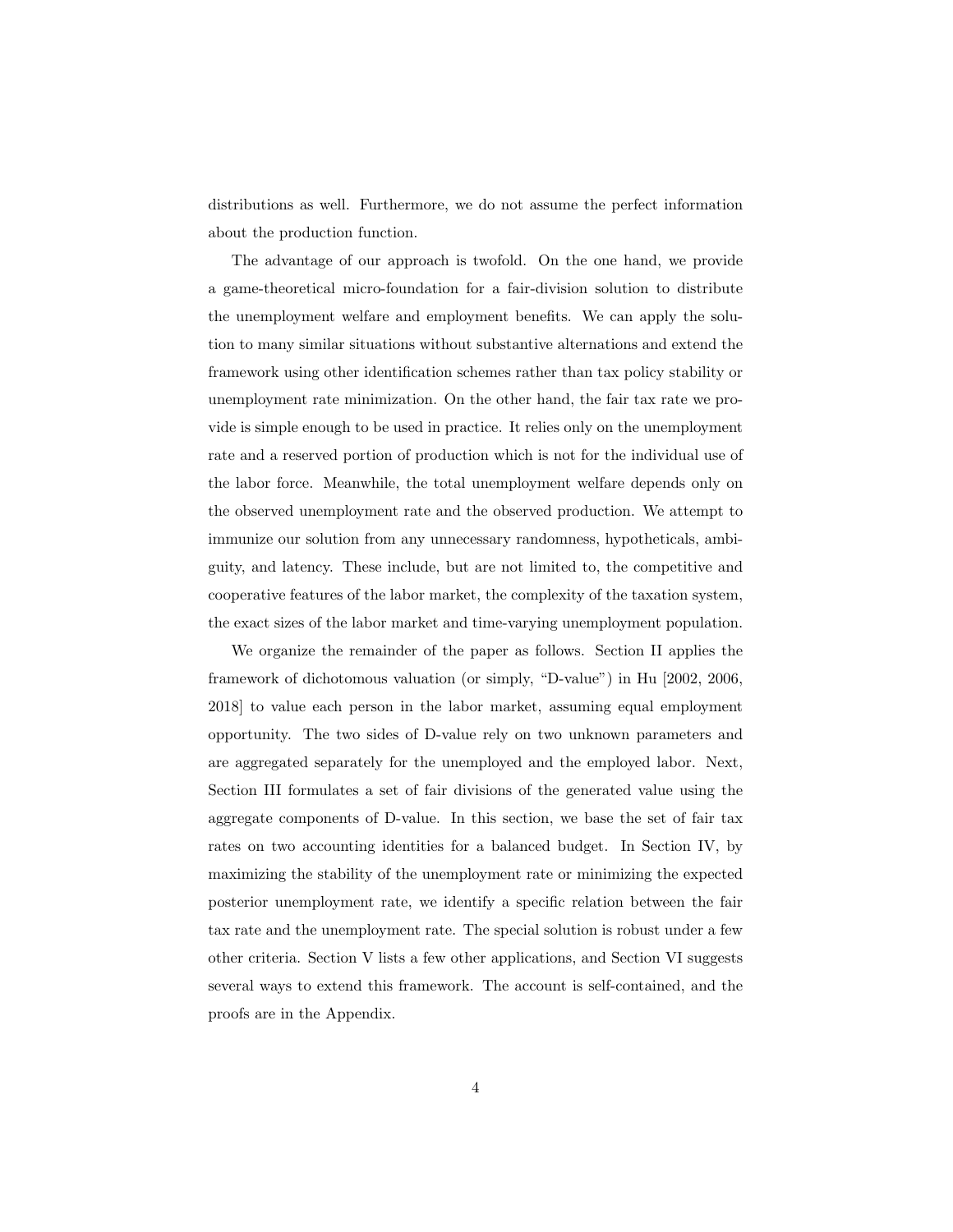#### II. DICHOTOMOUS VALUATION

Before our formal discussion, let us introduce a few notations. For a general economy, we assume that its labor force consists of the employed labor and the unemployed labor, ignoring any part-time labor. Let  $N = \{1, 2, \dots, n\}$  denote the set of people in the labor force, indexed as  $1, 2, ..., n$ , and let  $S \subseteq N$  denote the random subset of the employed labor in N. For any subset T of N, let  $|T|$ denote the cardinality of T; for notational simplicity, we often use n for  $|N|$ , t for |T|, and s for  $|\mathbf{S}|$ . Let us also write the employment rate as  $\omega = \frac{s}{n}$ , which is one minus the unemployment rate. Besides, we employ the vinculum (overbar) in naming a singleton set; for example,  $\sqrt[n]{v}$  is for the set  $\{i\}$ . Also, we use "\" for set subtraction, " $\cup$ " for set union, and  $\beta(\cdot, \cdot)$  for a Beta function. The Appendix defines the symbols  $\Delta$ ,  $\Delta_1$ ,  $\dots$ ,  $\Delta_9$  as shorthand notations.

#### *I. Equality of Employment Opportunity*

Equal employment opportunity is widely acknowledged and is the starting point for us to study welfare and fairness. In the United States, for example, equal employment opportunity has been enacted to prohibit federal contractors from discriminating against employees by race, sex, creed, religion, color, or national origin since President Lyndon Johnson signed Executive Order 11246 in 1965. In the literature, there are abundant qualitative descriptions, informal or formal, about equal opportunity (e.g., Friedman and Friedman [1990]; Roemer [1998]; Rawls [1999]). In this section, we introduce a quantitative and probabilistic version of equal opportunity whereby the employment opportunity is assumed equitable for all persons in the labor force.

We assume three layers of uncertainty for the random subset S while maintaining the equality of employment opportunity. In the first layer, the employment size  $|S|$  follows a binomial distribution with parameters  $(n, p)$ . When independence is assumed, p is the probability of any given person being employed. In the second layer, the unknown parameter  $p$  has a prior Beta distribution with hyperparameters  $(\theta, \rho)$ , where  $\theta$  and  $\rho$  are to be determined by estimation or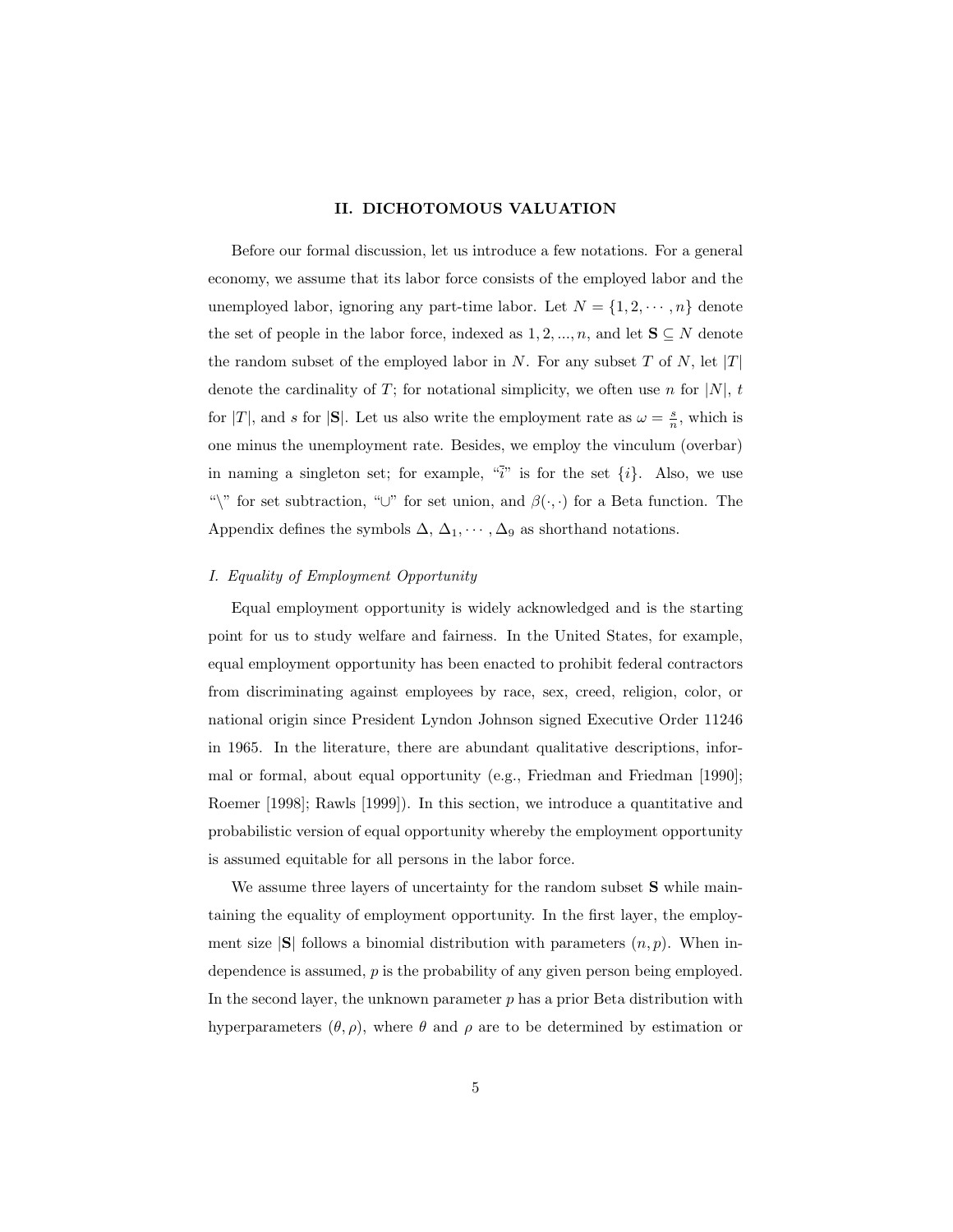specification. Thus, the joint probability density of  $p \in (0,1)$  and  $|\mathbf{S}| = s$  is

$$
\frac{p^{\theta-1}(1-p)^{\rho-1}}{\beta(\theta,\rho)} \left( n \atop s \right) p^s (1-p)^{n-s} = \frac{n!}{s!(n-s)!} \frac{p^{\theta+s-1}(1-p)^{\rho+n-s-1}}{\beta(\theta,\rho)}.
$$
 (1)

Equation (1) implies the following marginal probability density for  $|\mathbf{S}| = s$ :

$$
\mathbb{P}(|\mathbf{S}| = s) = \int_0^1 \frac{n!}{s!(n-s)!} \frac{p^{\theta+s-1}(1-p)^{\rho+n-s-1}}{\beta(\theta,\rho)} dp \n= \frac{n!}{s!(n-s)!} \frac{\beta(\theta+s,\rho+n-s)}{\beta(\theta,\rho)}, \qquad s = 0, 1, \dots, n.
$$
\n(2)

In the third layer, for any given employment size  $s$ , all subsets of size  $s$  have the same probability to be S. As there are  $\frac{n!}{s!(n-s)!}$  subsets of size s in N, the probability of the employment scenario  $S = T$  is then

$$
\mathbb{P}(\mathbf{S} = T) = \begin{cases} \frac{\mathbb{P}(|\mathbf{S}| = s)}{\frac{n!}{s!(n-s)!}} = \frac{\beta(\theta + s, \rho + n - s)}{\beta(\theta, \rho)}, & \text{if } t = s; \\ 0, & \text{otherwise.} \end{cases}
$$
(3)

Clearly, the equality of employment opportunity is already implied in the assumed triple-layered uncertainty.

The posterior density function of p given  $|\mathbf{S}| = s$ , calculated from (1) and (2), is given by

$$
\frac{\frac{n!}{s!(n-s)!}\frac{p^{\theta+s-1}(1-p)^{\rho+n-s-1}}{\beta(\theta,\rho)}}{\frac{n!}{s!(n-s)!}\frac{\beta(\theta+s,\rho+n-s)}{\beta(\theta,\rho)}}=\frac{p^{\theta+s-1}(1-p)^{\rho+n-s-1}}{\beta(\theta+s,\rho+n-s)}.
$$

The above formula establishes that the posterior employment rate follows a Beta distribution with parameters  $(\theta + s, \rho + n - s)$ . In the following, let us use  $\tilde{p}_{n,\omega}$ to denote the posterior employment rate given the observance of  $|S| = n\omega$ . In contrast, p is the unobservable prior employment rate, and  $\omega$  is the observed employment rate.

#### *II. Value of the Employed and the Unemployed*

For any  $T \subseteq N$ , we use a heterogeneous-agent production function  $v(T)$  to measure the aggregate productivity when  $S = T$ . The value-added production function excludes the labor cost which compensates, in the form of after-tax wages, the time and efforts consumed by the employed labor. To isolate the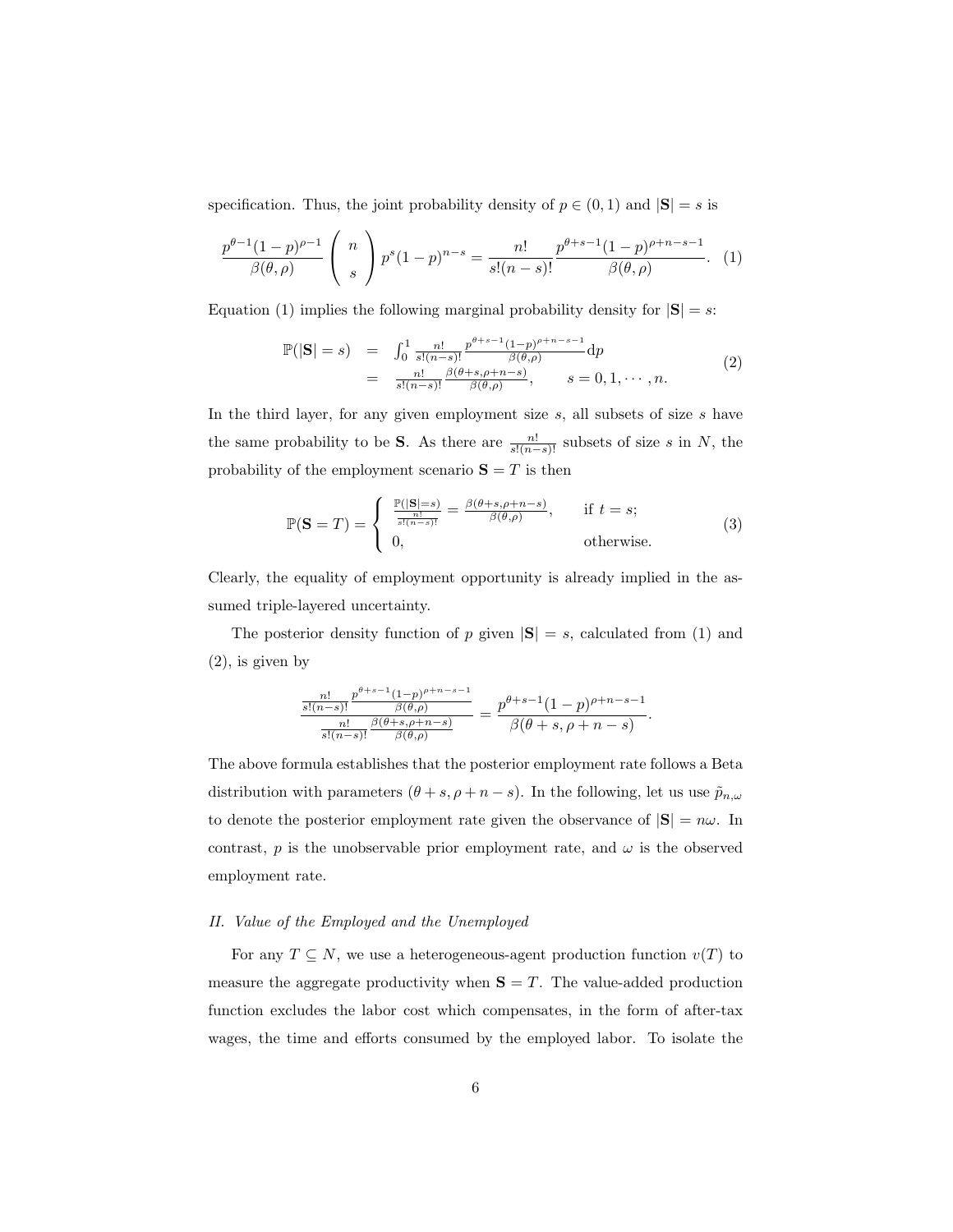added value by the labor force alone, we also exclude the cost of consumed physical and financial resources from the production function  $v(T)$ . Both the labor cost and the resources cost are exempt from taxation. Thus, without loss of generality, we may assume that  $v(\emptyset) = 0$  for the empty set  $\emptyset$ . But,  $v(T)$  is not necessarily increasing with  $T$  or with its size  $|T|$ .

Let us formally introduce the two components of the D-value. For any  $i \in N$ , to analyze its marginal effect on the value generating process, we consider two jointly exhaustive and mutually exclusive events:

• *Event 1*:  $i \in S$ . Then, i's marginal effect is  $v(S) - v(S \setminus \overline{i})$ , called *marginal gain*, in that it contributes  $v(S) - v(S\setminus \overline{i})$  to the production, due to its existence in **S**. The expected marginal gain is

$$
\gamma_i[v] \stackrel{\text{def}}{=} \mathbb{E}\left[v(\mathbf{S}) - v(\mathbf{S}\setminus\overline{i})\right].\tag{4}
$$

In the above, "def" is for definition and "E" for expectation under the probability distribution specified by (3).

• *Event 2*:  $i \notin S$ . Then, his marginal effect is  $v(S \cup \overline{i}) - v(S)$  in that **S** faces a *marginal loss*  $v(S \cup \overline{i}) - v(S)$ , due to *i*'s absence from the employed labor force S. In other words, the person would increase the production by  $v(S \cup \overline{i}) - v(S)$  if the market included him in S. The expected marginal loss is then

$$
\lambda_i[v] \stackrel{\text{def}}{=} \mathbb{E}\left[v(\mathbf{S} \cup \overline{i}) - v(\mathbf{S})\right].\tag{5}
$$

We let  $\gamma_i[v]$  be the employment benefits *i* receives when he is employed, and let  $\lambda_i[v]$  be the unemployment welfare he receives when he is unemployed. Note that, even if i always remains employed, both **S** and  $\mathbf{S} \setminus \overline{i}$  change daily, if not hourly; thus  $i$ 's marginal gain is not a constant. Similarly, even if  $i$  remains unemployed for a while,  $S, S \cup \overline{i}$ , and i's marginal loss are not constant. To account for this uncertainty, we have already taken expectations in (4) and (5) when defining  $\gamma_i[v]$  and  $\lambda_i[v]$ .

A few key points worth mentioning to help us understand the profit-sharing strategy. First, in addition to receiving employment benefits, the employed labor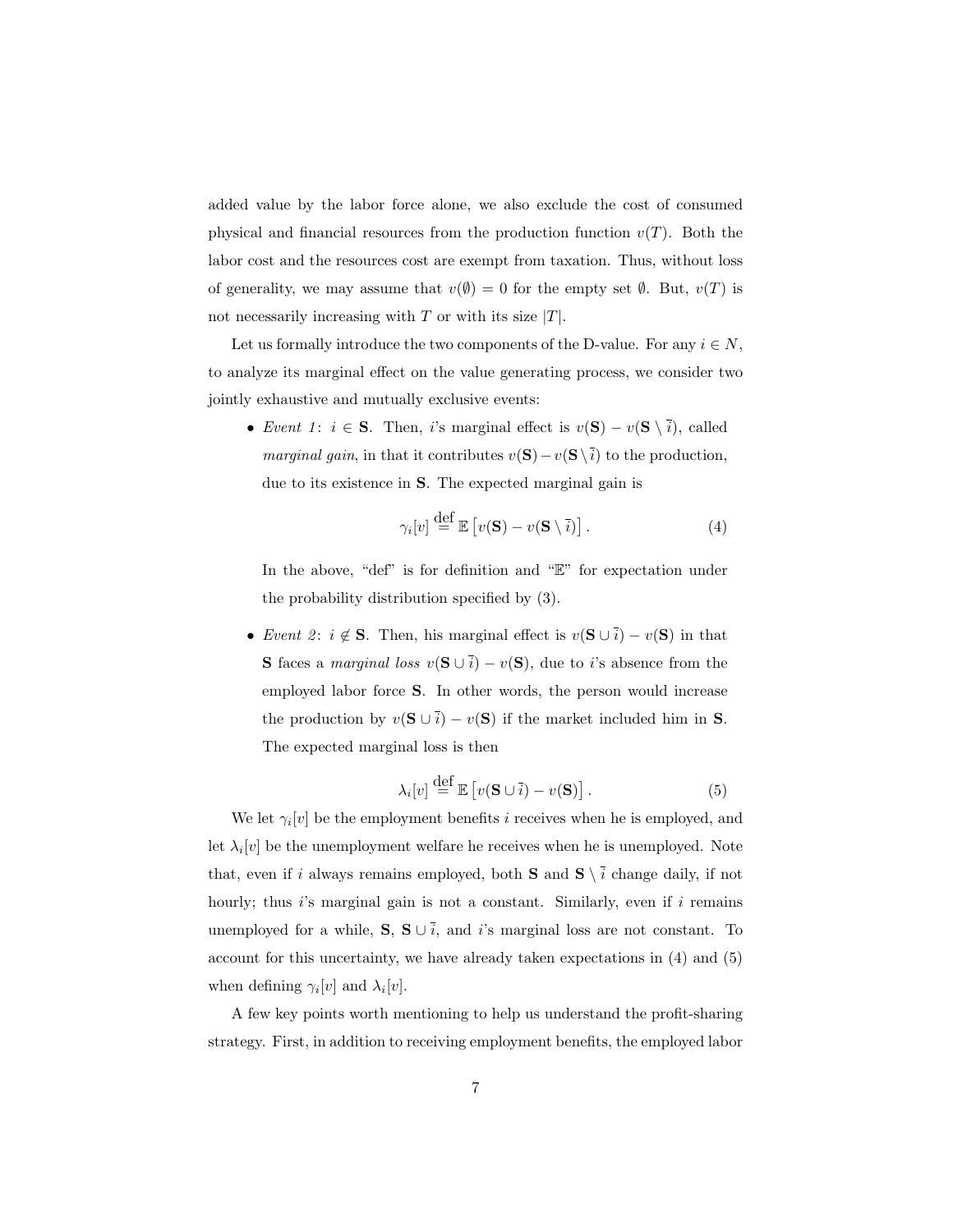also receives after-tax wages, which compensate their human capital and human resources consumed in generating  $v(S)$ , and accumulated in the pre-employment era. Wages like physical or financial costs are not part of the generated value  $v(S)$ . The unemployed labor, however, only receives unemployment welfare. Secondly, if  $i \in \mathbf{S}$ , then  $v(\mathbf{S}\backslash \overline{i})$  is not observable while we observe  $v(\mathbf{S})$ . Similarly, when  $j \notin S$ , we cannot observe both  $v(S \cup \overline{j})$  and  $v(S)$  at the same time. Thus, we need to transform the marginals into observable forms, such as those in Theorem 1. Thirdly, the aggregate employment benefits  $\Sigma$  $\sum_{i\in{\bf S}}$  $\left[v(\mathbf{S})-v(\mathbf{S}\setminus \overline{i})\right]$  is not necessarily equal to  $v(S)$ , the value collectively generated by S. Thus, we distribute some of the surpluses  $v(S) - \sum_{n=1}^{\infty}$  $\sum_{i\in{\bf S}}$  $[v(\mathbf{S}) - v(\mathbf{S} \setminus \overline{i})]$  to the unemployed labor  $N \setminus S$ . The distribution is not through personal giving but government taxation and unemployment payment systems. The distribution channel also appeals to us for the aggregate benefits and aggregate welfare at the national level.

Theorem 1. *The aggregate components of the D-value are*

$$
\sum_{i \in N} \gamma_i[v] = \mathbb{E} \left[ \sum_{i \in \mathbf{S}} \left( v(\mathbf{S}) - v(\mathbf{S} \setminus \overline{i}) \right) \right]
$$
\n
$$
= \frac{n\beta(\theta + n, \rho)}{\beta(\theta, \rho)} v(N) + \sum_{T \subseteq N: T \neq N} \frac{t(\theta + \rho - 1) - n\theta}{\rho + n - t - 1} \frac{\beta(\theta + t, \rho + n - t)}{\beta(\theta, \rho)} v(T),
$$
\n
$$
\sum_{i \in N} \lambda_i[v] = \mathbb{E} \left[ \sum_{i \in N \setminus \mathbf{S}} \left( v(\mathbf{S} \cup \overline{i}) - v(\mathbf{S}) \right) \right]
$$
\n
$$
= \sum_{T \subseteq N: T \neq \emptyset} \frac{t(\theta + \rho - 1) - n(\theta - 1)}{\theta + t - 1} \frac{\beta(\theta + t, \rho + n - t)}{\beta(\theta, \rho)} v(T) - \frac{n\beta(\theta, \rho + n)}{\beta(\theta, \rho)} v(\emptyset).
$$
\n(6)

# III. ACCOUNTING IDENTITIES FOR A BALANCED BUDGET

By (3), the expected production is

$$
\mathbb{E}\left[v(\mathbf{S})\right] = \sum_{T \subseteq N} \frac{\beta(\theta + t, \rho + n - t)}{\beta(\theta, \rho)} v(T). \tag{7}
$$

Let us consider the particular employment scenario  $S = T$ , which occurs with probability  $\frac{\beta(\theta+t,\rho+n-t)}{\beta(\theta,\rho)}$  and which generates the value  $v(T)$ . After the production, we face a challenge of fairly dividing  $v(T)$  between T and  $N \setminus T$ , who both have an entitlement to  $v(T)$ . Our division rule should fully respect the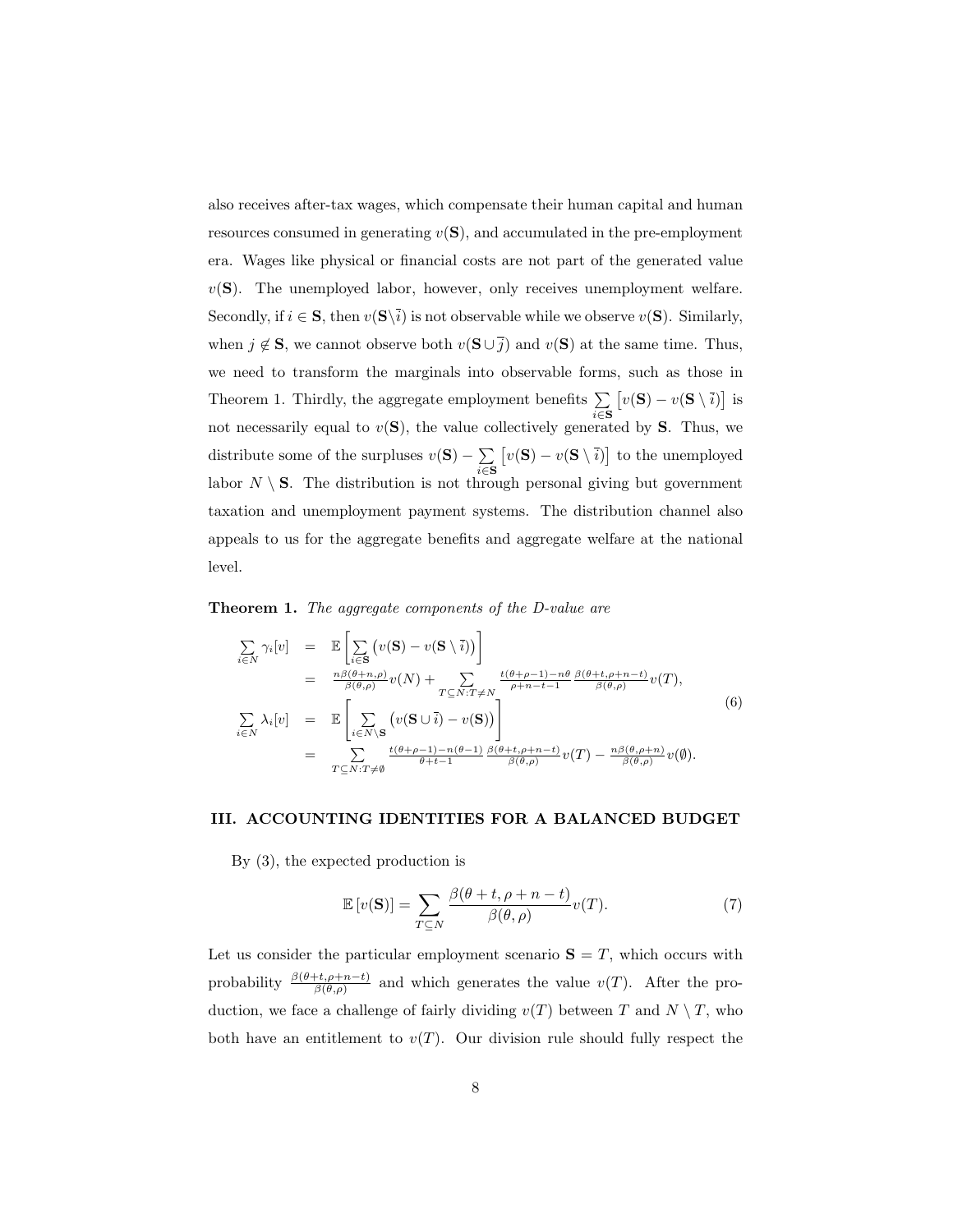entitlement claim: each employed person receives his expected marginal gain, and each unemployed person receives his expected marginal loss. Besides, we should reserve a portion of  $v(T)$  for the common good of the economy.

#### *I. A Balanced Budget Rule*

As noted, we purposely divide the generated value  $v(T)$  into three components. The first one is for the employment benefits. We compare the coefficients of  $v(T)$  in (7) and that of  $\mathbb{E}\left[\sum_{i=1}^{n} x_i\right]$ <sup>i</sup>∈<sup>S</sup>  $(v(\mathbf{S}) - v(\mathbf{S} \setminus \overline{i}))$  in (6), ignoring the probability density for the scenario; the employed labor force T should retain  $\frac{t(\theta+\rho-1)-n\theta}{}$  $\frac{\theta+\rho-1-n\theta}{\rho+n-t-1}v(T)$  as their employment benefits. The rest,  $\left[1-\frac{t(\theta+\rho-1)-n\theta}{\rho+n-t-1}\right]$  $\rho+n-t-1$  $\big]v(T),$ pays to the government as "tax", which also includes the profits retained with the firms. Besides, we assume both  $\lambda_i[v]$  and  $\gamma_i[v]$  are tax-exempt in order to avoid any double taxation. Thus, we define the "tax rate"  $\tau$  as

$$
\tau \stackrel{\text{def}}{=} 1 - \frac{s(\theta + \rho - 1) - n\theta}{\rho + n - s - 1}, \qquad s = 1, \cdots, n - 1.
$$
 (8)

For the time being, the rate relies on the labor market size  $n$  and the employment rate  $\omega = \frac{|\mathbf{S}|}{n}$ , but not on the production  $v(\mathbf{S})$ . In this definition, we exclude two extreme but unlikely cases at  $\omega = 0$  and  $\omega = 1$ . Secondly, we compare the coefficients of  $v(T)$  in (7) and that of  $\mathbb{E}\left[\right]$  $\sum$  $i\in N\backslash {\bf S}$  $\left(v({\bf S} \cup \overline{i})-v({\bf S})\right)$ 1 in (6); the unemployed labor should claim  $\frac{t(\theta+\rho-1)-n(\theta-1)}{\theta+t-1}v(T)$  from the tax revenue  $\tau v(T)$ as their unemployment welfare. Thirdly, we assume that a reserved proportion,  $\delta$ , of  $v(T)$  is not individually and not directly distributed to the labor force. As a consequence, the tax rate  $\tau$  includes both the reserve ratio  $\delta$  and the proportion to the unemployment welfare, i.e.,

$$
\tau \equiv \delta + \frac{s(\theta + \rho - 1) - n(\theta - 1)}{\theta + s - 1}.
$$
\n(9)

The reserve  $\delta v(T)$  is meant to serve the general public's interests and to have broad appeal, rather than the individual needs. More specifically,  $\delta v(T)$ includes, but is not limited to, the payments to the population who are not in the labor force, to the corporate equity earnings not used for employment benefits, to the public administration and national defense, to the public welfare, to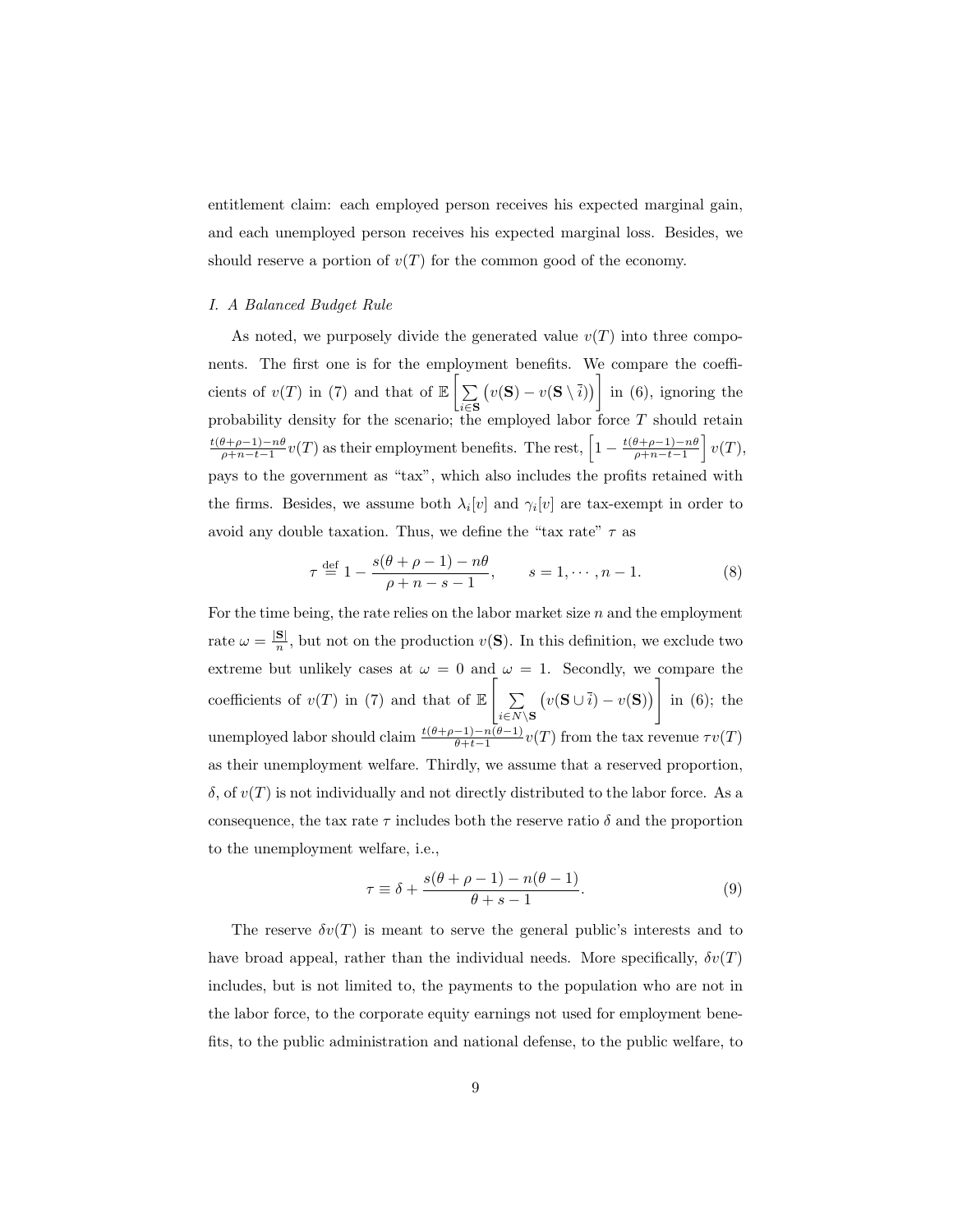the tax deficit from the past, to the future development, and so on. By admitting the corporate earnings to the reserve  $\delta v(T)$ , we have deliberately ignored firm-specific re-distribution processes of the net corporate earnings, and have purposely avoided the associated corporate income taxation. In practice, government expenditure (including that in all levels of government but excluding all unemployment welfare payments) and corporate earnings are two significant components of the reserve  $\delta v(T)$ . Thus, a government could implement a countercyclical fiscal policy by adjusting its spending level in  $\delta v(T)$  such that it negatively responds to the change in the ratio between the corporate earnings to the production. Also, the above tax rate  $\tau$  automatically reacts positively to the change of the corporate earning ratio, other things remaining constant.

Put in another way, the balanced budget rule implied in (8) and (9) forbids any borrowing between different labor market scenarios or forbids any intertemporal borrowing. Thus, this sustainable taxation policy meets the needs of the present market scenario without compromising the ability of future market scenarios to meet their own needs. In practice, however, it is challenging, if not impossible, to enforce or enact the balanced budget rule at the labor market scenario level. In the United States, for example, the employment rate  $\omega$ changes daily and is recorded monthly by the Bureau of Labor Statistics; as a policy variable, the tax rate  $\tau$  changes yearly. Striving for the balanced budget at the maximum degree, one could minimize the variance of the employment rate  $\omega$  within a yearly time frame. In a perfect situation (e.g., Theorem 2), the employment rate closely follows a degenerate distribution and remains almost constant within the year. We discuss the variance minimization in the next section. In sum, the above account reflects how the tax is collected and distributed on the national level, whereby production and exhaustive distribution of the production co-occur. In contrast, a household could still maximize its utility through inter-temporal borrowing, saving, lending, and consuming.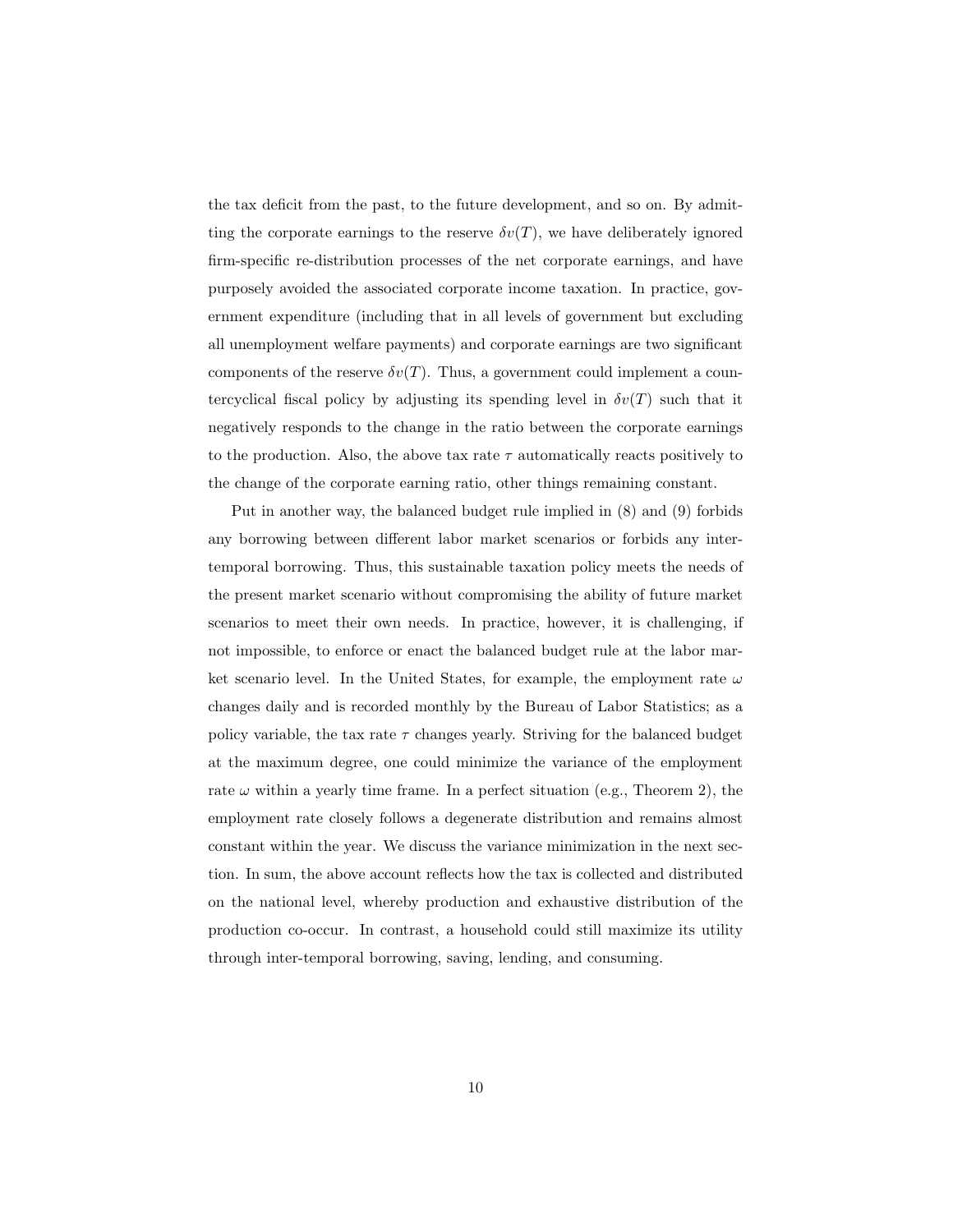#### *II. Sets of Feasible Solutions*

Although the terms "tax rate" and "tax rule" have often been used loosely and interchangeably about  $\tau$ , we must distinguish between them to have an accurate discussion. As a tax rule or tax policy,  $\tau$  is a function of  $\omega \in (0,1)$ , subject to the equality of employment opportunity and the balance of budget as specified in (8) and (9). In contrast, as a tax rate,  $\tau$  is merely the value of the function at a specific  $\omega \in (0,1)$ .

For a given triple of  $(n, \omega, \delta)$ , in the system of two equations (8) and (9), there are three indeterminates  $(\theta, \rho, \tau)$ . Let  $\Omega_{n,\omega,\delta}$  denote the set of all feasible combinations of  $(\theta, \rho, \tau)$  which satisfy (8) and (9):

$$
\Omega_{n,\omega,\delta} \stackrel{\text{def}}{=} \left\{ (\theta,\rho,\tau) \middle| \begin{array}{l} \tau = 1 - \frac{n\omega(\theta+\rho-1)-n\theta}{\rho+n-n\omega-1}, \\ \tau = \delta + \frac{n\omega(\theta+\rho-1)-n(\theta-1)}{\theta+n\omega-1}, \\ 0 \leq \tau \leq 1, \ \theta > 0, \ \rho > 0. \end{array} \right\}
$$

.

From now on, a "fair tax rate" could mean a solution of  $\tau$  in  $\Omega_{n,\omega,\delta}$ ; or it could be a limit of tax rates which satisfy (8) and (9).

In general, for a reasonable  $\delta$ , a finite n, and a  $\omega \in (0,1)$ , there could be infinitely many solutions in  $\Omega_{n,\omega,\delta}$ ; in this case, we need one more restriction to solve  $(\theta, \rho, \tau)$  uniquely. To do so, one could capitalize on the statistical relation between  $\omega$  and  $(\theta, \rho)$ : the prior mean and mode of  $\omega$  are  $\frac{\theta}{\theta+\rho}$  and  $\frac{\theta-1}{\theta+\rho-2}$ , respectively (e.g., Johnson, Kotz and Balakrishnan [1995, Chapter 21]); the prior median of  $\omega$  is very close to  $\frac{\theta - \frac{1}{3}}{\theta + \rho - \frac{2}{3}}$  (e.g., Kerman [2011]). Alongside this direction, for example, we could set  $\frac{\theta}{\theta+\rho}$  to be the historical average of  $\omega$ or the yearly average of  $\omega$  in the previous year. Alternatively, we could set  $\frac{\theta}{\theta+\rho}$ ,  $\frac{\theta-1}{\theta+\rho-2}$ , or  $\frac{\theta-\frac{1}{3}}{\theta+\rho-\frac{2}{3}}$  to be a target employment rate or the natural employment rate. However, this type of identification schemes requires additional input, e.g., the historical average of  $\omega$ , or a target employment rate, or the natural employment rate.

Furthermore, to derive a unique solution from  $\Omega_{n,\omega,\delta}$  or its boundary, we should base our deviation on observed data only. Our first concern is the size of the labor market. Even though the size  $n$  is not random, it is likely a time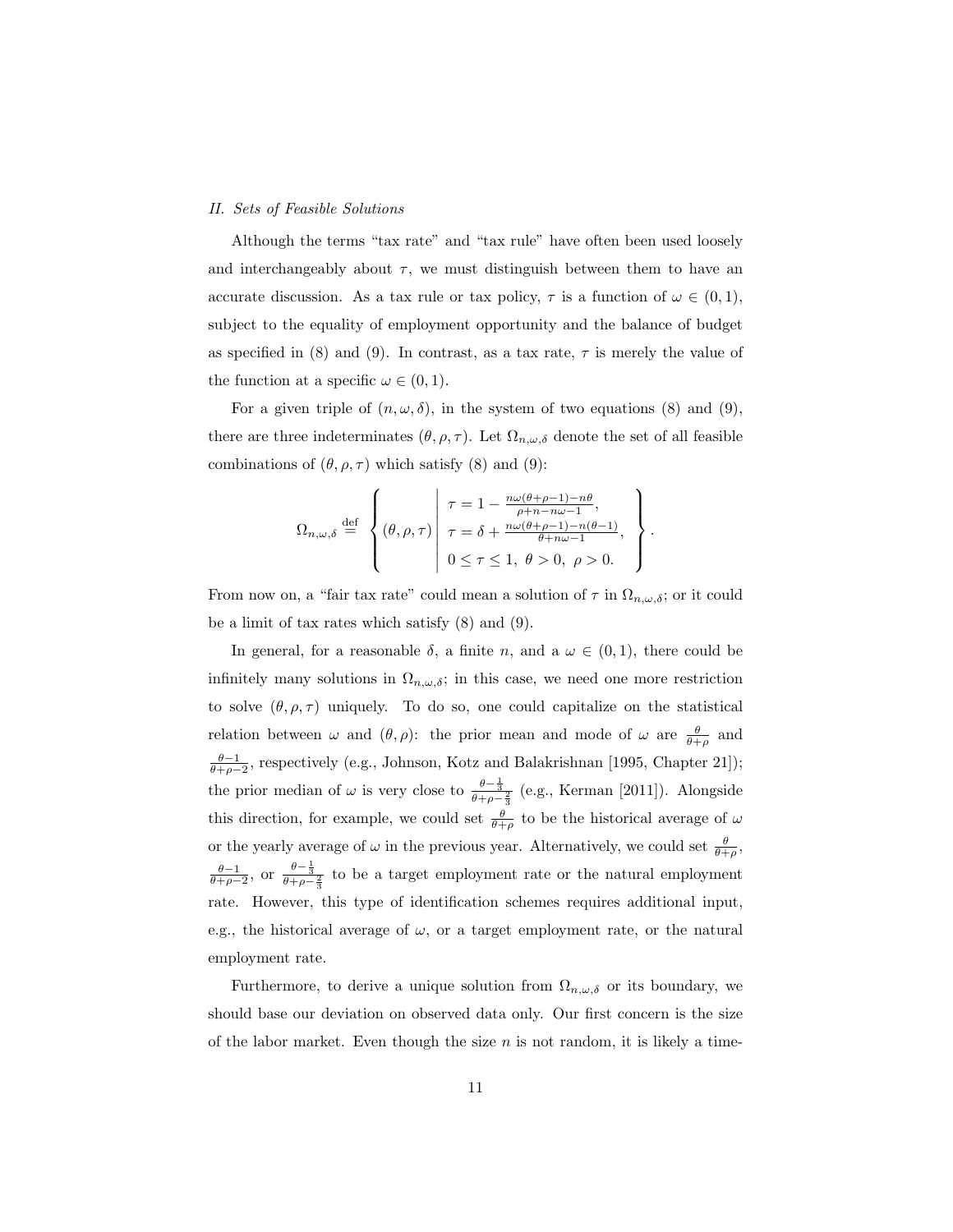varying latent variable in that there is no clear cut between entry to and exit from the labor market; many unemployed persons may not be actively seeking new positions. In practice, n changes daily whereas  $\tau$  most likely changes yearly. No matter how it changes and how much latent it is, we are confident that  $n$  is a large number in the general economy. Thus, in contrast to (8) and (9), we seek a fair tax rule which is valid for all large n's but is not specific to a particular n. As a result, the tax rule we are targeting should not involve  $n$ , and we may write it as  $\tau(\omega) : (0,1) \to (0,1)$ .

To visualize a solution set  $\Omega_{n,\omega,\delta}$ , let us represent  $(\theta, \rho)$  in terms of  $(n, \delta, \tau, \omega)$ , as stated in Lemma 1 in the Appendix. Figure I (a−b) plots the feasible solution sets for  $n = 10000$ ,  $\delta = 0.1$ , and any  $\omega \in (0, 1)$ . Note that there is a straight line which dramatically raises both  $\theta$  and  $\rho$ . From Figure I (c−d), we observe that both  $\theta$  and  $\rho$  drop sharply on the other side of the straight line. As a matter of fact, any point on the other side of the straight line does not represent a fair solution, owing to the positivity requirement of  $\theta$  and  $\rho$ . Actually, the straight line has the tax rule  $\tau(\omega) = 1 - \omega + \delta \omega$ . This linear relation between  $\tau$  and  $\omega$ can be seen from Lemma 1 in the Appendix: when  $\Delta \equiv \omega + \tau - \delta \omega - 1 > 0$ , both  $\theta = \frac{n^2 \omega \Delta_1 + n \Delta_2 + \Delta_3}{n \Delta + \Delta_3}$  and  $\rho = \frac{n^2 (1 - \omega) \Delta_1 + n \Delta_4 + \Delta_3}{n \Delta + \Delta_3}$  increase to  $+\infty$  as  $n \to \infty$ , due to the positivity of  $\Delta_1 \equiv \delta \omega - \omega - \tau + 2 > 0$ . On the other hand, when  $\Delta$  < 0, both  $\theta$  and  $\rho$  decrease to  $-\infty$  as  $n \to \infty$ . Thus, the singular line is expressed as  $\Delta = 0$ . Furthermore, for any fair tax rule on the side of  $\Delta > 0$ , the posterior employment rate  $\tilde{p}_{n,\omega}$  has a degenerated limit distribution, as claimed in Theorem 2. The next section answers a related question: which  $\tau(\omega)$  makes the distribution convergence fastest. The answer happens to be the solution on the singular line.

**Theorem 2.** For any fair tax rule  $\tau(\omega) : (0,1) \to (1 - \omega + \delta \omega, 1)$ , as  $n \to \infty$ ,  $\tilde{p}_{n,\omega}$  *converges in distribution to the degenerate distribution with mass at*  $\omega$ *.*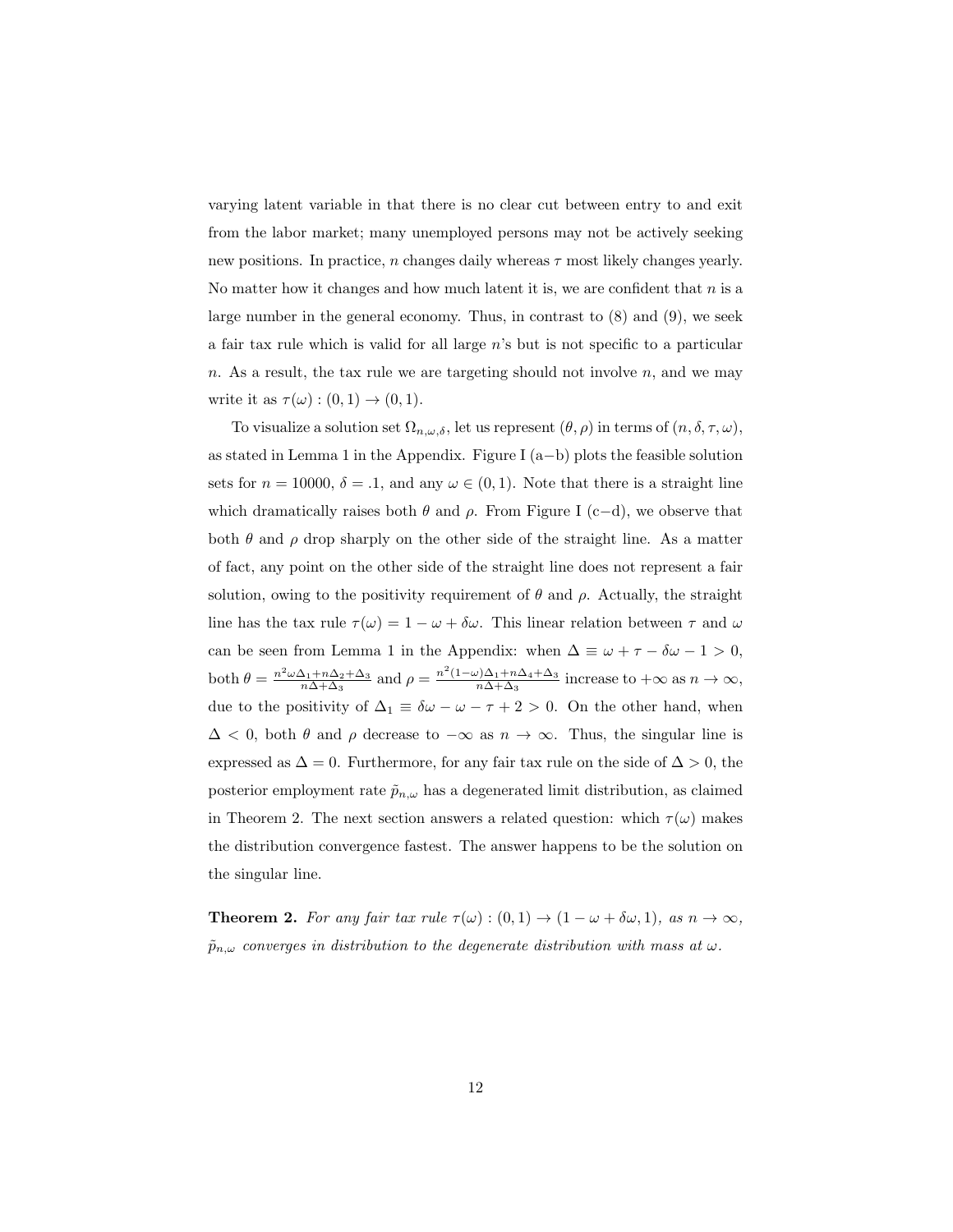#### IV. A RISK-FREE TAX RATE

In this section, we derive the limit fair tax rule  $\tau(\omega) = 1 - \omega + \delta \omega$  from a few different angles and study its properties. At a minimum, a good tax rule should not discourage employment incentives and productivity, such as detailed in Theorem 5 and 8. On the other end, we expect a good rule to be robust, i.e., optimal under multiple criteria. We study six criteria, any of which uniquely identifies the solution. Theorem 3, 4, 5, 6, 7, and 9 cover the robustness.

We should heavily utilize the observed market behavior. Though an efficient labor market stimulates productivity  $v(S)$ , a higher employment rate does not mean higher productivity and vice versa — the production function  $v(S)$  does not necessarily increase with the employment size <sup>|</sup>S|. Acemoglu and Shimer [2000] find that a moderate level of unemployment could boost productivity by improving the quality of jobs. Indeed, a moderate unemployment rate fosters peer pressure in producing  $v(S)$ , allows workers to move on from declining firms, and enables rising companies and the economy as a whole to optimally respond to external shocks. Therefore, our tax rule in this section is not merely targeting a higher expectation of employment rate, but grounds its assumption in the observed market behavior, and lets the market itself respond with a higher employment rate.

Besides, from a statistical viewpoint, our tax rule relies on a realization of p, not on the uncertainty of the realized value. A natural way to ignore the uncertainty is to study the posterior  $\tilde{p}_{n,\omega}$ , where both s and  $\omega$  are no longer random. As Theorem 2 shows,  $\omega$  is informative and indicative in revealing the central tendency of the posterior labor market, delineated by  $\tilde{p}_{n,\omega}$ . Asymptotic dispersion of  $\tilde{p}_{n,\omega}$  and the market's response to the tax rule  $\tau(\omega)$  are among other essential ingredients in the complete profile of  $\tilde{p}_{n,\omega}$ . As a result, we could set optimal criteria to minimize the dispersion measures or maximize the expected market response.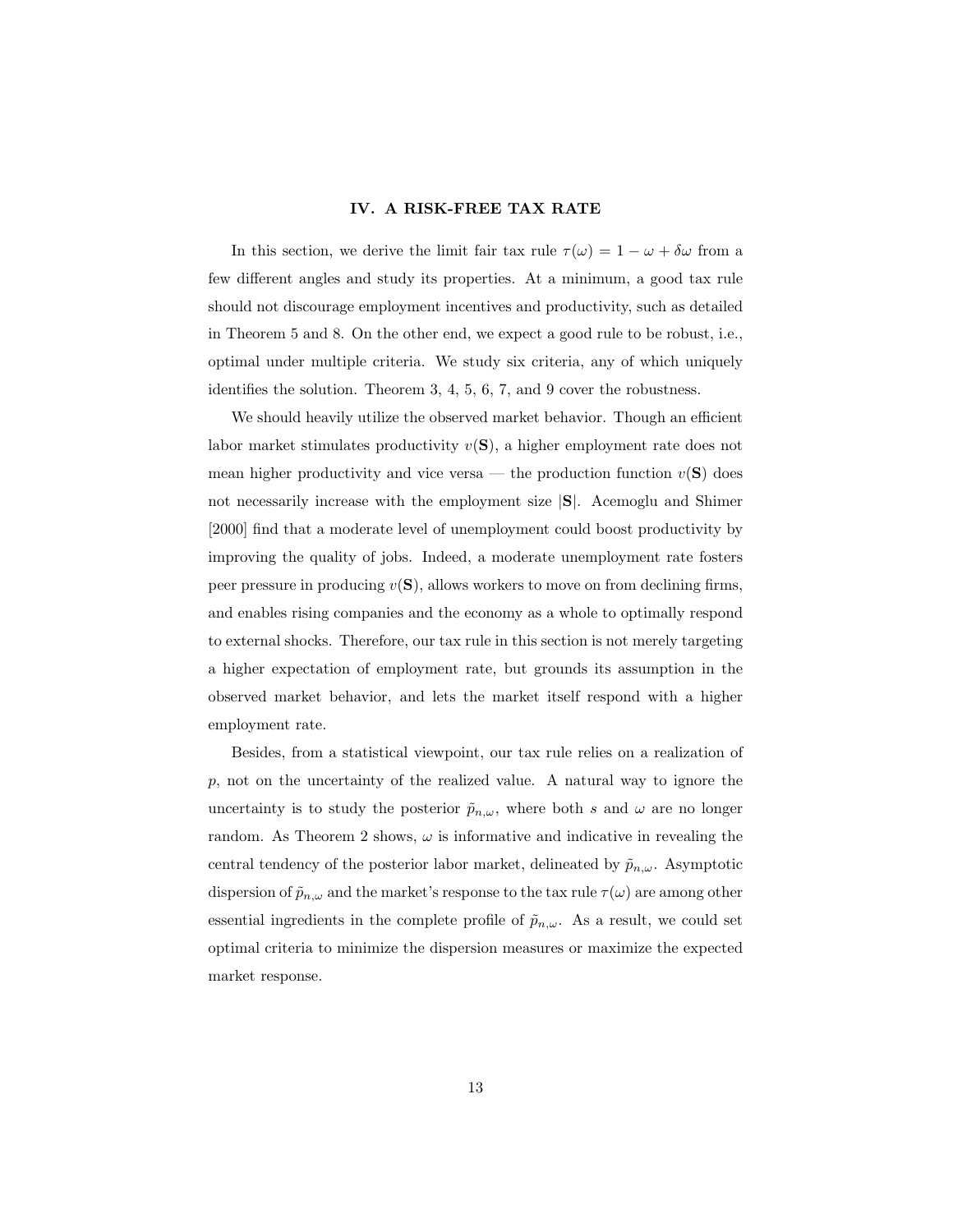#### *I. Minimum Asymptotic Posterior Variance*

Tax rate stability creates the right environment for a balance of payments, reduces the uncertainty of the labor market, and creates confidence in technology and human capital investment. As a function of  $\omega$ ,  $\tau$  migrates the risk from the unemployment rate to the tax rate; with the absence of other exogenous shocks, indeed, stability in the tax rate is equivalent to stability in the unemployment rate.

When the variance of  $\tilde{p}_{n,\omega}$  measures its stability, Theorem 3 states that the tax rule  $\tau(\omega) = 1 - \omega + \delta\omega$  minimizes the asymptotic variance of  $\tilde{p}_{n,\omega}$ . Furthermore, it is also the limit of variance-minimizing rules in finite labor markets. We add the restriction " $\theta$ ,  $\rho \geq \frac{1}{n}$ " in the finite labor markets to ensure the positivity of the hyperparameters  $(\theta, \rho)$ .

**Theorem 3.** As  $n \to \infty$ , the tax rule  $\tau(\omega) = 1 - \omega + \delta \omega$  minimizes the limit *variance of*  $\sqrt{n}\tilde{p}_{n,\omega}$ , *i.e.*,  $\operatorname*{argmin}_{\tau} \lim_{n \to \infty} \text{VAR}(\sqrt{n}\tilde{p}_{n,\omega}) = 1 - \omega + \delta\omega$ . *Besides,*  $\lim_{n\to\infty} \operatorname*{argmin}_{\tau} \text{VAR}(\sqrt{n}\tilde{p}_{n,\omega}|\theta, \rho \geq \frac{1}{n}) = 1 - \omega + \delta\omega$ . *Furthermore, the limit minimum variance is zero.*

We provide a few comments to help clarify any potential misunderstandings about the theorem. First, a stable  $\sqrt{n}\tilde{p}_{n,\omega}$  is achieved at  $n = \infty$  where the limit variance is zero. However,  $\tilde{p}_{n,\omega}$  is still exposed to exogenous shocks, such as those studied in Pissarides [1992] and Blanchard [2000]. Secondly, it is worth emphasizing that  $1-\omega+\delta\omega$  is the limit tax rate as  $n \to \infty$ . For a large but finite n, a small positive number could be added to  $1 - \omega + \delta \omega$  to ensure the positivity of  $\theta$  and  $\rho$ . That small positive number, however, is negligible; thus, we can practically use the rule  $\tau(\omega) = 1 - \omega + \delta \omega$  without any addition. Moreover, a higher-order approximation  $\tau = 1 - \omega + \delta \omega + \frac{\omega(1-\omega)(1-\delta)^2}{n}$  $\frac{n^{(1-\sigma)}}{n}$  could be a good alternative to  $\tau = 1 - \omega + \delta \omega$  (see the proof of Theorem 3). Thirdly, with a zero or near zero variance in the unemployment rate, labor mobility means one layoff and one new hire should coincide to ensure the total employment size  $|S|$  remains unchanged. It also means that the sizes of employment and labor market change proportionally so that their ratio remains unchanged. Lastly, though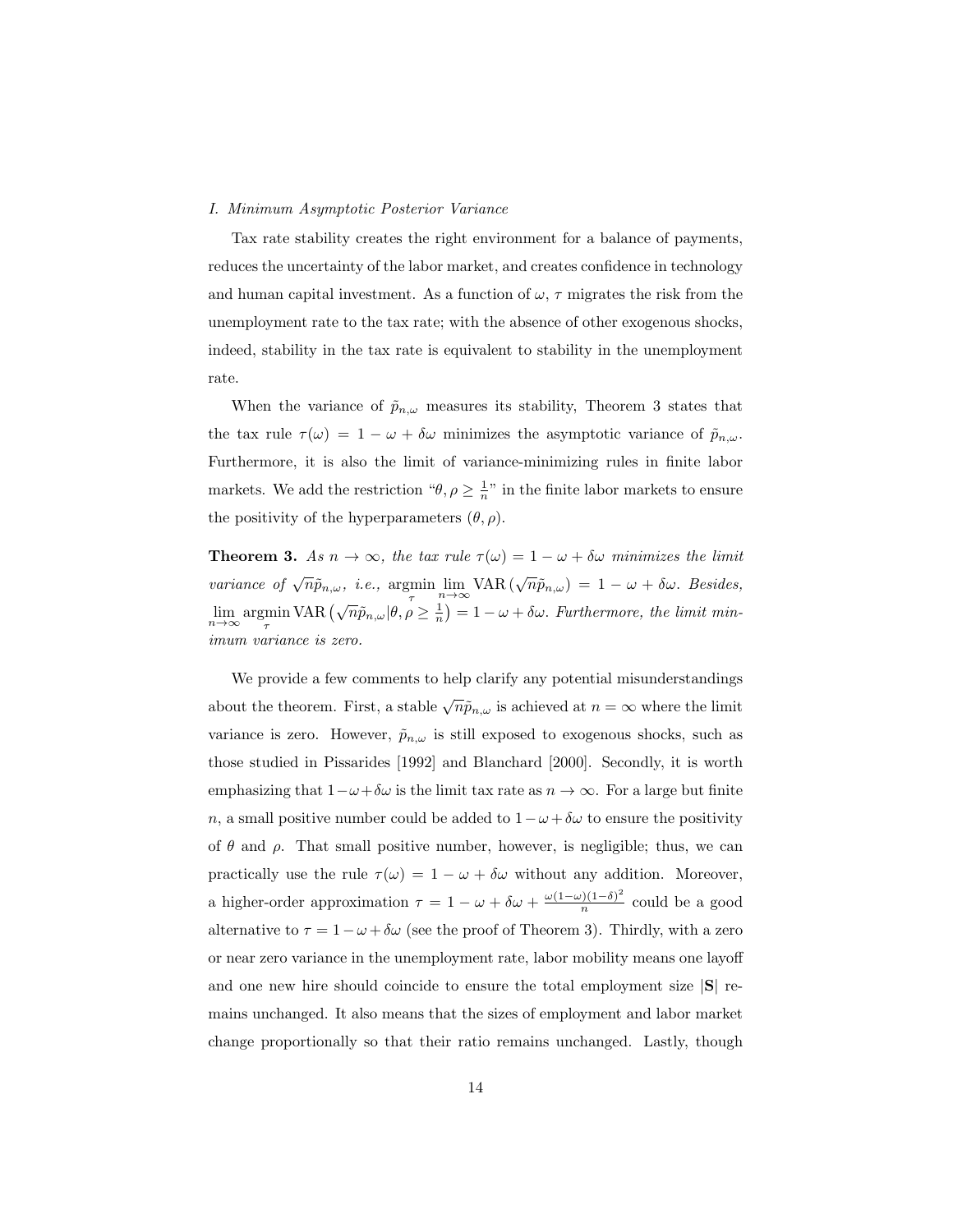the posterior distribution is skewed, the tax rule minimizes both the overall risk and the one-sided risk of  $\sqrt{n}\tilde{p}_{n,\omega}$ , as stated in Theorem 4. In particular, a policymaker's concern is on the downside risk.

**Theorem 4.** As  $n \to \infty$ , the tax rule  $\tau(\omega) = 1 - \omega + \delta \omega$  minimizes both the *limit lower semivariance and the limit upper semivariance of*  $\sqrt{n}\tilde{p}_{n,\omega}$ .

#### *II. Consistency and Robustness*

The above fair tax rule captures several striking features of the labor market. In the first place, it is the best response to the market to stimulate the employment within the framework of (8) and (9). In the second place, we can derive it by minimizing statistical dispersion measures other than the posterior variance or semivariance. Meanwhile, it helps mitigate the income inequality.

The rule  $\tau(\omega) = 1 - \omega + \delta \omega$  is an effective taxation strategy to maximally boost employment without breaking the opportunity equality and budget balance. For an economic policymaker, one primary concern is the forward-looking employment profile  $\tilde{p}_{n,\omega}$ . By Theorem 2, the mean and median of  $\tilde{p}_{n,\omega}$  converge to  $\omega$  as  $n \to \infty$  for any fair  $\tau(\omega) \in (1 - \omega + \delta \omega, 1)$ . When n is finitely large, they counteract an increasing  $\tau$  (cf Theorem 5). Consequently, to maximize the posterior mean and median, we should reduce the tax rate  $\tau$  to its minimum while still maintaining the conditions  $\tau(\omega) \in (1 - \omega + \delta \omega, 1), \theta > 0$  and  $\rho > 0$ . Thus, the limit of fair tax rates which maximize the mean or median of  $\tilde{p}_{n,\omega}$ would be  $1-\omega+\delta\omega$ . As a remark, the condition  $\omega > .5$  in Theorem 5 is satisfied in a general economy.

**Theorem 5.** Assume a fair tax rule  $\tau(\omega) : (0,1) \to (1 - \omega + \delta \omega, 1)$ *. For any*  $\omega \in (0.5, 1)$  *and a finitely large n, the mean and median of*  $\tilde{p}_{n,\omega}$  *react negatively to an increasing tax rule*  $\tau(\omega)$ *. As a consequence,* 

$$
\begin{cases}\n\lim_{n \to \infty} \operatorname*{argmax}_{\tau} \text{MEAN} \left( \tilde{p}_{n,\omega} | \theta, \rho \ge \frac{1}{n} \right) = 1 - \omega + \delta \omega, \\
\lim_{n \to \infty} \operatorname*{argmax}_{\tau} \text{MEDIAN} \left( \tilde{p}_{n,\omega} | \theta, \rho \ge \frac{1}{n} \right) = 1 - \omega + \delta \omega,\n\end{cases}
$$

*for any*  $\omega \in (.5, 1)$ *.*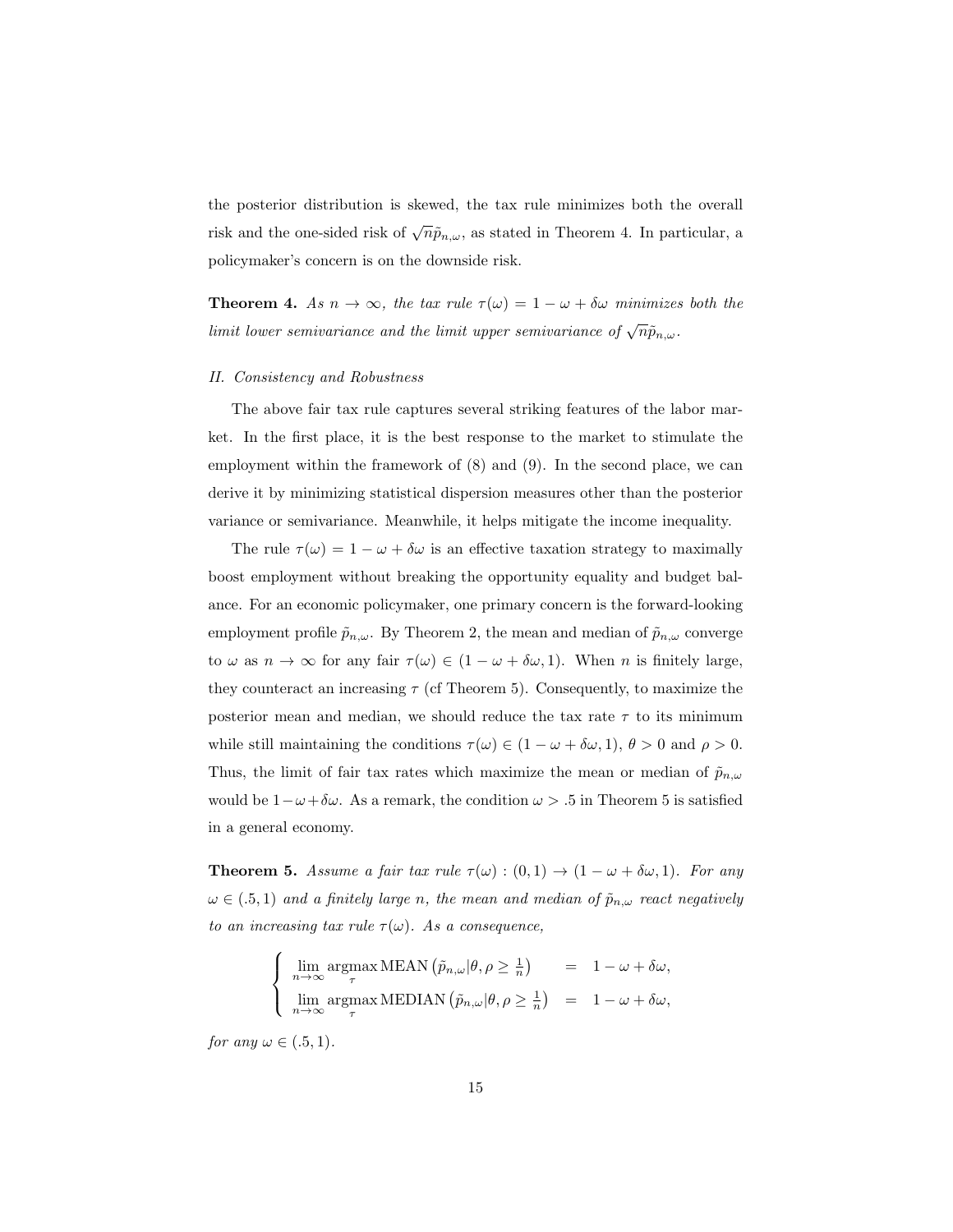For a Beta distribution, especially with large parameters, the mean absolute deviation (thereafter, MAD) is a more robust measure of statistical dispersion than the variance. We consider two types of MAD. First, the MAD around the mean for the posterior  $\tilde{p}_{n,\omega}$  is (e.g., Gupta and Nadarajah [2004, page 37]):

$$
\mathbb{E}\left[|\tilde{p}_{n,\omega} - \mathbb{E}(\tilde{p}_{n,\omega})|\right] = \frac{2(\theta + s)^{\theta + s}(\rho + n - s)^{\rho + n - s}}{\beta(\theta + s, \rho + n - s)(\theta + \rho + n)^{\theta + \rho + n}}.\tag{10}
$$

Second, the MAD around the median (say,  $m$ ) is (e.g., Gupta and Nadarajah [2004, page 38]):

$$
\mathbb{E}\left[|\tilde{p}_{n,\omega} - m|\right] = \frac{2m^{\theta+s}(1-m)^{\rho+n-s}}{(\theta+\rho+n)\beta(\theta+s,\rho+n-s)}
$$
(11)

In the next two theorems, we identify the same tax rule by minimizing the asymptotic MADs.

**Theorem 6.** As  $n \to \infty$ , the tax rule  $\tau(\omega) = 1 - \omega + \delta \omega$  minimizes the MAD *of*  $n\tilde{p}_{n,\omega}$  *around the mean, i.e.*  $\lim_{n\to\infty} \operatorname*{argmin}_{\tau}$  $\mathbb{E}\left[ n \left| \tilde{p}_{n,\omega} - \mathbb{E}(\tilde{p}_{n,\omega}) \right| \mid \theta, \rho \geq \frac{1}{n} \right] =$  $1 - \omega + \delta \omega$ .

**Theorem 7.** As  $n \to \infty$ , the tax rule  $\tau(\omega) = 1 - \omega + \delta \omega$  minimizes the MAD *of*  $n^{\frac{3}{2}}\tilde{p}_{n,\omega}$  *around the median, i.e.,*  $\lim_{n\to\infty} \operatorname*{argmin}_{\tau}$  $\mathbb{E}\left[n^{\frac{3}{2}}|\widetilde{p}_{n,\omega}-m|~|~\theta,\rho\geq\frac{1}{n}\right]\,=\,$  $1 - \omega + \delta \omega$ .

*III. Equality of Outcome with Symmetric Production Functions*

For any  $i, j \in N$  with  $i \neq j$ , we say i *uniformly outperforms* j in v if

- $v(T \cup \overline{i}) v(T) \ge v(T \cup \overline{j}) v(T)$  for any  $T \subseteq N \setminus \overline{i} \setminus \overline{j}$ ; and
- $v(T) v(T \setminus \overline{i}) \ge v(T) v(T \setminus \overline{j})$  for any  $T \subseteq N$  with  $i, j \in T$ .

With these two conditions, i has higher productivity than j in all comparable employment contingencies (either both employed or both unemployed). As productivity is highly valued in  $(4)$  and  $(5)$ , j should receive less employment benefits and less unemployment welfare than  $i$  does. This is formally claimed in Theorem 8. The theorem does not require the Beta-Binomial distribution, as long as i and j have the same chance of being employed. It is valid for all fair tax rules, including the specific one  $\tau(\omega) = 1 - \omega + \delta \omega$ .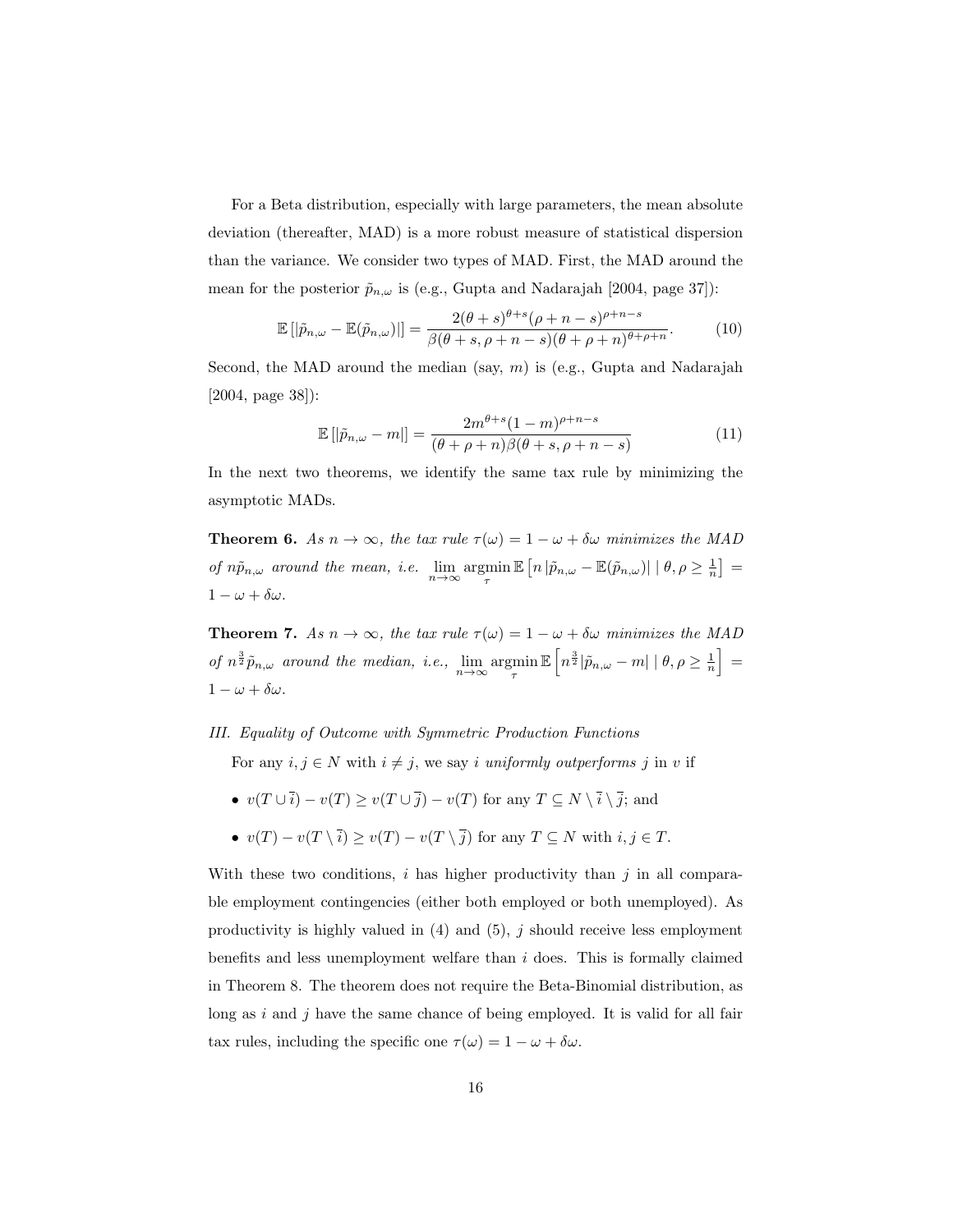**Theorem 8.** *If*  $i \in N$  *uniformly outperforms*  $j \in N$  *in* v *and they have equal employment opportunity, then*  $\gamma_i[v] \geq \gamma_j[v]$  *and*  $\lambda_i[v] \geq \lambda_j[v]$ *.* 

We say  $i, j \in N$  are *symmetric* in the production function v if they uniformly outperform each other. By Theorem 8, clearly,  $\lambda_i[v] = \lambda_j[v]$  and  $\gamma_i[v] = \gamma_j[v]$ if  $i$  and  $j$  are symmetric in  $v$  and they have equal employment opportunity. In other words, they should receive the same amount of unemployment welfare if both are unemployed; they should also receive the same amount of employment benefits if both are employed.

Without any further analysis of or any prior knowledge about the production function, symmetry among the unemployed (or the employed) could be a reasonable *a priori* assumption to distribute the unemployment welfare (or employment benefits). For example, the Cobb-Douglas production function is symmetric among all employed persons in the labor market. Besides, if we assume symmetry among the employed labor and also assume symmetry among the unemployed labor, then the tax rule  $\tau(\omega) = 1 - \omega + \delta \omega$  eliminates the income inequality when the income excludes the after-tax wages which pay the employed for their human resource cost. Theorem 9 affirms this equality of outcome, where an employed individual and an unemployed one may not be symmetric in production. Also, the theorem does not restrict the size of n. In the k-out-of-n redundant system mentioned in Section I, accordingly, the n components (either working or standby) are equally important if they have equal quality.

Theorem 9. *If all employed individuals are symmetric and all unemployed individuals are also symmetric in* v, then  $\tau(\omega) = 1 - \omega + \delta \omega$  *if and only if an unemployed person's unemployment welfare equals an employee's employment benefits.*

# V. OTHER APPLICATIONS

We could apply our framework to a wide range of areas where there are precisely two types of individuals. In this section, we analyze three applications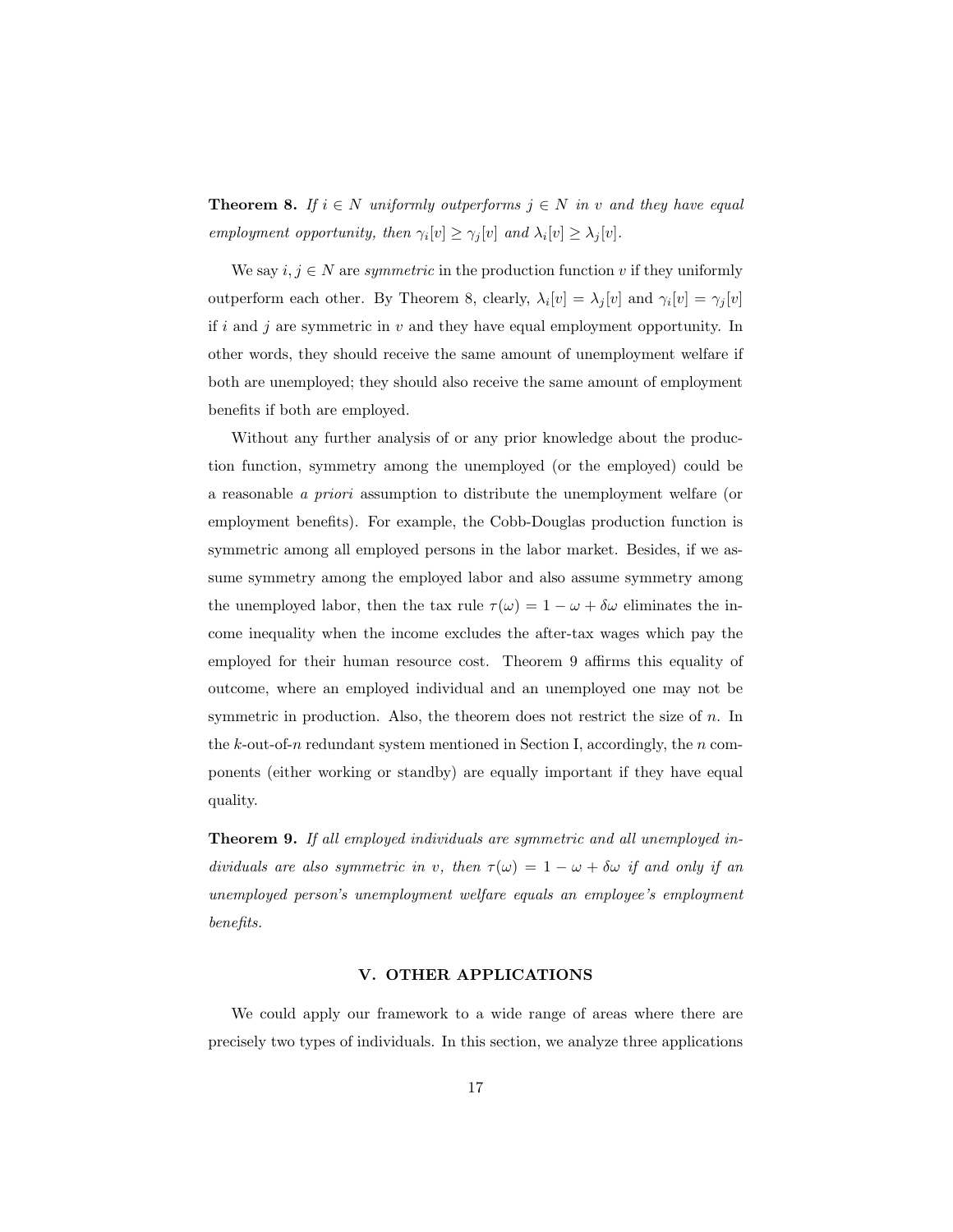other than labor markets.

#### *I. Voting Power*

In a voting game (e.g., Shapley [1962]),  $v: 2^N \to \{0, 1\}$  is a monotonically increasing set function. Let S denote the random subset of voters who vote for the proposal. The proposal passes when  $v(S) = 1$ ; otherwise, it fails when  $v(\mathbf{S}) = 0$ . However, v should not mean "production" or alike.

No matter the outcome, Hu [2006] describes  $\gamma_i[v]$  as *i*'s probability of turning a failed result to a passed one, and  $\lambda_i[v]$  the probability of turning a passed result to being failed. Thus, the sum of  $\lambda_i[v]$  and  $\gamma_i[v]$  quantifies his power in the game.

The ratio  $\delta$  plays a role in some settings. Let us consider, for example,  $10\%$ of the voters approve just a proposal before a referendum voting on the proposal, and assume the number of other voters' support ballots follows a Beta-Binomial distribution.

Many voting games are symmetric. In these cases, the equality of outcome becomes egalitarian of power.

#### *II. Health Insurance*

Health insurance has two types of policyholders: some are ill and use the insurance to cover their medical expenses; others are healthy and don't use the insurance. Let **S** denote the random set of ill policyholders,  $v(S)$  be the total medical expenses with copays deducted, and  $\tilde{\delta}v(S)$  be the surcharge paid to the insurance companies. Let  $\delta = -\tilde{\delta}$ . Then the total expenses except for the copays,  $(1 - \delta)v(\mathbf{S})$ , are billed to all insurance policyholders.

If  $\tau = 1 - \omega + \delta \omega$  and v is symmetric among the two types of policyholders, respectively, then by the equality of outcome, the cost to buy the insurance policy would be  $\frac{(1-\delta)\mathbb{E}[v(\mathbf{S})]}{n}$  per policyholder. We take expectation on  $\frac{(1-\delta)v(\mathbf{S})}{n}$ because the policyholders pay it upfront. On the contrary, the unemployment welfare and employment benefits payment coincide with the production.

In this example, patients pay the predetermined copays. In the labor market studied in Section II-IV, the after-tax wages are exempt from the distribution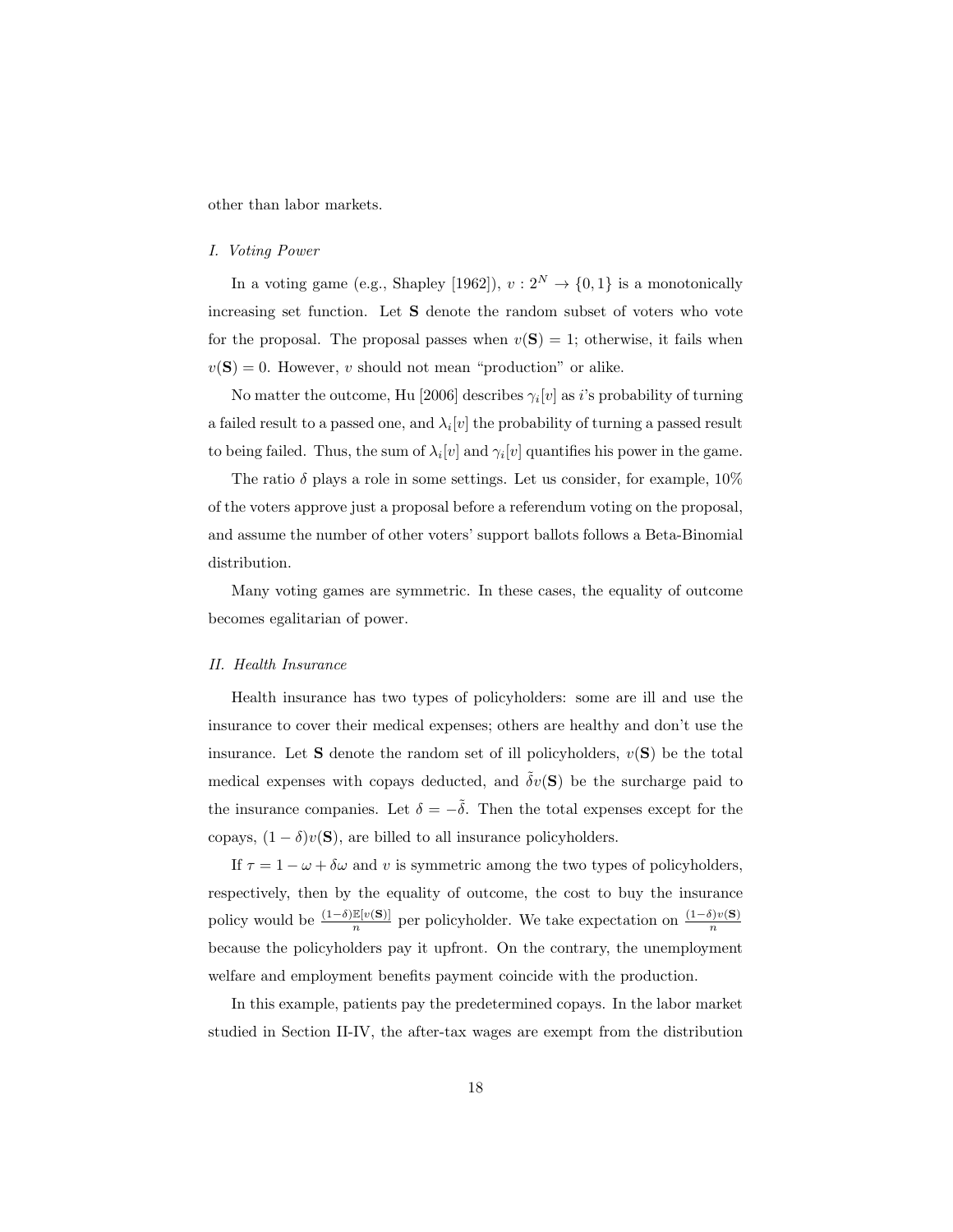of the production function; it, however, have an indirect effect on  $\tau$  through the corporate earning ratio. In the next example, we derive payments such as copays and wages, using the equality of outcome.

#### *III. Highway Toll*

The I-66 highway inside the Capital Beltway of the Washington metropolitan area has enforced a dynamic toll rule during rush hours: a carpool driver pays no toll, but a solo driver pays a dynamic toll fee, say  $\xi(n,\omega)$ . Here *n* is the number of cars in the segment of the highway, and  $\omega$  is the percentage of solo drivers in the traffic.

We let  $g(n)$  be a carpool driver's cost in the traffic when the traffic volume is  $n$  cars. It is likely a nonlinear increasing function of  $n$ . An excellent choice of  $g(n)$  is the expected driving time (in hours) multiplied by the average hourly pay rate, plus expenses on gas and vehicle depreciation. Also, let S denote the random set of solo drivers. Then,  $v(S) = ng(n) - n(1 - \omega)g(n(1 - \omega))$  –  $n\omega\xi(n,\omega)$  is the total cost of over-traffic generated by the solo drivers, with toll fees deducted.

The production function  $v$  is symmetric among all solo drivers and also symmetric among all carpool drivers. By the equality of outcome, each driver shares the same cost  $\frac{v(S)}{n}$ . As a carpool driver pays no toll, his shared cost should exactly offset the extra cost caused by the solo drivers, which is  $g(n)$  −  $g(n(1 - \omega))$ . Finally, the equation  $\frac{v(S)}{n} = g(n) - g(n(1 - \omega))$  implies  $\xi(n, \omega) =$  $g(n(1 - \omega))$ . An administration surcharge  $\delta$  may apply.

#### VI. CONCLUSIONS

In this paper, we study a fair-division solution to allocate the unemployment welfare in an economy, where the heterogeneous-agent production function is almost unknown. To address the inequality issue in the welfare, we interpret "fairness" as equal employment opportunity and model it by a Beta-Binomial probability distribution. Our "sustainability" is meant to be free of debt and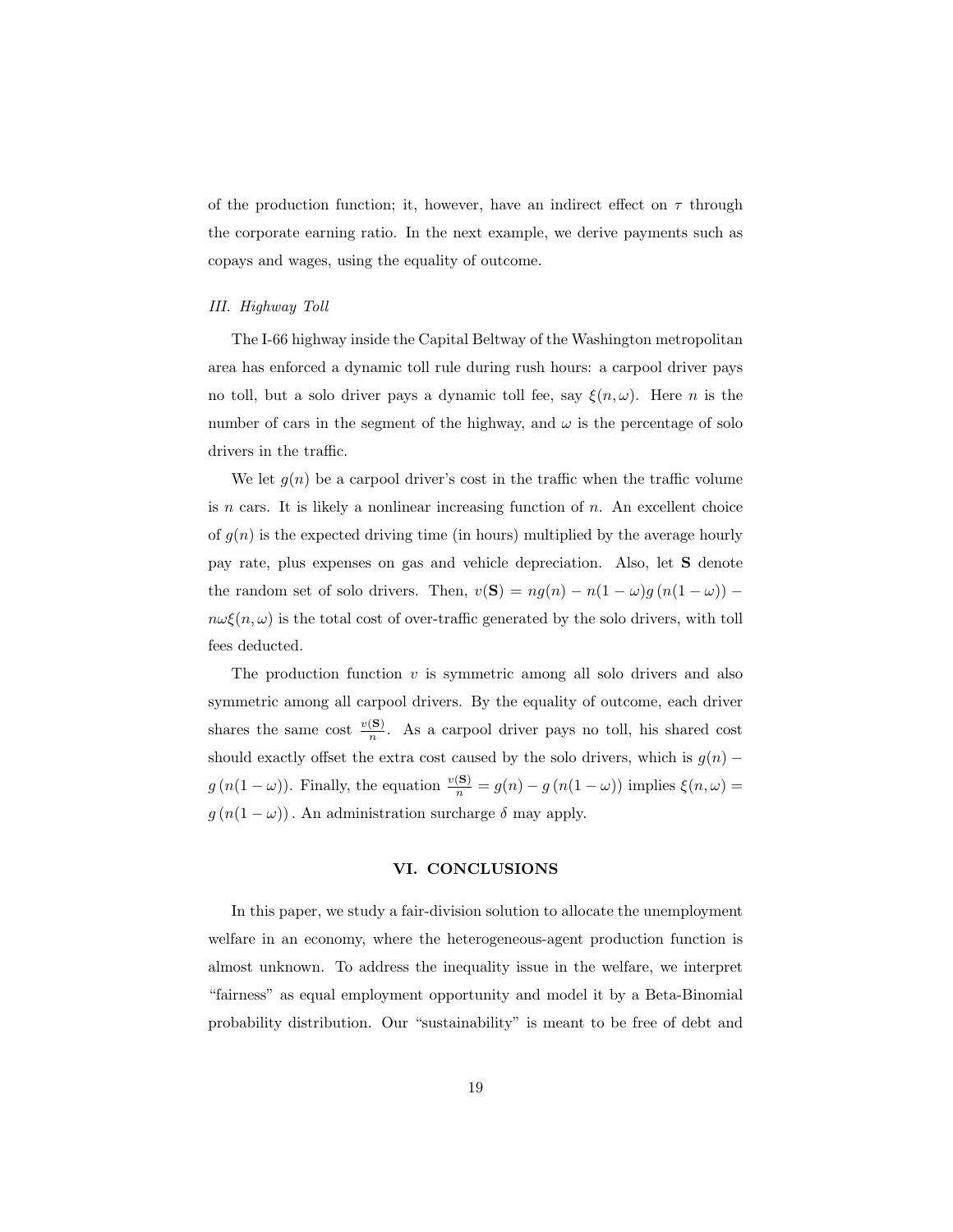free of surplus in the taxation budget. To justify the value of the unemployed labor, we capitalize on the D-value concept in Hu [2018]. The D-value specifies how much of the net production to be retained with the employed labor, and what portion to be distributed to the unemployed. Both are subject to two unknown hyperparameters. Finally, we postulate the labor market is static and identify a sustainable tax policy by minimizing the asymptotic variance of the posterior employment rate. The policy can also be uniquely determined by minimizing the asymptotic posterior mean or median of the unemployment rate, or minimizing the downside risk of the posterior employment rate, or minimizing the posterior mean absolute deviation about the mean or median. Surprisingly, the tax rule is not only simple enough for practical use but also motivates the unemployed to seek employment and the employed to improve productivity.

One could easily extend this framework in several ways. One way is to re-specify the probability distribution of equal employment opportunity, for example, by any of the following re-specifications. First, we can replace the twoparameter Beta distribution with a four-parameter one or a Beta rectangular distribution. Secondly, we can let  $\theta$  and  $\rho$  be some functions of other unknown parameters. Thirdly, we could substitute the Beta-Binomial distribution with a Dirichlet-Multinomial distribution or a Beta-Geometric distribution. Fourthly, we could randomize p without involving  $(\theta, \rho)$ , by generating two independent three-parameter Gamma random variables X and Y. Then, the ratio  $\frac{X}{X+Y}$  is a Beta random variable. In any of the four cases, however, we need further identification restrictions to figure out a  $\tau(\omega)$  precisely.

From other angles, we could apply other identification schemes or other objective functions to find a unique fair tax rule. From a statistical viewpoint, one could try the maximum likelihood estimation for  $\tilde{p}_{n,\omega}$ , or minimize the ex-ante risk of  $\omega$ , or apply the statistical methods mentioned in Section III. From an economic viewpoint, one could minimize the Gini coefficient of the Beta distribution of  $\tilde{p}_{n,\omega}$ . From a strategic game-theoretical viewpoint, one could seek a bargaining solution from the feasible solution set  $\Omega_{n,\omega,\delta}$ , which may be particularly useful when  $n$  is small. Finally, a policymaker could treat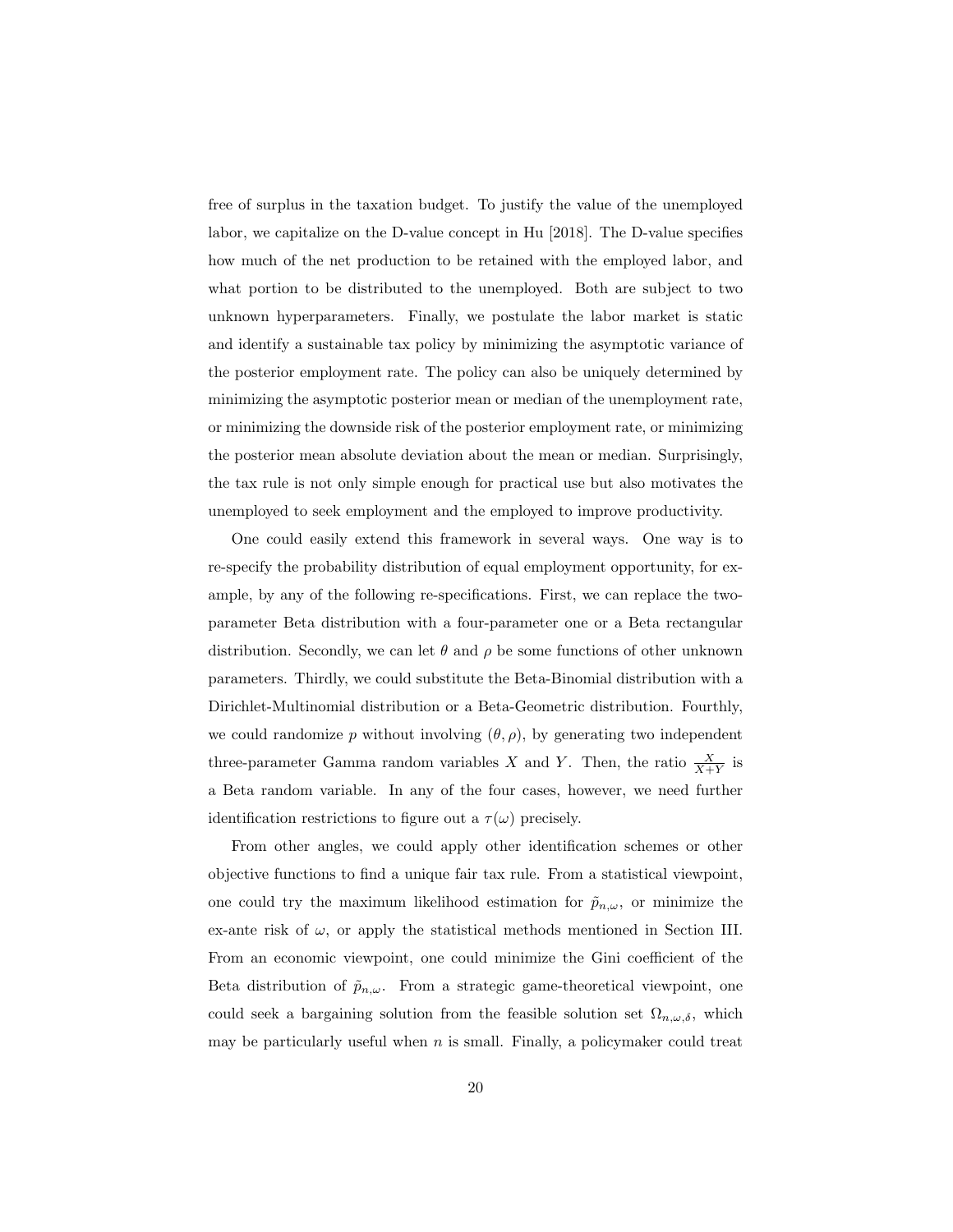the reserve ration  $\delta$  as endogenous, for example, letting it be a function of  $\omega$ .

The simple static model, however, ignores several important aspects of a real labor market. First, it does not capture the dynamic features of the income inequality, nor its rational response to the tax rule. Secondly, while preventing the fungibility of borrowing funds from the future reduces the risk that a government administration piles up its national debt, it impairs that administration's ability (especially, monetary policy) to intervene in the economy. The government, however, can still moderately stimulate the economy during a recession by adjusting the reserve ratio  $\delta$ . Thirdly, the postulation of labor market efficiency does neglect the recent development of the incomplete-market theory (e.g., Magill and Quinzii [1996]). Fourthly, a multi-criteria objective function may be a viable alternative to the minimum-variance one, especially when there is a high unemployment rate  $1 - \omega$  or a large  $\delta$ . Lastly, a single tax rule  $\tau(\omega)$ could have overly simplified the complexity of the taxation system, which is also affected by other determinants. These are just a few challenges our framework introduces, which require further development.

In summary, the fair and sustainable tax policy studied here has a solid theoretical underpinning, together with simplicity in practical use, consistency with productivity and employment incentives, and robustness to similar objectives. When applying this framework to a real fair-division problem, one should also consider benefits of alternative probability distributions for equal opportunity, alternative objective functions, alternative restrictions, and dynamic thinking.

# INTERNATIONAL MONETARY FUND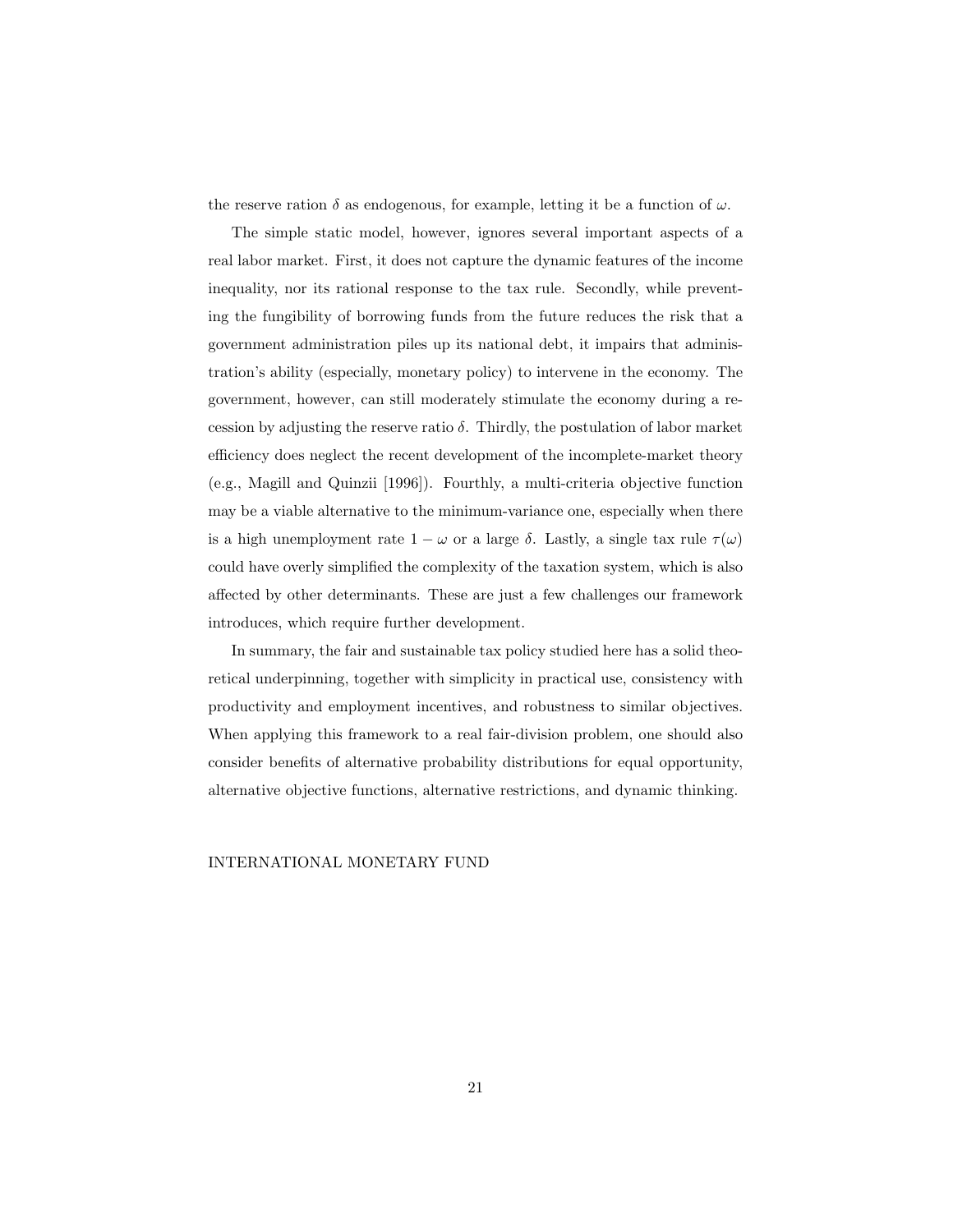### APPENDIX

Our focus in this paper is to study the relationship between the fair tax rate  $\tau$  and the employment rate  $\omega$  when the labor market size *n* is large. To analyze the limit behavior of  $\tau$  and  $\omega$  for a large n, we only need the relevant asymptotic approximations. We say two functions  $f(n) = O(g(n))$  if lim sup  $n\rightarrow\infty$  $\begin{array}{c} \begin{array}{c} \begin{array}{c} \end{array} \\ \begin{array}{c} \end{array} \end{array} \end{array}$  $f(n)$  $\left|\frac{f(n)}{g(n)}\right| < \infty;$ and we say  $f(n) \approx g(n)$  if  $\lim_{n \to \infty} \frac{f(n)}{g(n)} = 1$ . For simplicity, let us denote the following shorthands:

$$
\Delta \equiv \omega + \tau - \delta\omega - 1,
$$
  
\n
$$
\Delta_1 \equiv \delta\omega - \omega - \tau + 2 \equiv 1 - \Delta,
$$
  
\n
$$
\Delta_2 \equiv \delta\omega\tau - 2\delta\omega - \omega\tau^2 + 2\omega\tau + \tau - 1,
$$
  
\n
$$
\Delta_3 \equiv (1 - \tau)(\delta - \tau) = \delta - \tau - \delta\tau + \tau^2,
$$
  
\n
$$
\Delta_4 \equiv -\delta\omega\tau + \delta\omega + \delta\tau - 2\delta + \omega\tau^2 - 2\omega\tau + \omega - \tau^2 + 3\tau - 1,
$$
  
\n
$$
\Delta_5 \equiv -\delta\omega + \delta\tau - 2\delta + \omega - \tau^2 + 4\tau - 2 \equiv \Delta_2 + \Delta_4,
$$
  
\n
$$
\Delta_6 \equiv -\omega\delta + \omega\tau + \tau - 1 \equiv \Delta_2 + \omega\Delta_3,
$$
  
\n
$$
\Delta_7 \equiv -\delta - \omega\tau + 2\tau + \omega - 1 \equiv \Delta_4 + (1 - \omega)\Delta_3,
$$
  
\n
$$
\Delta_8 \equiv -\delta\omega - \delta + \omega + 3\tau - 2 \equiv \Delta_3 + \Delta_5,
$$
  
\n
$$
\Delta_9 \equiv -2\delta\omega - \delta + 2\omega + 4\tau - 3 \equiv \Delta + \Delta_8.
$$

The following lemma, to be used in other proofs, re-writes (8) and (9).

**Lemma 1.** *In terms of*  $(n, \delta, \tau, \omega)$ *, we can solve*  $(\theta, \rho)$  *from*  $(\delta)$  *and*  $(\theta)$  *as* 

$$
\begin{cases}\n\theta = \frac{n^2 \omega \Delta_1 + n \Delta_2 + \Delta_3}{n \Delta + \Delta_3}, \\
\rho = \frac{n^2 (1 - \omega) \Delta_1 + n \Delta_4 + \Delta_3}{n \Delta + \Delta_3}.\n\end{cases}
$$
\n(12)

*A1. Proof of Theorem 1*

In this proof, we use the following relation about Beta functions:

$$
\begin{array}{rcl}\n\beta(x-1,y+1) & = & \frac{y}{x-1}\beta(x,y), \quad x>1,y>0; \\
\beta(x+1,y-1) & = & \frac{x}{y-1}\beta(x,y), \quad x>0,y>1.\n\end{array}
$$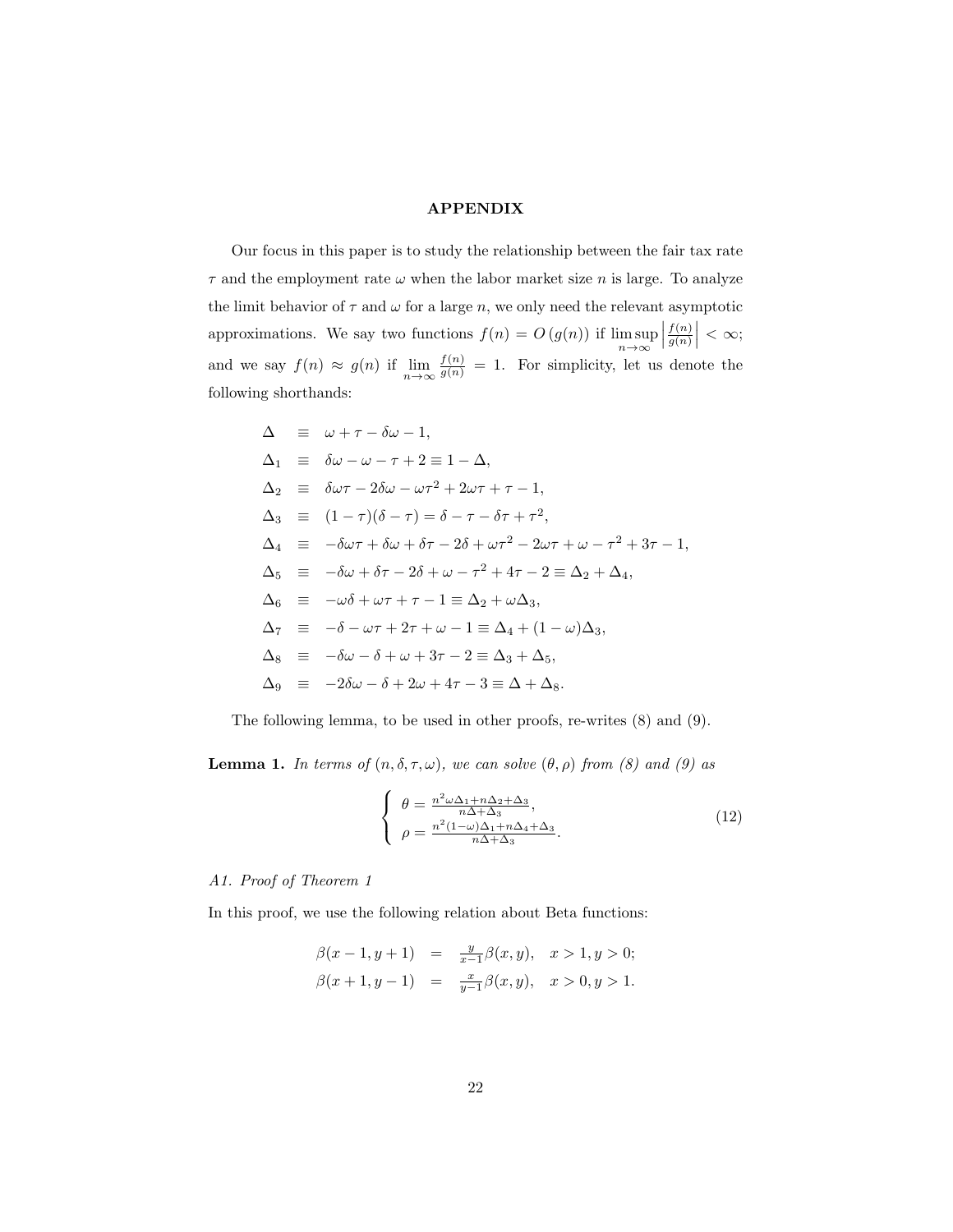First, the expected aggregate marginal gain and loss are:

$$
\mathbb{E}\left[\sum_{i\in\mathbf{S}}\left(v(\mathbf{S})-v(\mathbf{S}\setminus\overline{i})\right)\right] = \sum_{T\subseteq N}\mathbb{P}(\mathbf{S}=T)\sum_{i\in T}\left[v(T)-v(T\setminus\overline{i})\right]
$$
  
\n
$$
= \sum_{i\in N}\sum_{T\subseteq N:\overline{i}\in T}\mathbb{P}(\mathbf{S}=T)\left[v(T)-v(T\setminus\overline{i})\right]
$$
  
\n
$$
= \sum_{i\in N}\gamma_i[v],
$$
  
\n
$$
\mathbb{E}\left[\sum_{i\in N\setminus\mathbf{S}}\left(v(\mathbf{S}\cup\overline{i})-v(\mathbf{S})\right)\right] = \sum_{T\subseteq N}\mathbb{P}(\mathbf{S}=T)\sum_{i\in N\setminus T}\left[v(T\cup\overline{i})-v(T)\right]
$$
  
\n
$$
= \sum_{i\in N}\sum_{T\subseteq N:\overline{i}\notin T}\mathbb{P}(\mathbf{S}=T)\left[v(T\cup\overline{i})-v(T)\right]
$$
  
\n
$$
= \sum_{i\in N}\lambda_i[v].
$$

Next, by  $(3)$ ,  $(4)$  and  $(5)$ , we re-write the expected marginal gain and loss as:

$$
\gamma_i[v] = \sum_{T \subseteq N: T \ni i} \frac{\beta(\theta + t, \rho + n - t)}{\beta(\theta, \rho)} [v(T) - v(T \setminus \overline{i})]
$$
\n
$$
z_{\frac{T}{\overline{a}}} \sum_{T \subseteq N: T \ni i} \frac{\beta(\theta + t, \rho + n - t)}{\beta(\theta, \rho)} v(T) - \sum_{Z \subseteq N \setminus \overline{i}} \frac{\beta(\theta + |Z| + 1, \rho + n - |Z| - 1)}{\beta(\theta, \rho)} v(Z),
$$
\n
$$
\lambda_i[v] = \sum_{Z \subseteq N \setminus \overline{i}} \frac{\beta(\theta + |Z|, \rho + n - |Z|)}{\beta(\theta, \rho)} [v(Z \cup \overline{i}) - v(Z)]
$$
\n
$$
T_{\frac{T}{\overline{a}}} \sum_{T \subseteq N: T \ni i} \frac{\beta(\theta + t - 1, \rho + n - t + 1)}{\beta(\theta, \rho)} v(T) - \sum_{Z \subseteq N \setminus \overline{i}} \frac{\beta(\theta + |Z|, \rho + n - |Z|)}{\beta(\theta, \rho)} v(Z).
$$
\n(13)

By (13), the aggregate value of the employed labor  $\Sigma$  $i \in N$  $\gamma_i[v]$  is

$$
\sum_{i \in N} \sum_{T \subseteq N:T \ni i} \frac{\beta(\theta + t, \rho + n - t)}{\beta(\theta, \rho)} v(T) - \sum_{i \in N} \sum_{Z \subseteq N \setminus i} \frac{\beta(\theta + |Z| + 1, \rho + n - |Z| - 1)}{\beta(\theta, \rho)} v(Z)
$$
\n
$$
T \equiv Z \sum_{T \subseteq N:T \neq \emptyset} \sum_{i \in T} \frac{\beta(\theta + t, \rho + n - t)}{\beta(\theta, \rho)} v(T) - \sum_{T \subseteq N:T \neq N} \sum_{i \in N \setminus T} \frac{\beta(\theta + t + 1, \rho + n - t - 1)}{\beta(\theta, \rho)} v(T)
$$
\n
$$
= \sum_{T \subseteq N:T \neq \emptyset} \frac{t\beta(\theta + t, \rho + n - t)}{\beta(\theta, \rho)} v(T) - \sum_{T \subseteq N:T \neq N} \frac{(n - t)\beta(\theta + t + 1, \rho + n - t - 1)}{\beta(\theta, \rho)} v(T)
$$
\n
$$
+ \sum_{\substack{n \in N(T \neq \emptyset, T \neq N) \\ \beta(\theta, \rho)}} \frac{t\beta(\theta + 1, \rho + n - 1)}{\beta(\theta, \rho)} v(\emptyset)
$$
\n
$$
+ \sum_{\substack{T \subseteq N:T \neq \emptyset, T \neq N \\ \beta(\theta, \rho)}} \frac{t\beta(\theta + t, \rho + n - t) - (n - t)\beta(\theta + t + 1, \rho + n - t - 1)}{\beta(\theta, \rho)} v(\emptyset)
$$
\n
$$
+ \sum_{\substack{T \subseteq N:T \neq N, T \neq \emptyset \\ \beta(\theta, \rho)}} \left[ t - \frac{(n - t)(\theta + t)}{\beta(\theta, \rho)} \frac{\beta(\theta + t, \rho + n - t)}{\beta(\theta, \rho)} v(T) \right]
$$
\n
$$
= \frac{n\beta(\theta + n, \rho)}{\beta(\theta, \rho)} v(N) + \sum_{T \subseteq N:T \neq N} \frac{t(\theta + \rho - 1) - n\theta}{\beta(\theta, \rho)} \frac{\beta(\theta + t, \rho + n - t)}{\beta(\theta, \rho)} v(T).
$$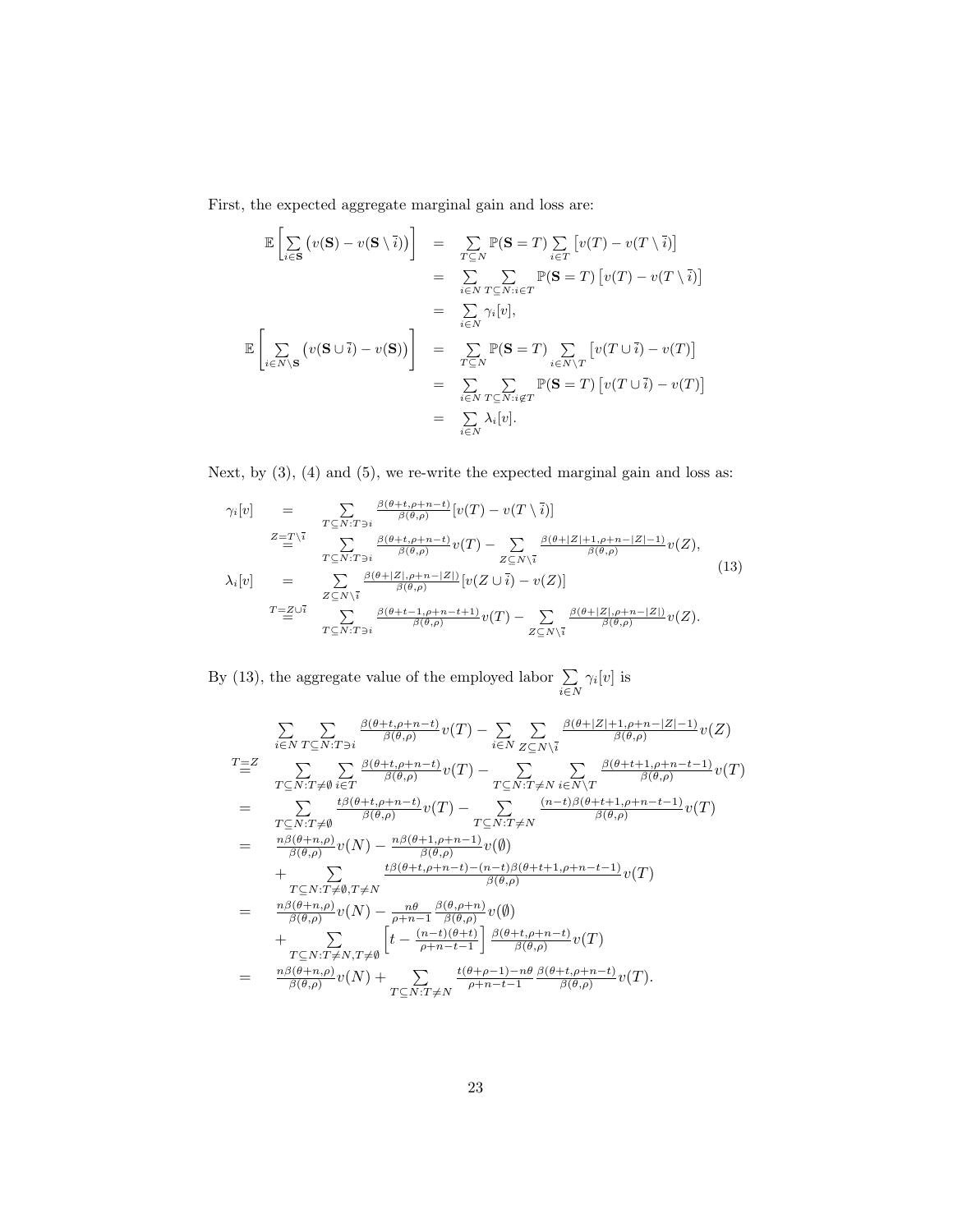Also by (13), the aggregate value of the unemployed labor  $\Sigma$  $i \in N$  $\lambda_i[v]$  is

$$
\sum_{i \in N} \sum_{T \subseteq N:T \ni} \frac{\beta(\theta + t - 1, \rho + n - t + 1)}{\beta(\theta, \rho)} v(T) - \sum_{i \in N} \sum_{Z \subseteq N \setminus \tilde{i}} \frac{\beta(\theta + |Z|, \rho + n - |Z|)}{\beta(\theta, \rho)} v(Z)
$$
\n
$$
T \equiv Z \sum_{T \subseteq N:T \neq \emptyset} \sum_{i \in T} \frac{\beta(\theta + t - 1, \rho + n - t + 1)}{\beta(\theta, \rho)} v(T) - \sum_{T \subseteq N:T \neq N} \sum_{i \in N \setminus T} \frac{\beta(\theta + t, \rho + n - t)}{\beta(\theta, \rho)} v(T)
$$
\n
$$
= \sum_{T \subseteq N:T \neq \emptyset} \frac{t\beta(\theta + t - 1, \rho + n - t + 1)}{\beta(\theta, \rho)} v(T) - \sum_{T \subseteq N:T \neq N} \frac{(n - t)\beta(\theta + t, \rho + n - t)}{\beta(\theta, \rho)} v(T)
$$
\n
$$
+ \sum_{\substack{n \beta(\theta + n - 1, \rho + 1) \\ \beta(\theta, \rho)}} v(N) - \frac{n\beta(\theta, \rho + n)}{\beta(\theta, \rho)} v(\emptyset)
$$
\n
$$
+ \sum_{\substack{n \beta \in N:T \neq \emptyset \\ \beta + n - 1}} \frac{t\beta(\theta + t - 1, \rho + n - t + 1) - (n - t)\beta(\theta + t, \rho + n - t)}{\beta(\theta, \rho)} v(T)
$$
\n
$$
+ \sum_{\substack{n \gamma \in N:T \neq \emptyset \\ \gamma \subseteq N:T \neq \emptyset}} \frac{t(\theta + n, \rho)}{\beta(\theta, \rho)} v(N) - \frac{n\beta(\theta, \rho + n)}{\beta(\theta, \rho)} v(\emptyset)
$$
\n
$$
+ \sum_{\substack{T \subseteq N:T \neq \emptyset \\ \beta(\theta, \rho) = t - 1}} \frac{t(\theta + n - t) - n(\theta - 1)}{\beta(\theta, \rho)} \frac{\beta(\theta + t, \rho + n - t)}{\beta(\theta, \rho)} v(T) - \frac{n\beta(\theta, \rho + n)}{\beta(\theta, \rho)} v(\emptyset).
$$

# *A2. Proof of Lemma 1*

We can re-write (8) and (9) as a linear system of unknowns  $(\theta, \rho)$ :

$$
\begin{cases}\n(1-\tau)(\rho+n-s-1) &= s(\theta+\rho-1)-n\theta, \\
(\tau-\delta)(\theta+s-1) &= s(\theta+\rho-1)-n(\theta-1).\n\end{cases}
$$

As a consequence, the symbolic solution of  $(\theta, \rho)$  is unique. Let us assume (12) and verify that (12) satisfies both (8) and (9) by the following identities, some of which are used in other proofs:

$$
\begin{array}{rcl} \theta+s&=&\frac{n^2\omega\Delta_1+n\Delta_2+\Delta_3}{n\Delta+\Delta_3}+\frac{n\omega(n\Delta+\Delta_3)}{n\Delta+\Delta_3}=\frac{n^2\omega+n\Delta_6+\Delta_3}{n\Delta+\Delta_3},\\ \theta+s-1&=&\frac{n^2\omega+n\Delta_6+\Delta_3}{n\Delta+\Delta_3}-\frac{n\Delta+\Delta_3}{n\Delta+\Delta_3}=\frac{n^2\omega+n(\Delta_6-\Delta)}{n\Delta+\Delta_3}=\frac{n^2\omega+n\omega(\tau-1)}{n\Delta+\Delta_3},\\ \theta+\rho&=&\frac{n^2\omega\Delta_1+n\Delta_2+\Delta_3}{n\Delta+\Delta_3}+\frac{n^2(1-\omega)\Delta_1+n\Delta_4+\Delta_3}{n\Delta+\Delta_3}=\frac{n^2\Delta_1+n\Delta_5+2\Delta_3}{n\Delta+\Delta_3},\\ \theta+\rho-1&=&\frac{n^2\Delta_1+n\Delta_5+2\Delta_3}{n\Delta+\Delta_3}-\frac{n\Delta+\Delta_3}{n\Delta+\Delta_3}=\frac{n^2\Delta_1+n(\delta\tau-2\delta-\tau^2+3\tau-1)+\Delta_3}{n\Delta+\Delta_3},\\ \theta+\rho+n&=&\frac{n^2\Delta_1+n\Delta_5+2\Delta_3}{n\Delta+\Delta_3}+\frac{n(n\Delta+\Delta_3)}{n\Delta+\Delta_3}=\frac{n^2+n\Delta_8+2\Delta_3}{n\Delta+\Delta_3},\\ \theta+\rho+n+1&=&\frac{n^2+n\Delta_8+2\Delta_3}{n\Delta+\Delta_3}+\frac{n\Delta+\Delta_3}{n\Delta+\Delta_3}=\frac{n^2+n\Delta_9+3\Delta_3}{n\Delta+\Delta_3},\\ \theta+\rho+n-1&=&\frac{n^2+n\Delta_8+2\Delta_3}{n\Delta+\Delta_3}-\frac{n\Delta+\Delta_3}{n\Delta+\Delta_3}=\frac{n^2+n(\Delta_8-\Delta)+\Delta_3}{n\Delta+\Delta_3},\\ \theta+\rho+n-2&=&\frac{n^2+n\Delta_8+2\Delta_3}{n\Delta+\Delta_3}-\frac{2(n\Delta+\Delta_3)}{n\Delta+\Delta_3}=\frac{n^2+n(\Delta_8-2\Delta)}{n\Delta+\Delta_3},\\ \rho+n-s&=&\frac{n^2(1-\omega)\Delta_1+n\Delta_4+\Delta_3}{n\Delta+\Delta_3}+\frac{n(1-\omega)(n\Delta+\Delta_3)}{n\Delta+\
$$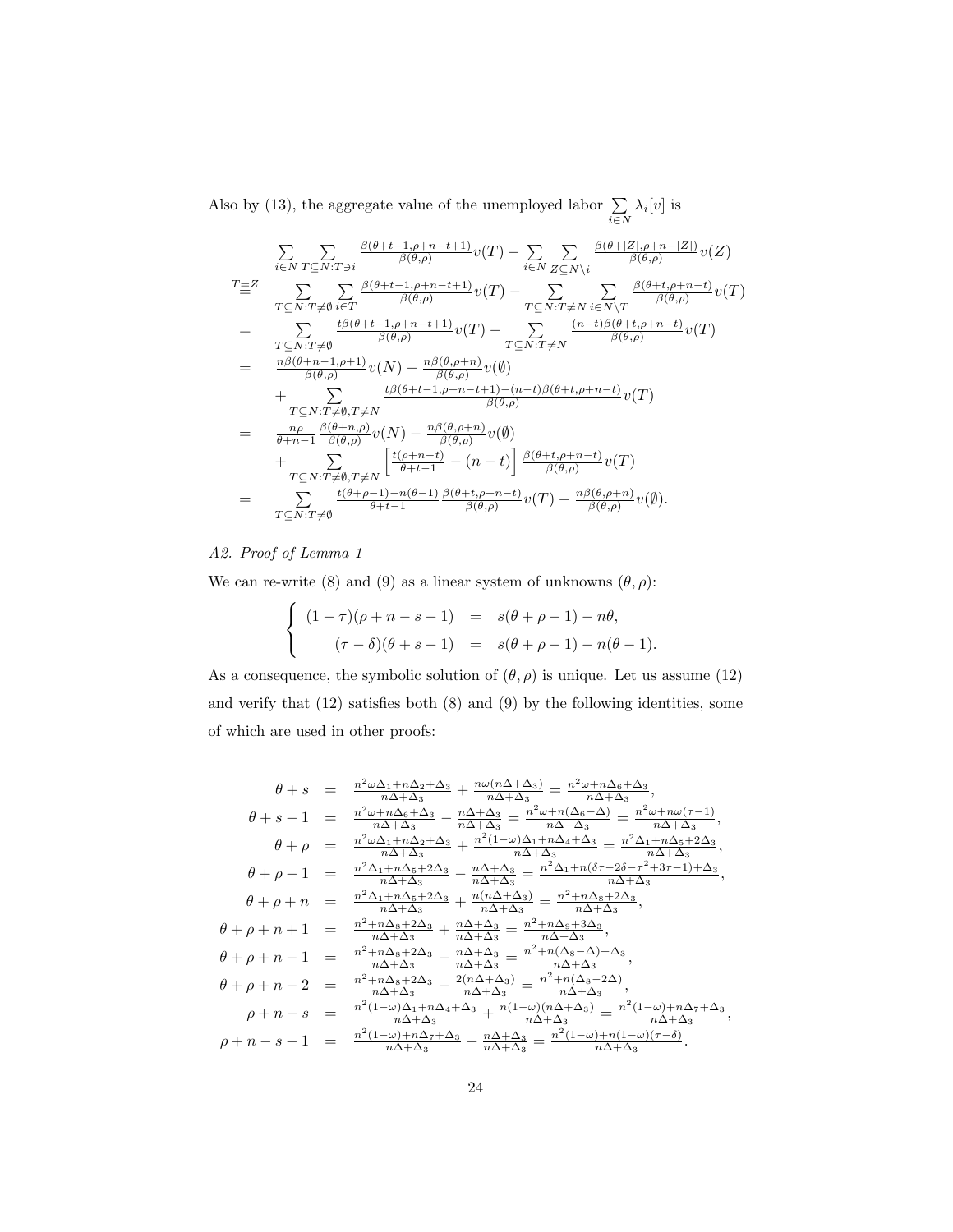Thus,

$$
s(\theta + \rho - 1) - n\theta = \frac{n\omega[n^2\Delta_1 + n(\delta\tau - 2\delta - \tau^2 + 3\tau - 1) + \Delta_3]}{n\Delta + \Delta_3}
$$
  
\n
$$
- \frac{n(n^2\omega\Delta_1 + n\Delta_2 + \Delta_3)}{n\Delta + \Delta_3}
$$
  
\n
$$
= \frac{n^2[\omega(\delta\tau - 2\delta - \tau^2 + 3\tau - 1) - \Delta_2] + n(\omega - 1)\Delta_3}{n\Delta + \Delta_3}
$$
  
\n
$$
= \frac{n^2(1-\omega)(1-\tau) + n(\omega - 1)\Delta_3}{n\Delta + \Delta_3},
$$
  
\n
$$
s(\theta + \rho - 1) - n(\theta - 1) = [s(\theta + \rho - 1) - n\theta] + n
$$
  
\n
$$
= \frac{n^2(1-\omega)(1-\tau) + n(\omega - 1)\Delta_3}{n\Delta + \Delta_3} + \frac{n(n\Delta + \Delta_3)}{n\Delta + \Delta_3}
$$
  
\n
$$
= \frac{n^2\omega(\tau - \delta) + n\omega\Delta_3}{n\Delta + \Delta_3}.
$$

Therefore,

$$
\frac{s(\theta+\rho-1)-n\theta}{\rho+n-s-1} = \frac{n^2(1-\omega)(1-\tau)+n(\omega-1)\Delta_3}{n^2(1-\omega)+n(1-\omega)(\tau-\delta)} = 1-\tau,
$$
  

$$
\frac{s(\theta+\rho-1)-n(\theta-1)}{\theta+s-1} = \frac{n^2\omega(\tau-\delta)+n\omega\Delta_3}{n^2\omega+n\omega(\tau-1)} = \tau-\delta,
$$

which are equivalent to (8) and (9), respectively.

*A3. Proof of Theorem 2*

For any integer  $z \geq 0$ , by the proof of Lemma 1,

$$
\frac{\theta+s+z}{\theta+\rho+n+z} = \frac{\frac{n^2\omega+n\Delta_6+\Delta_3}{n\Delta+\Delta_3} + \frac{z(n\Delta+\Delta_3)}{n\Delta+\Delta_3}}{\frac{n^2+n\Delta_8+2\Delta_3}{n\Delta+\Delta_3} + \frac{z(n\Delta+\Delta_3)}{n\Delta+\Delta_3}}
$$

$$
= \frac{n^2\omega+n(\Delta_6+z\Delta)+(1+z)\Delta_3}{n^2+n(\Delta_8+z\Delta)+(2+z)\Delta_3}
$$

$$
\rightarrow \omega, \text{ as } n \rightarrow \infty.
$$

The characteristic function of  $\tilde{p}_{n,\omega}$  (e.g., Johnson et al. [1995, Chapter 21]) is

$$
\mathbb{E}\left[e^{i\eta\tilde{p}_{n,\omega}}\right] = 1 + \sum_{k=1}^{\infty} \frac{(i\eta)^k}{k!} \prod_{z=0}^{k-1} \frac{\theta + s + z}{\theta + \rho + n + z}.
$$

We let  $n \to \infty$ ,

$$
\lim_{n \to \infty} \mathbb{E}[e^{i\eta \tilde{p}_{n,\omega}}] = 1 + \sum_{k=1}^{\infty} \frac{(i\eta)^k}{k!} \lim_{n \to \infty} \prod_{z=0}^{k-1} \frac{\theta + s + z}{\theta + \rho + n + z}
$$

$$
= 1 + \sum_{k=1}^{\infty} \frac{(i\eta\omega)^k}{k!}
$$

$$
= e^{i\eta\omega}.
$$

Therefore, as  $n\to\infty,$   $\tilde{p}_{n,\omega}$  converges in distribution to the degenerate distribution with mass at  $\omega$ , which has the characteristic function  $e^{i\eta\omega}$ .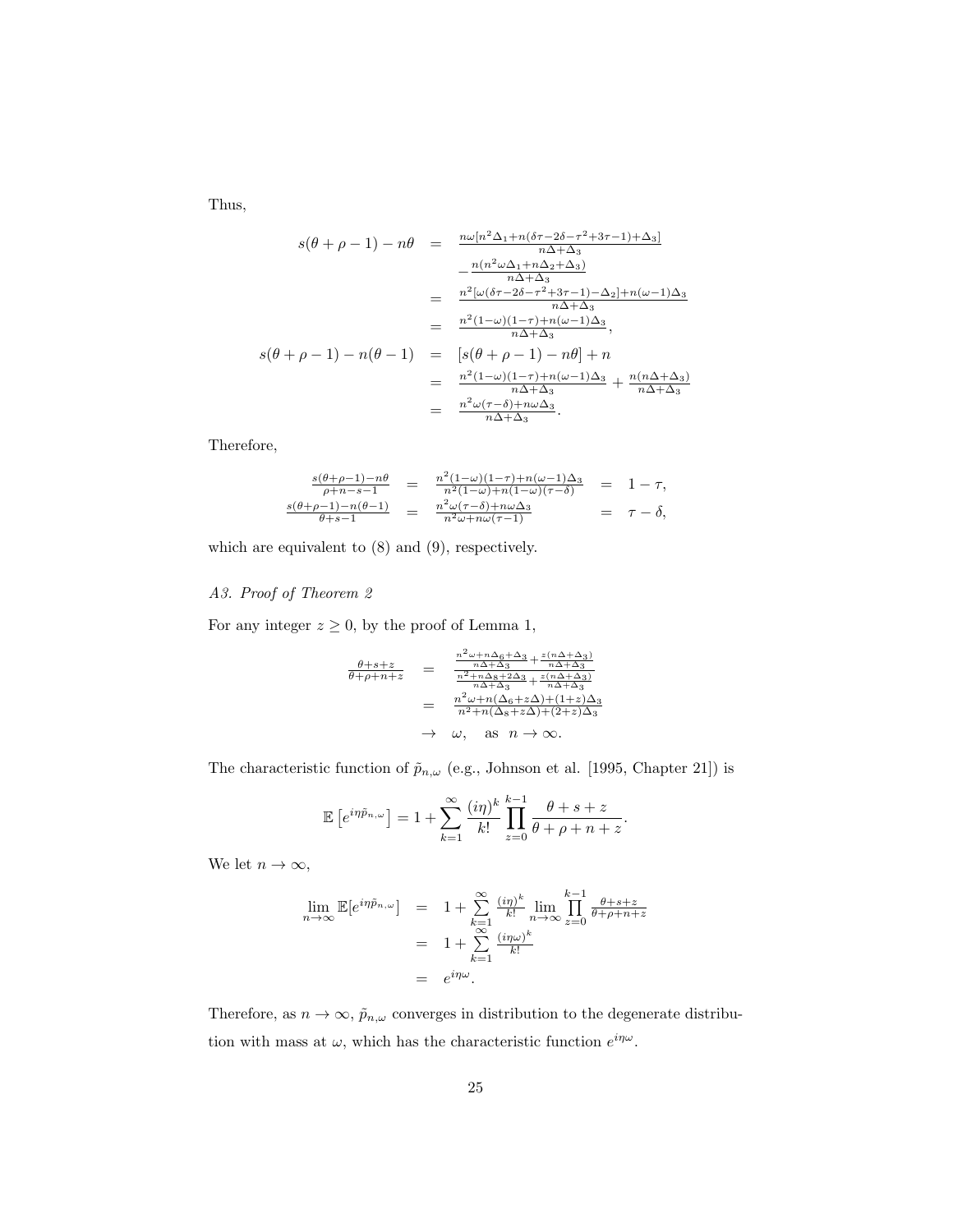#### *A4. Proof of Theorem 3*

As  $\tilde{p}_{n,\omega}$  has a Beta distribution with parameters  $(\theta + s, \rho + n - s)$  (see Section II), its variance is  $\frac{(\theta+s)(\rho+n-s)}{(\theta+\rho+n)^2(\theta+\rho+n+1)}$  (e.g., Gupta and Nadarajah [2004, page 35]). By the proof of Lemma 1, the variance of  $\sqrt{n}\tilde{p}_{n,\omega}$  is

$$
\frac{n^{\frac{n^2\omega+n\Delta_6+\Delta_3}{n\Delta+\Delta_3} \frac{n^2(1-\omega)+n\Delta_7+\Delta_3}{n\Delta+\Delta_3}}}{\left(\frac{n^2+n\Delta_8+2\Delta_3}{n\Delta+\Delta_3}\right)^2 \frac{n^2+n\Delta_9+3\Delta_3}{n\Delta+\Delta_3}} \newline = \frac{n(n\Delta+\Delta_3)(n^2\omega+n\Delta_6+\Delta_3)[n^2(1-\omega)+n\Delta_7+\Delta_3]}{(n^2+n\Delta_8+2\Delta_3)^2(n^2+n\Delta_9+3\Delta_3)} \newline = \frac{\left(\Delta+\frac{\Delta_3}{n}\right)\left[\omega\left(1+\frac{\Delta_6}{n\omega}+\frac{\Delta_3}{n^2\omega}\right)\right]\left[(1-\omega)\left(1+\frac{\Delta_7}{n(1-\omega)}+\frac{\Delta_3}{n^2(1-\omega)}\right)\right]}{\left(1+\frac{\Delta_8}{n}+\frac{2\Delta_3}{n^2}\right)^2\left(1+\frac{\Delta_9}{n}+\frac{3\Delta_3}{n^2}\right)} \newline = \omega(1-\omega)\left(\Delta+\frac{\Delta_3}{n}\right)\left[1+\frac{\Delta_6}{n\omega}+\frac{\Delta_7}{n(1-\omega)}-\frac{2\Delta_8}{n}-\frac{\Delta_9}{n}+O\left(\frac{1}{n^2}\right)\right] \newline = \omega(1-\omega)\Delta+\frac{\omega(1-\omega)}{n}\left[\Delta_3+\Delta(\frac{\Delta_6}{\omega}+\frac{\Delta_7}{1-\omega}-2\Delta_8-\Delta_9)\right]+O\left(\frac{1}{n^2}\right) \newline \rightarrow \omega(1-\omega)(\omega+\tau-\delta\omega-1), \text{ as } n\to\infty.
$$
\n(1)

To minimize  $\lim_{n\to\infty} \text{VAR}(\sqrt{n}\tilde{p}_{n,\omega}) = \omega(1-\omega)\Delta$  while  $\lim_{n\to\infty} \text{VAR}(\sqrt{n}\tilde{p}_{n,\omega}) \geq 0$ , we have to set  $\Delta = 0$ . Thus,  $\operatorname*{argmin}_{\tau} \lim_{n \to \infty} \text{VAR}(\sqrt{n}\tilde{p}_{n,\omega}) = 1 - \omega + \delta \omega$ .

However, when applying  $\tau = 1 - \omega + \delta \omega$  to a labor market with finite *n*, we have  $\Delta = 0$ ,  $\Delta_1 = 1$  and  $\Delta_3 = -\omega(1 - \omega)(1 - \delta)^2$ . And Lemma 1 reduces to

$$
\begin{cases}\n\theta = \frac{n^2\omega + n\Delta_2 - \omega(1-\omega)(1-\delta)^2}{-\omega(1-\omega)(1-\delta)^2},\\ \n\rho = \frac{n^2(1-\omega) + n\Delta_4 - \omega(1-\omega)(1-\delta)^2}{-\omega(1-\omega)(1-\delta)^2},\n\end{cases}
$$

which converge to  $-\infty$  as  $n \to \infty$ . In theory, therefore, for a large but finite n, we need to choose  $\tau$  to be  $1 - \omega + \delta \omega$  plus a small positive number to ensure that  $\theta > 0$  and  $\rho > 0$ . To estimate the small positive number, let us first try the higher-order approximation of

$$
\tau=1-\omega+\delta\omega+\frac{c}{n},
$$

for some constant  $c > 0$ . Then

$$
\Delta = \frac{c}{n},
$$
\n
$$
\Delta_3 = [\omega(1-\delta) - \frac{c}{n}] [- (1-\omega)(1-\delta) - \frac{c}{n}]
$$
\n
$$
= -\omega(1-\omega)(1-\delta)^2 + O\left(\frac{1}{n}\right).
$$
\n(15)

By the next to the last step in (14),

$$
\text{VAR}\left(\sqrt{n}\tilde{p}_{n,\omega}\big|\tau=1-\omega+\delta\omega+\frac{c}{n}\right)=\frac{\omega(1-\omega)c-\omega^2(1-\omega)^2(1-\delta)^2}{n}+O\left(\frac{1}{n^2}\right).
$$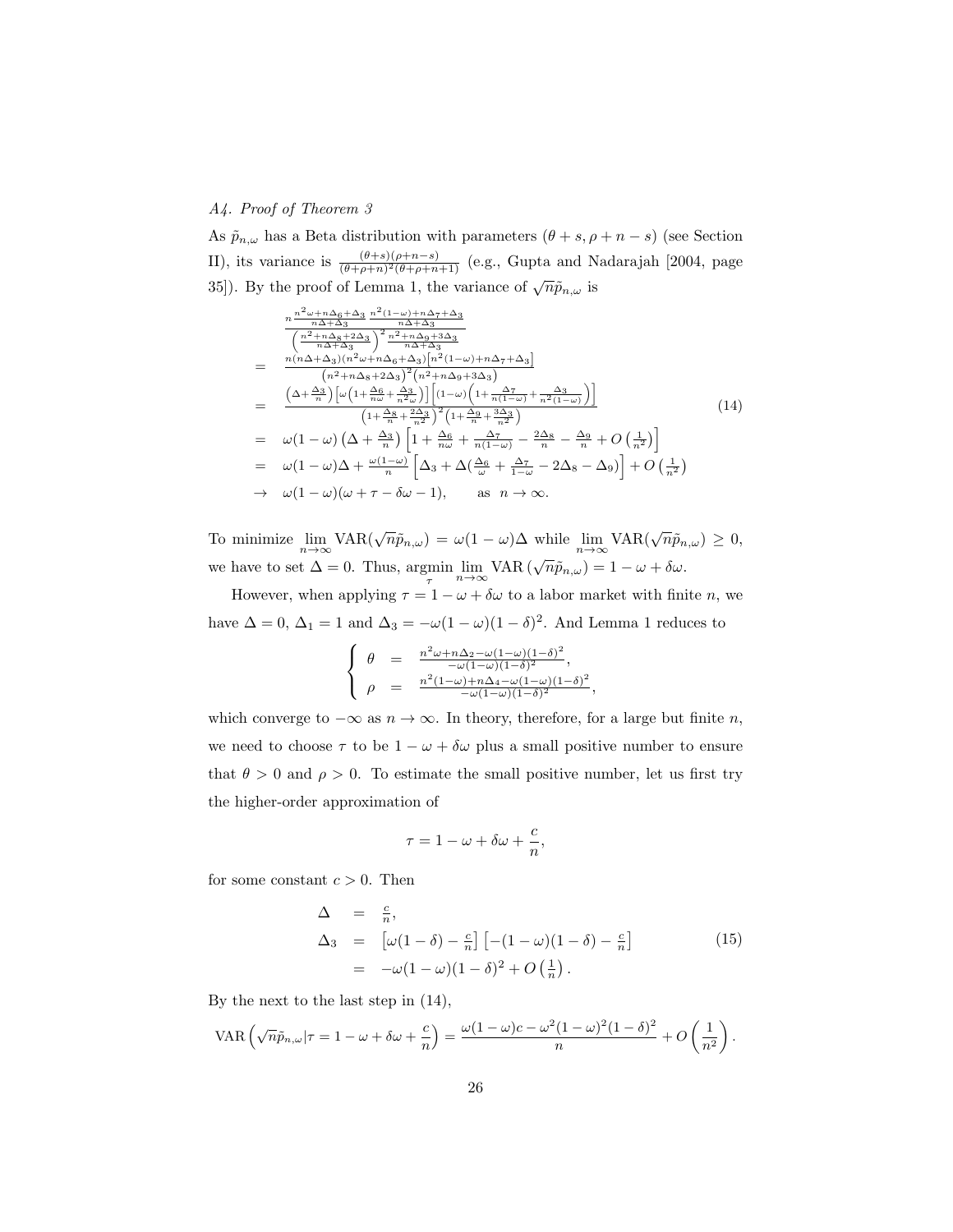To minimize the above variance, we let  $c = \omega(1 - \omega)(1 - \delta)^2$ . Thus,  $\tau =$  $1 - \omega + \delta \omega + \frac{\omega (1 - \omega)(1 - \delta)^2}{n}$  $\frac{\partial (1-\delta)}{\partial n}$  is a higher-order approximation for  $1-\omega+\delta\omega$ . Further high-order approximations, if necessary, could be found similarly.

When  $\tau = 1 - \omega + \delta \omega + \frac{c}{n}$ , let us use (15) to calculate

$$
n\Delta + \Delta_3 = c + \left[\omega(1-\delta) - \frac{c}{n}\right] \left[-(1-\omega)(1-\delta) - \frac{c}{n}\right]
$$
  
= 
$$
\frac{(1-2\omega)(1-\delta)c}{n} + \frac{c^2}{n^2}
$$
 (16)

which is negative when  $\omega > .5$  and  $n \geq \left| \right|$  $\frac{\omega(1-\omega)(1-\delta)}{2}$  $1-2\omega$ . As the numerators of  $\theta$ and  $\rho$  in Lemma 1 are both positive for a large n,  $\theta$  and  $\rho$  are negative when n is large and  $\omega > .5$ .

Let us make another try at  $\tau = 1 - \omega + \delta \omega + \frac{2c}{n}$ . Similar to (16),

$$
n\Delta + \Delta_3 = 2c + \left[\omega(1-\delta) - \frac{2c}{n}\right] \left[-(1-\omega)(1-\delta) - \frac{2c}{n}\right]
$$
  
=  $c + \frac{2(1-2\omega)(1-\delta)c}{n} + \frac{4c^2}{n^2}$ .

In this case, both  $\theta$  and  $\rho$  are larger than  $\frac{1}{n}$  when n is large. Note from the last step of (14) that VAR ( $\sqrt{n}\tilde{p}_{n,\omega}$ ) is an increasing function of  $\tau$  when n is large; thus, the small positive number to be added to  $1 - \omega + \delta \omega$  is between  $\frac{c}{n}$  and  $\frac{2c}{n}$ . In practice, however, as the number is too small for a large *n*, there is no necessity to exactly calculate it and add it to  $1 - \omega + \delta \omega$ .

Let  $\tilde{\tau}_n = \operatorname{argmin}_{\lambda} \text{VAR}(\sqrt{n} \tilde{p}_{n,\omega} | \theta, \rho \ge \frac{1}{n}).$  We add the restriction  $\theta, \rho \ge \frac{1}{n}$ to ensure the existence of  $\tilde{\tau}_n$ . As VAR  $(\sqrt{n}\tilde{p}_{n,\omega})$  is an increasing function of  $\tau$ when *n* is large,  $\tilde{\tau}_n$  is unique and less than  $1 - \omega + \delta \omega + \frac{2c}{n}$  when *n* is large. By (14),

$$
VAR(\sqrt{n}\tilde{p}_{n,\omega}|\tau = \tilde{\tau}_n) = \omega(1-\omega)(\omega + \tilde{\tau}_n - \delta\omega - 1) + O\left(\frac{1}{n}\right).
$$

Finally, we use the relation

$$
0 \leq \text{VAR} \left( \sqrt{n} \tilde{p}_{n,\omega} | \tau = \tilde{\tau}_n \right) \leq \text{VAR} \left( \sqrt{n} \tilde{p}_{n,\omega} | \tau = 1 - \omega + \delta \omega + \frac{2c}{n} \right)
$$

to get

$$
0 \leq \omega(1-\omega)(\omega + \tilde{\tau}_n - \delta\omega - 1) + O\left(\frac{1}{n}\right) \leq O\left(\frac{1}{n}\right).
$$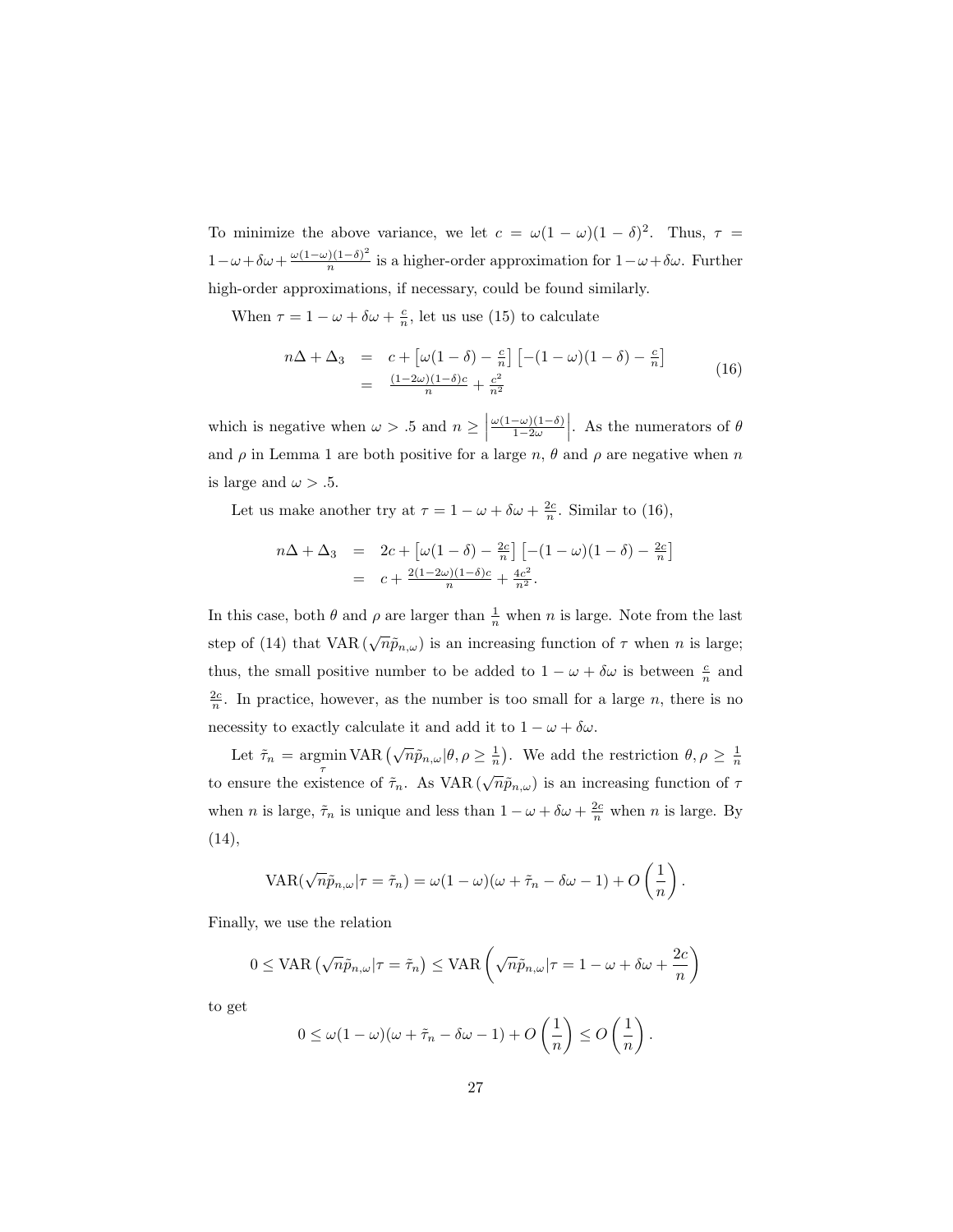Letting  $n \to \infty$  in the above inequality, we get  $\omega(1-\omega)(\omega+\tilde{\tau}_n-\delta\omega-1)=O(\frac{1}{n}),$ i.e.,  $\lim_{n \to \infty} \operatorname*{argmin}_{\tau} \text{VAR} (\sqrt{n} \tilde{p}_{n,\omega} | \theta, \rho \ge \frac{1}{n}) = 1 - \omega + \delta \omega.$ 

# *A5. Proof of Theorem 4*

In this proof, we constantly apply the identities in the proof of Lemma 1. Let  $\mu_n = \frac{\theta + s}{\theta + \rho + n}$  be the mean of  $\tilde{p}_{n,\omega}$ , and let  $\sigma_n^2$  be the variance of  $\tilde{p}_{n,\omega}$ . The lower semivariance of  $\tilde{p}_{n,\omega}$  is calculated as

$$
\sigma_{n-}^2 = \int_0^{\mu_n} (x - \mu_n)^2 \frac{x^{\theta + s - 1} (1 - x)^{\rho + n - s - 1}}{\beta(\theta + s, \rho + n - s)} \mathrm{d}x.
$$

We apply Chebychev's inequality in terms of the lower semivariance (e.g., Berck and Hihn[1982]) to get

$$
\mathbb{P}\left(\tilde{p}_{n,\omega} \leq \mu_n - a_n \sigma_{n-}\right) \leq \frac{1}{a_n^2}, \quad \forall \ a_n > 0.
$$

By the proof of Theorem 3,  $\tilde{p}_{n,\omega}$  has the variance  $\sigma_n^2 = \frac{\omega(1-\omega)\Delta}{n} + O(\frac{1}{n^2})$ . We let  $a_n = \frac{\sqrt{\frac{\omega(1-\omega)\Delta}{n}}}{\sigma_{n-}}$ , then

$$
\mathbb{P}\left(\tilde{p}_{n,\omega} \leq \mu_n - \sqrt{\frac{\omega(1-\omega)\Delta}{n}}\right) \leq \frac{n\sigma_{n-}^2}{\omega(1-\omega)\Delta}.\tag{17}
$$

 $\begin{array}{c} \begin{array}{c} \begin{array}{c} \end{array} \\ \begin{array}{c} \end{array} \end{array} \end{array}$ 

Let  $\kappa_n = \frac{\theta + s - 1}{\theta + \rho + n - 2}$  and  $\varepsilon_n$  be the mode and median of  $\tilde{p}_{n,\omega}$ , respectively. The mode  $\kappa_n$  maximizes the density function  $\frac{x^{\theta+s-1}(1-x)^{\rho+n-s-1}}{\beta(\theta+s,\rho+n-s)}$  $\frac{(1-x)^n}{\beta(\theta+s,\rho+n-s)}, 0 < x < 1.$  As the median lies between the mean and mode, we have

$$
|\mu_n - \varepsilon_n| \leq |\mu_n - \kappa_n| = \left| \frac{\theta + s}{\theta + \rho + n} - \frac{\theta + s - 1}{\theta + \rho + n - 2} \right|
$$
  
= 
$$
\left| \frac{n + \rho - \theta - 2s}{(\theta + \rho + n)(\theta + \rho + n - 2)} \right|
$$
  

$$
\leq \left| \frac{\theta + s}{(\theta + \rho + n)(\theta + \rho + n - 2)} \right| + \left| \frac{n + \rho - s}{(\theta + \rho + n)(\theta + \rho + n - 2)} \right|
$$
  
=  $O(\frac{1}{n}).$ 

In the following lower-bound estimation of  $(17)$ , we use Gamma function, de-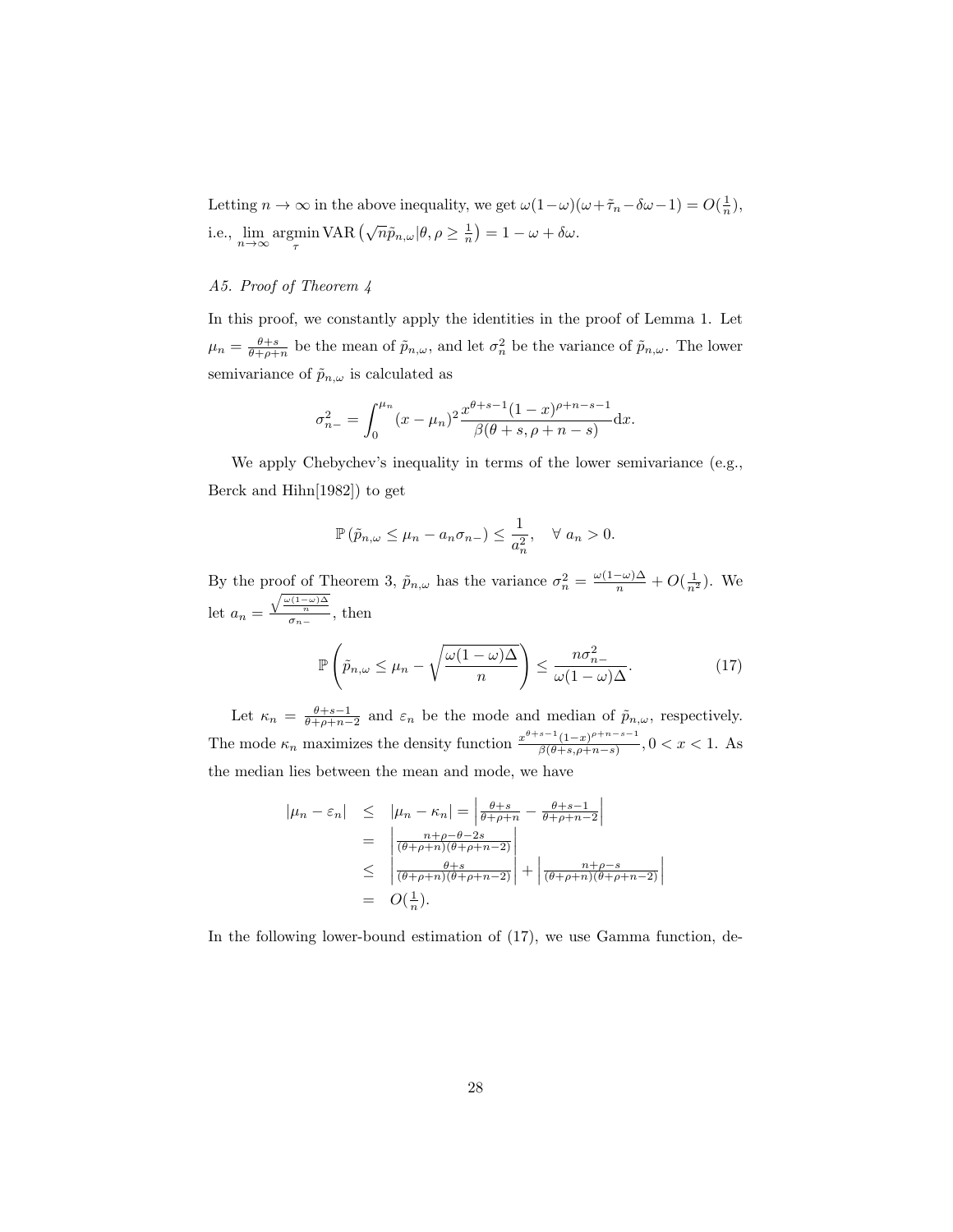noted by  $\Gamma(\cdot)$ , and its Stirling's approximation  $\Gamma(z+1) \approx \sqrt{2\pi z} \left(\frac{z}{e}\right)^z$ .

$$
\mathbb{P}\left(\tilde{p}_{n,\omega} \leq \mu_n - \sqrt{\frac{\omega(1-\omega)\Delta}{n}}\right)
$$
\n
$$
= \mathbb{P}\left(\tilde{p}_{n,\omega} \leq \varepsilon_n\right) - \int_{\mu_n - \sqrt{\frac{\omega(1-\omega)\Delta}{n}}}^{\varepsilon_n} \frac{x^{\theta+s-1}(1-x)^{\rho+n-s-1}}{\beta(\theta+s,\rho+n-s)} dx
$$
\n
$$
\geq \frac{1}{2} - \left|\varepsilon_n - \left(\mu_n - \sqrt{\frac{\omega(1-\omega)\Delta}{n}}\right) \right| \frac{\kappa_n^{\theta+s-1}(1-\kappa_n)^{\rho+n-s-1}}{\beta(\theta+s,\rho+n-s)}
$$
\n
$$
= \frac{1}{2} - \left|\sqrt{\frac{\omega(1-\omega)\Delta}{n}} + O\left(\frac{1}{n}\right)\right| \frac{\left(\frac{\theta+s-1}{\theta+\rho+n-2}\right)^{\theta+s-1}\left(1-\frac{\theta+s-1}{\theta+\rho+n-2}\right)^{\rho+n-s-1}}{\frac{\Gamma(\theta+s)\Gamma(\rho+n-s)}{\Gamma(\theta+\rho+n-1)}}}{\frac{\Gamma(\theta+s)\Gamma(\rho+n-s-1)}{\left(\rho+n-s-1\right)^{\rho+n-s-1}}}
$$
\n
$$
\approx \frac{1}{2} - \sqrt{\frac{\omega(1-\omega)\Delta}{n}} \frac{\frac{e^{\theta+s-1}}{\sqrt{2\pi(\theta+s-1)}} \frac{\frac{e^{\rho+n-1}\Gamma(\theta+s-1)}{\Gamma(\theta+\rho+n-2)} - \frac{e^{\rho+n-2}}{\Gamma(\rho+n-2)}}{\frac{e^{\rho+n-2}}{\rho+n-2}}}{\frac{\rho+n-2}{\rho+n-1}\sqrt{2\pi(\rho+n-2)}}}
$$
\n
$$
= \frac{1}{2} - \sqrt{\frac{\omega(1-\omega)\Delta}{n}} \frac{\frac{e^{\theta+s-1}}{\sqrt{2\pi(\theta+s-1)}\sqrt{2\pi(\rho+n-2)}}}{\sqrt{2\pi(\theta+s-1)(\rho+n-2)}}
$$
\n
$$
\approx \frac{1}{2} - \sqrt{\frac{\omega(1-\omega)\Delta}{n}} \frac{\frac{\Delta}{\sqrt{\Delta}} \frac{\sqrt{\Delta}{\Delta}}}{\sqrt{2\pi \frac{\omega}{\Delta} \frac{n(\Delta-\omega)}{\Delta}}}
$$
\n
$$
= \frac{1}{2} - \frac{1}{\sqrt{2\pi}}.
$$

Finally, we re-write (17) as

$$
\left(\frac{1}{2}-\frac{1}{\sqrt{2\pi}}\right)\omega(1-\omega)\Delta+O\left(\frac{1}{\sqrt{n}}\right)\leq n\sigma_{n-}^2\leq n\sigma_n^2=\omega(1-\omega)\Delta+O\left(\frac{1}{n}\right).
$$

Letting  $n \to \infty$ , we get

$$
\left(\frac{1}{2} - \frac{1}{\sqrt{2\pi}}\right)\omega(1-\omega)\Delta \le \liminf_{n \to \infty} n\sigma_{n-}^2 \le \limsup_{n \to \infty} n\sigma_{n-}^2 \le \omega(1-\omega)\Delta.
$$

Therefore,  $\Delta = 0$  minimizes the limit of lower semivariance of  $\sqrt{n}\tilde{p}_{n,\omega}$ .

We can apply similar arguments to the upper semivariance of  $\sqrt{n}\tilde{p}_{n,\omega}$ .

# *A6. Proof of Theorem 5*

Note that  $\Delta_6 - \omega \Delta_8 = (1 - \tau)(2\omega - 1) + \omega^2(\delta - 1)$ . By the proof of Lemma 1,

$$
\mathbb{E}[\tilde{p}_{n,\omega}] = \frac{\theta+s}{\theta+\rho+n} = \frac{n^2\omega+n\Delta_6+\Delta_3}{n^2+n\Delta_8+2\Delta_3}
$$
  
\n
$$
= \omega + \frac{n(\Delta_6-\omega\Delta_8)+(1-2\omega)\Delta_3}{n^2+n\Delta_8+2\Delta_3}
$$
  
\n
$$
= \omega + \frac{(1-\tau)(2\omega-1)+\omega^2(\delta-1)}{n} + O(\frac{1}{n^2}).
$$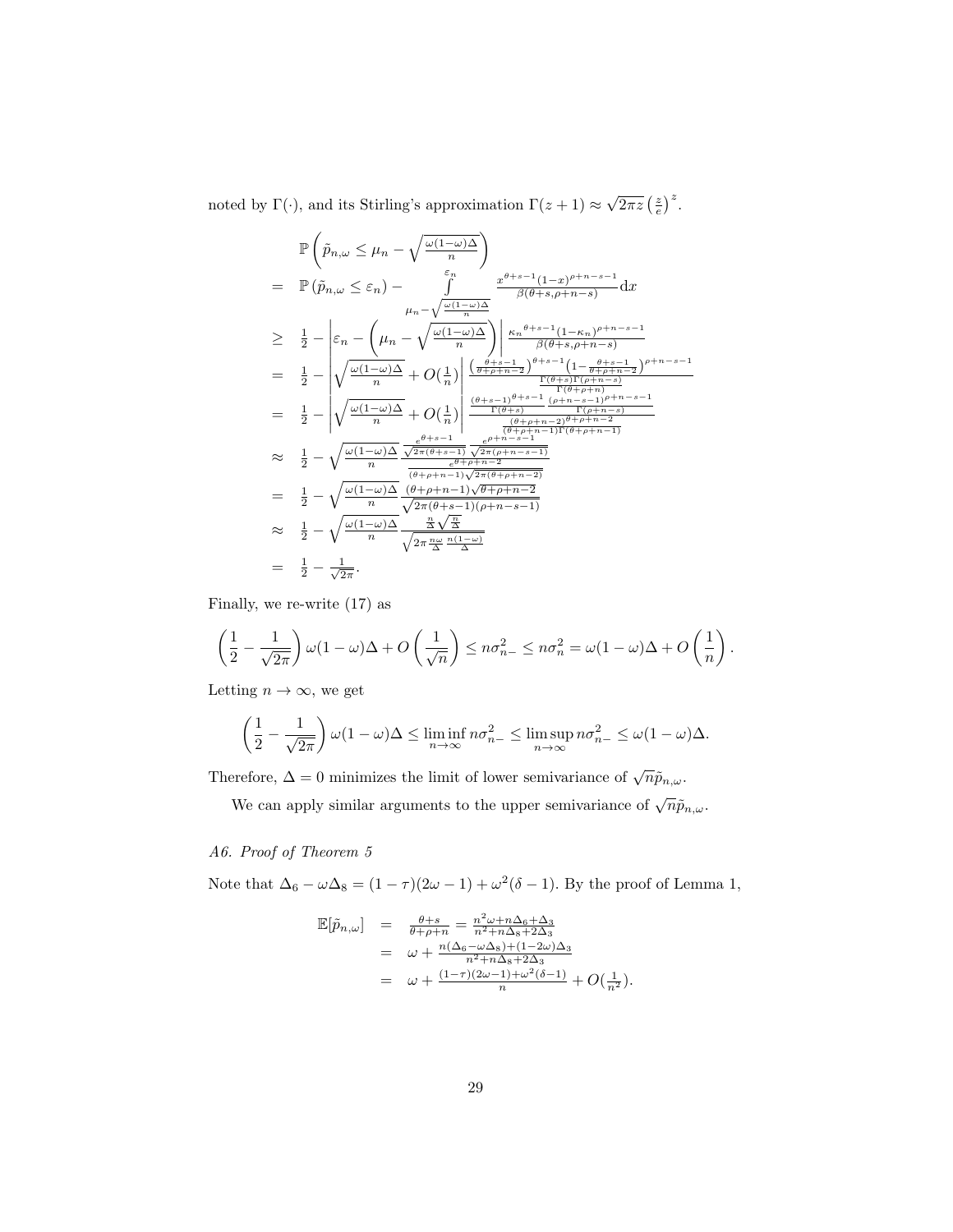The median of  $\tilde{p}_{n,\omega}$  can be approximated by (e.g., Kerman [2011])

$$
\frac{\theta+s-\frac{1}{3}}{\theta+\rho+n-\frac{2}{3}} = \frac{\frac{n^2\omega+n\Delta_6+\Delta_3}{n\Delta+\Delta_3}-\frac{1}{3}\frac{n\Delta+\Delta_3}{n\Delta+\Delta_3}}{\frac{n^2+n\Delta_8+2\Delta_3}{n\Delta+\Delta_3}-\frac{n}{3}\frac{n\Delta+\Delta_3}{n\Delta+\Delta_3}} = \frac{3(n^2\omega+n\Delta_6+\Delta_3)-(n\Delta+\Delta_3)}{3(n^2+n\Delta_8+2\Delta_3)-2(n\Delta+\Delta_3)}
$$
\n
$$
= \frac{3n^2\omega+n(3\Delta_6-\Delta)+2\Delta_3}{3n^2+n(3\Delta_8-2\Delta)+4\Delta_3} = \omega+\frac{n[3\Delta_6-3\omega\Delta_8+(2\omega-1)\Delta]}{3n^2+n(3\Delta_8-2\Delta)+4\Delta_3} + O\left(\frac{1}{n^2}\right)
$$
\n
$$
= \omega+\frac{n[(2\omega-1)[3(1-\tau)+\Delta]+3\omega^2(\delta-1)]}{3n^2+n(3\Delta_8-2\Delta)+4\Delta_3} + O\left(\frac{1}{n^2}\right)
$$
\n
$$
= \omega+\frac{n[2(1-\tau)(2\omega-1)-(\omega+1)\omega(1-\delta)]}{3n^2+n(3\Delta_8-2\Delta)+4\Delta_3} + O\left(\frac{1}{n^2}\right)
$$
\n
$$
= \omega+\frac{2(1-\tau)(2\omega-1)-(\omega+1)\omega(1-\delta)}{3n}
$$
\n
$$
+ O\left(\frac{1}{n^2}\right).
$$

In the above two approximations, both the mean and the median react negatively with an increasing  $\tau$ , when n is finitely large and  $\omega > .5$ . To maximize the mean and median, we thus minimize  $\tau \in (1 - \omega + \delta \omega)$  such that  $\theta > 0$  and  $\rho > 0$ . Particularly, using the proof of Theorem 3, we can make it smaller than  $1 - \omega + \delta \omega + \frac{2c}{n}$  when *n* is large enough, i.e.

$$
\begin{cases}\n1 - \omega + \delta\omega < \text{argmax } \text{MEAN} \left( \tilde{p}_{n,\omega} | \theta, \rho \ge \frac{1}{n} \right) < 1 - \omega + \delta\omega + \frac{2c}{n}, \\
1 - \omega + \delta\omega < \text{argmax } \text{MEDIAN} \left( \tilde{p}_{n,\omega} | \theta, \rho \ge \frac{1}{n} \right) < 1 - \omega + \delta\omega + \frac{2c}{n}.\n\end{cases}
$$

Finally, let  $n \to \infty$  in the above inequalities to get

$$
\begin{cases}\n\lim_{n \to \infty} \operatorname*{argmax}_{\tau} \text{MEAN} \left( \tilde{p}_{n,\omega} | \theta, \rho \ge \frac{1}{n} \right) = 1 - \omega + \delta \omega, \\
\lim_{n \to \infty} \operatorname*{argmax}_{\tau} \text{MEDIAN} \left( \tilde{p}_{n,\omega} | \theta, \rho \ge \frac{1}{n} \right) = 1 - \omega + \delta \omega,\n\end{cases}
$$

for any  $\omega \in (.5,1)$ .

# *A7. Proof of Theorem 6*

When *n* is large,  $\theta, \rho \geq \frac{1}{n}$  implies  $\tau(\omega) \in (1 - \omega + \delta \omega, 1)$ . By the proof of Lemma 1, both  $\theta + s \to \infty$  and  $\rho + n - s \to \infty$  as  $n \to \infty.$  Applying Stirling's formula, Johnson et al. [1995, page 219] derive the following approximation for the ratio of the variance and the squared MAD around the mean:

$$
\lim_{\theta+s\to\infty,\rho+n-s\to\infty} \frac{\left(\mathbb{E}\left[|\tilde{p}_{n,\omega}-\mathbb{E}(\tilde{p}_{n,\omega})|\right]\right)^2}{\text{VAR}(\tilde{p}_{n,\omega})}=\frac{2}{\pi}.
$$

Thus, minimizing the MAD around the mean is equivalent to minimizing the variance of  $\tilde{p}_{n,\omega}$  when n is large. By Theorem 3, we have proved Theorem 6.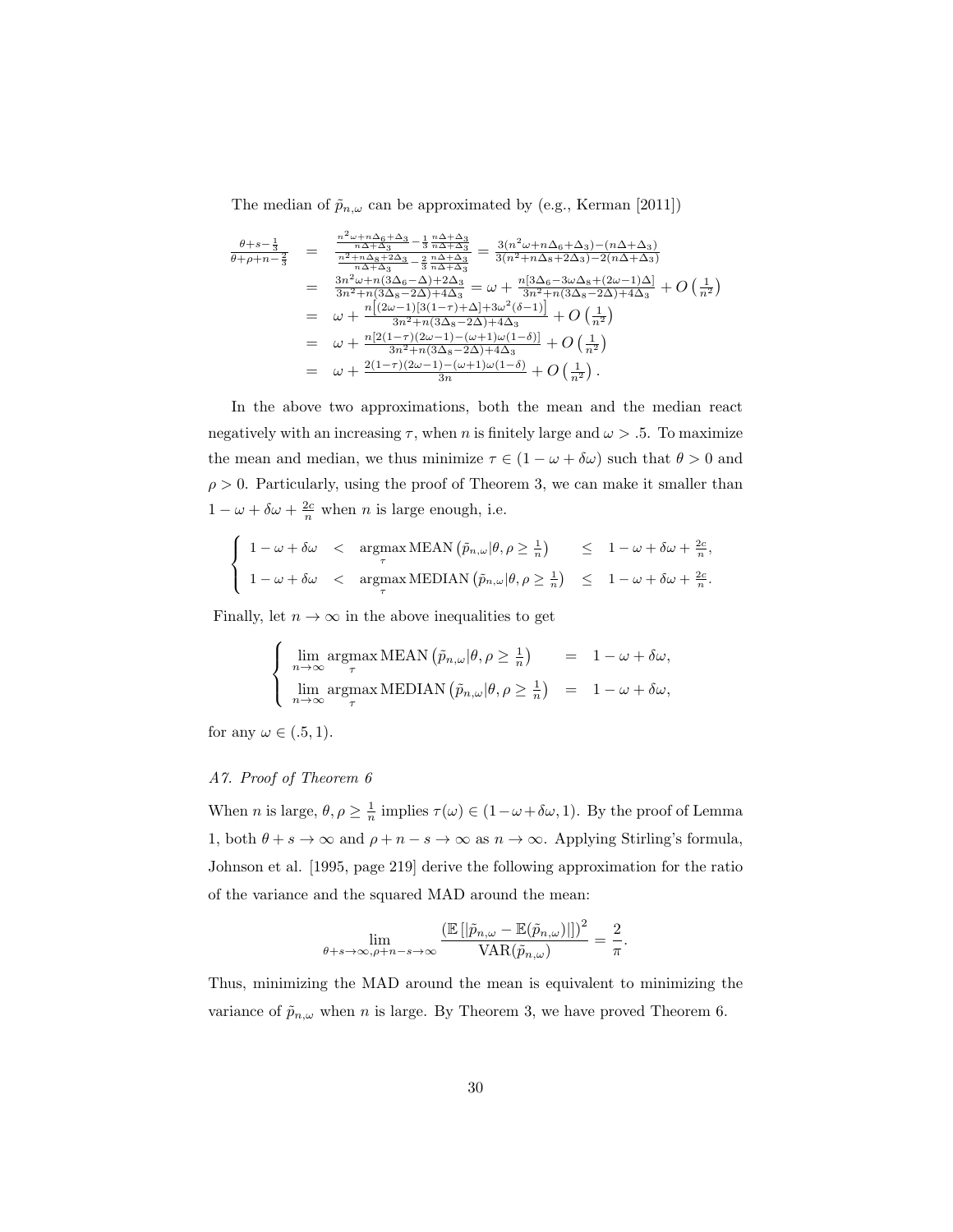# *A8. Proof of Theorem 7*

When *n* is large,  $\theta, \rho \geq \frac{1}{n}$  implies  $\tau(\omega) \in (1 - \omega + \delta \omega, 1)$ . Thus,  $\theta + s \to \infty$ ,  $\rho+n-s\to\infty$  and  $\theta+\rho+n\to\infty$  as  $n\to\infty$ . In this proof, we use  $\frac{\theta+s-\frac{1}{3}}{\theta+\rho+n-\frac{2}{3}}$  to approximate the median, say m, of  $\tilde{p}_{n,\omega}$  (e.g., Kerman [2011]). By (10), (11), and the proof of Lemma 1,

$$
\lim_{n \to \infty} \frac{n \mathbb{E}[|\tilde{p}_{n,\omega}-m|]}{\mathbb{E}[|\tilde{p}_{n,\omega}-\mathbb{E}(\tilde{p}_{n,\omega})|]} = \lim_{n \to \infty} \frac{\frac{2n\left(\frac{\theta+s-\frac{1}{3}}{\theta+\rho+n-\frac{2}{3}}\right)^{\theta+s}\left(1-\frac{\theta+s-\frac{1}{3}}{\theta+\rho+n-\frac{2}{3}}\right)^{\rho+n-s}}{2(\theta+s,\rho+n-\frac{2}{3})(\theta+s,\rho+n-s)}}{\frac{\beta(\theta+s,\rho+n-\frac{2}{3})}{\beta(\theta+s,\rho+n-\frac{2}{3})} + \beta(s-\rho+n-\frac{2}{3})}}{\frac{\beta(\theta+s-\frac{1}{3})}{\theta+\rho+n-\frac{2}{3}}} = \lim_{n \to \infty} \frac{n\left(\frac{\theta+s-\frac{1}{3}}{\theta+\rho+n-\frac{2}{3}}\right)^{\theta+s}\left(\frac{\rho+n-s-\frac{1}{3}}{\theta+\rho+n-\frac{2}{3}}\right)^{\rho+n-s}}{(\theta+\rho+n)(\theta+s)(\rho+s)(\rho+n-s)\rho+n-s}}{\frac{\beta(\theta+s-\frac{1}{3})}{\theta+\rho+n-\frac{2}{3}}} = \lim_{n \to \infty} \frac{n\left(\frac{\theta+s-\frac{1}{3}}{\theta+s-\frac{2}{3}}\right)^{\theta+s}\left(\frac{\rho+n-s-\frac{1}{3}}{\rho+n-\frac{2}{3}}\right)^{\rho+n-s}}{(\theta+\rho+n)\left(\frac{\theta+\rho+n-\frac{2}{3}}{\theta+\rho+n-\frac{2}{3}}\right)^{\theta+\rho+n}} = \frac{\lim_{n \to \infty} (1-\frac{1}{3(\rho+n-\frac{2}{3})})^{\rho+n-s}}{\lim_{n \to \infty} \frac{\theta+\rho+n}{n}} \lim_{\theta+\rho+n\to\infty} (1-\frac{2}{3(\rho+n-\frac{2}{3})})^{\theta+\rho+n}} = \frac{\Delta e^{-\frac{1}{3}}e^{-\frac{1}{3}}}{e^{-\frac{2}{3}}} = \Delta.
$$

By the proof of Theorem 6,

$$
\lim_{n \to \infty} \frac{\left(\mathbb{E}\left[n^{\frac{3}{2}}|\tilde{p}_{n,\omega} - m|\right]\right)^2}{\text{VAR}(\sqrt{n}\tilde{p}_{n,\omega})} = \lim_{n \to \infty} \frac{(n\mathbb{E}[|\tilde{p}_{n,\omega} - m|])^2}{(\mathbb{E}[|\tilde{p}_{n,\omega} - \mathbb{E}(\tilde{p}_{n,\omega})|])^2} \frac{(\mathbb{E}[|\tilde{p}_{n,\omega} - \mathbb{E}(\tilde{p}_{n,\omega})|])^2}{\text{VAR}(\tilde{p}_{n,\omega})} = \frac{2\Delta^2}{\pi}
$$

.

Therefore, by the proof of Theorem 3,

$$
\lim_{n \to \infty} \left( \mathbb{E} \left[ n^{\frac{3}{2}} |\tilde{p}_{n,\omega} - m| \right] \right)^2 = \frac{2\Delta^2}{\pi} \lim_{n \to \infty} \text{VAR}(\sqrt{n} \tilde{p}_{n,\omega}) = \frac{2\omega (1 - \omega)\Delta^3}{\pi}.
$$

The above limit is non-negative and has a minimum value at  $\Delta = 0$ .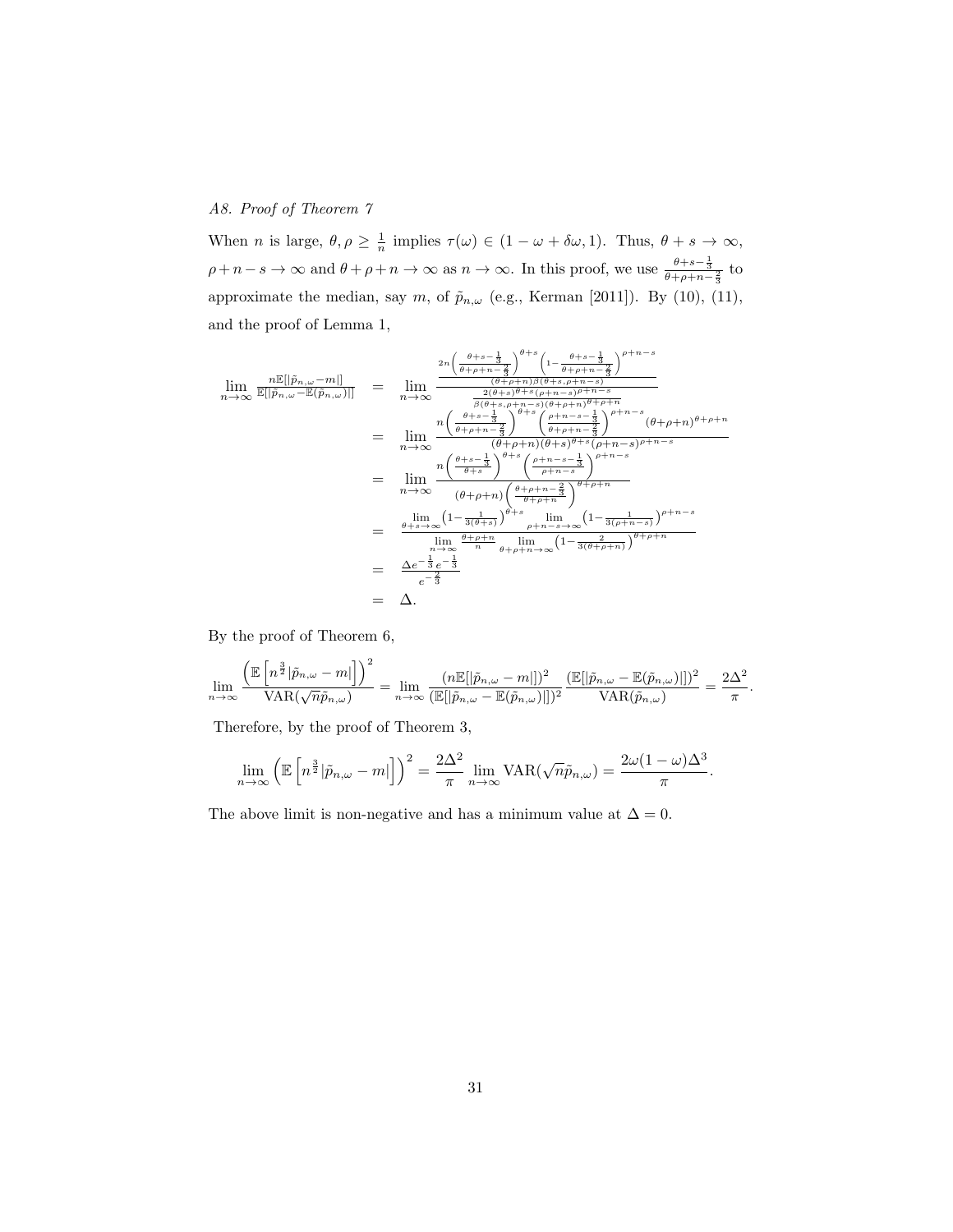# *A9. Proof of Theorem 8*

For any  $i, j \in N$  and  $i \neq j$ , if i uniformly outperforms j and they have equal employment opportunity, then

$$
\gamma_j[v] = \sum_{T \subseteq N:j \in T} \mathbb{P}(\mathbf{S} = T)[v(T) - v(T \setminus \overline{j})]
$$
\n
$$
= \sum_{T \subseteq N:j \in T} \mathbb{P}(\mathbf{S} = T)[v(T) - v(T \setminus \overline{j})]
$$
\n
$$
+ \sum_{T \subseteq N:j \in T,i \notin T} \mathbb{P}(\mathbf{S} = T)[v(T) - v(T \setminus \overline{j})]
$$
\n
$$
\leq \sum_{T \subseteq N:j \in T,i \notin T} \mathbb{P}(\mathbf{S} = T)[v(T) - v(T \setminus \overline{i})]
$$
\n
$$
+ \sum_{T \subseteq N:j \in T,i \in T} \mathbb{P}(\mathbf{S} = T)[v(T) - v(T \setminus \overline{j})]
$$
\n
$$
= \frac{z = T \setminus \overline{j}}{\sum_{T \subseteq N:j \in T,i \in T} \mathbb{P}(\mathbf{S} = T)[v(T) - v(T \setminus \overline{i})]}
$$
\n
$$
+ \sum_{Z \subseteq N:j \notin Z,i \notin Z} \mathbb{P}(\mathbf{S} = Z \cup \overline{j})[v(Z \cup \overline{j}) - v(Z)]
$$
\n
$$
+ \sum_{T \subseteq N:j \in T,i \in T} \mathbb{P}(\mathbf{S} = T)[v(T) - v(T \setminus \overline{i})]
$$
\n
$$
+ \sum_{Z \subseteq N:j \notin Z,i \notin Z} \mathbb{P}(\mathbf{S} = Z \cup \overline{i})[v(Z \cup \overline{i}) - v(Z)]
$$
\n
$$
= \sum_{T \subseteq N:j \in T,i \in T} \mathbb{P}(\mathbf{S} = T)[v(T) - v(T \setminus \overline{i})]
$$
\n
$$
= \sum_{T \subseteq N:i \in T} \mathbb{P}(\mathbf{S} = T)[v(T) - v(T \setminus \overline{i})]
$$
\n
$$
= \sum_{T \subseteq N:i \in T} \mathbb{P}(\mathbf{S} = T)[v(T) - v(T \setminus \overline{i})]
$$
\n
$$
= \gamma_i[v].
$$

The Beta-Binomial distribution and (3) are not required in the proof. Also, the equality of employment opportunity is not required for other players in  $N$ , except that  $\mathbb{P}(\mathbf{S} = Z \cup \overline{i}) = \mathbb{P}(\mathbf{S} = Z \cup \overline{j})$  for any  $Z \subseteq N \setminus \overline{i} \setminus \overline{j}$ . This identity means  $i$  and  $j$  have equal chance to be hired by  $Z$ , when both are unemployed.

Similar arguments can be used to prove  $\lambda_j[v] \leq \lambda_i[v]$ . In this case, we use the identity  $\mathbb{P}(\mathbf{S} = Z \setminus \overline{i}) = \mathbb{P}(\mathbf{S} = Z \setminus \overline{j})$  for any  $Z \subseteq N$  such that  $i, j \in Z$ . This identity implies both  $i$  and  $j$  have equal opportunity to be laid off from  $Z$ , when both are employed in Z.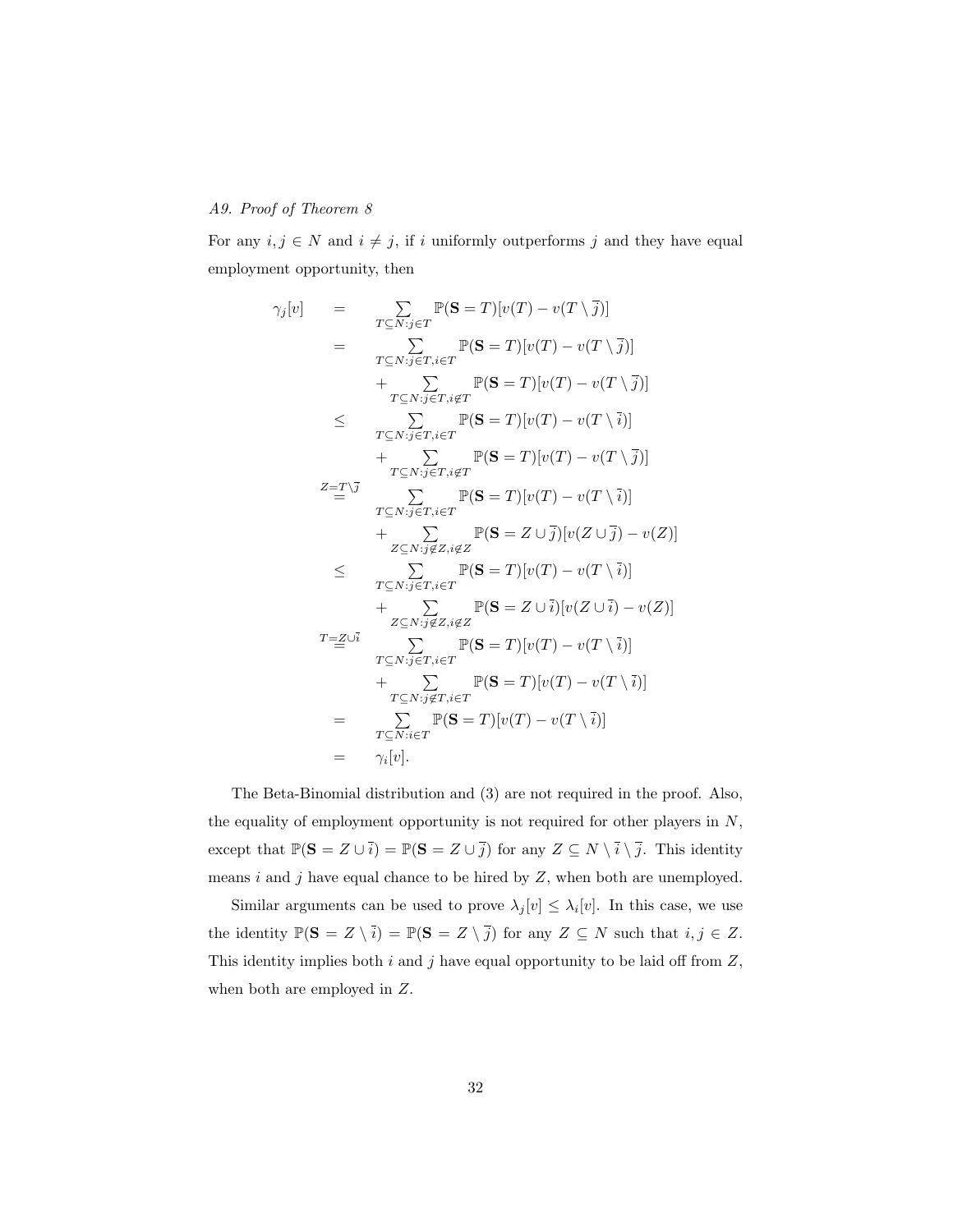# *A10. Proof of Theorem 9*

When the employed individuals are symmetric in  $v$ , Theorem 8 claims that each employed person receives  $\frac{(1-\tau)v(S)}{|S|}$  as his employment benefits. Similarly, any unemployed person receives  $\frac{(\tau - \delta)v(\mathbf{S})}{n-|\mathbf{S}|}$  as his unemployment welfare.

Finally,

$$
\frac{(1-\tau)v(\mathbf{S})}{|\mathbf{S}|} = \frac{(\tau-\delta)v(\mathbf{S})}{n-|\mathbf{S}|}
$$

is equivalent to

$$
\frac{(1-\tau)}{\omega} = \frac{(\tau-\delta)}{1-\omega},
$$

which itself is equivalent to

$$
\tau=1-\omega+\delta\omega.
$$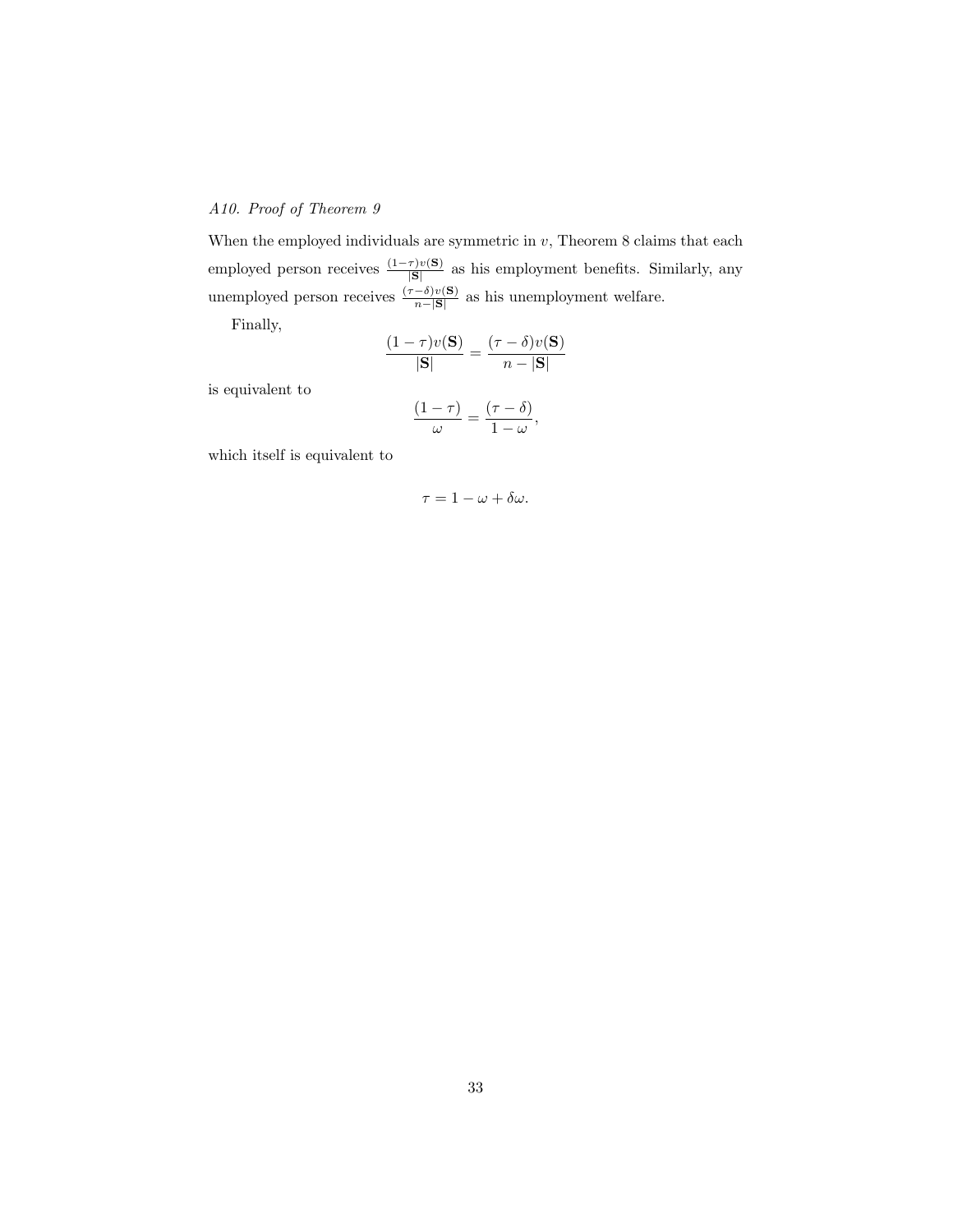#### REFERENCES

Acemoglu, Daron, and Robert Shimer, "Productivity Gains From Unemployment Insurance," European Economic Review, 44(2000), 1195-1224.

Berck, Peter, and Jairus M. Hihn, "Using the Semivariance to Estimate Safety-First Rules," American Journal of Agricultural Economics, 64(1982), 298-300.

Olivier Blanchard, "The Economics of Unemployment: Shocks, Institutions, and Interactions," mimeo, 2000.

Devicienti, Francesco, "Shapley-Value Decomposition of Changes in Wage Distributions: a Note," Journal of Economic Inequality, 8(2010), 35-45.

Fleurbaey, Marc, and Francois Maniquet, "Fair Income Tax," Review of Economic Studies, 73(2006), 55-83.

Friedman, Milton, and Rose Friedman, Free to Choose: A Personal Statement. (Mariner Books, 1990).

Giorgi, Giovanni M., and Alessio Guandalini, "Decomposing the Bonferroni Inequality Index by Subgroups: Shapley Value and Balance of Inequality," Econometrics, 6(2018), 18

Gupta, Arjun K., and Saralees Nadarajah, ed., Handbook of Beta Distribution and Its Applications. (CRC Press, 2004).

Hu, Xingwei, "Value of Loss in n-Person Games," UCLA Computational and Applied Mathematics Reports 02-53, 2002.

−− "An Asymmetric Shapley-Shubik Power Index," International Journal of Game Theory, 34(2006), 229-240.

−− "A Theory of Dichotomous Valuation with Application to Variable Selection," arXiv:1808.00131, 2018.

Johnson, Norman L., Samuel Kotz, and N. Balakrishnan, Continuous Univariate Distributions Vol. 2, 2nd ed. (Wiley, 1995).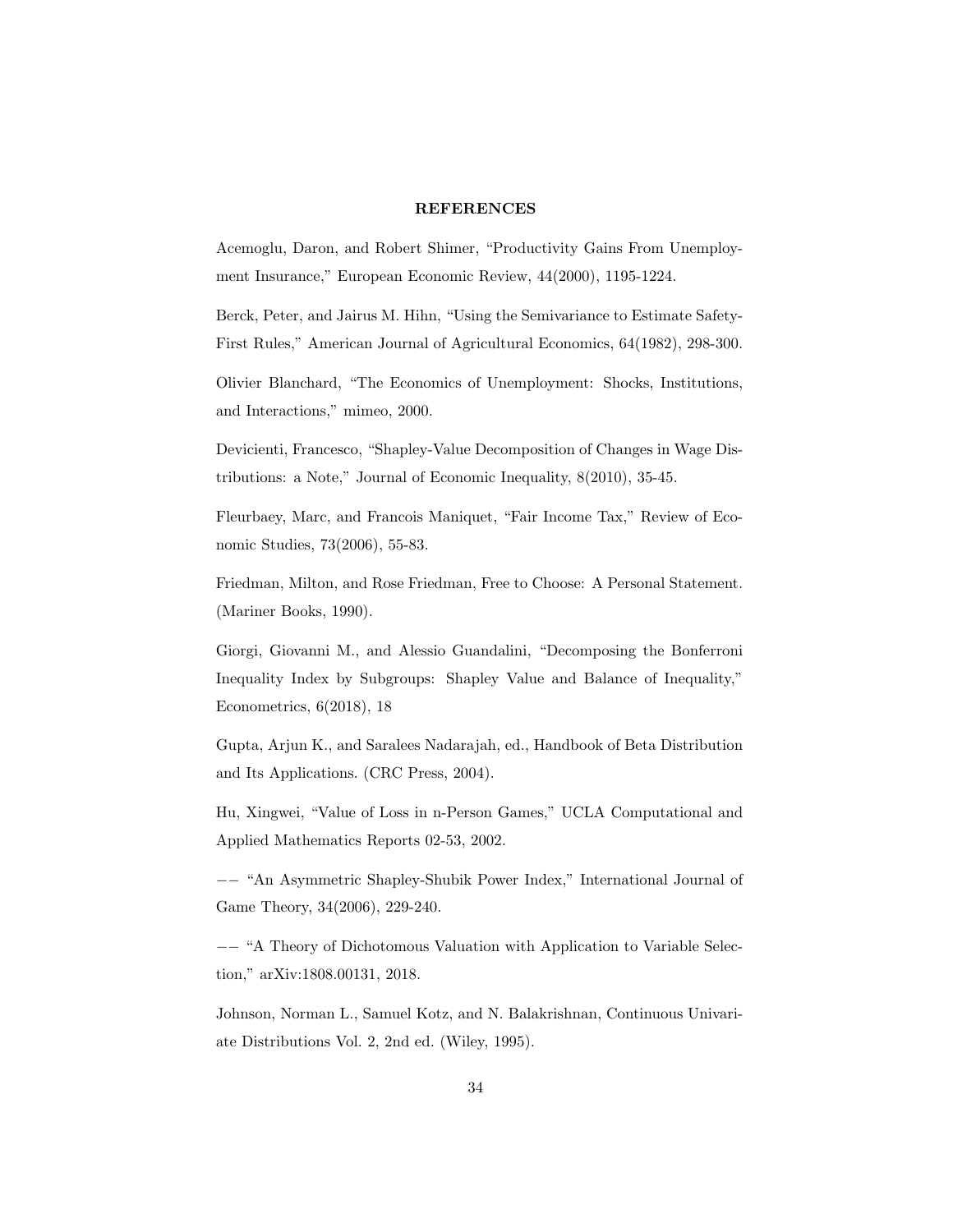Kerman, Jouni, "A Closed-Form Approximation For the Median of the Beta Distribution," arXiv:1111.0433v1, 2011.

Kornhauser, Marjorie E., "Equality, Liberty, and a Fair Income Tax," Fordham Urban Law Journal, 23(1995), 607-661.

Krawczyk, Przemyslaw, and Tadeusz Platkowski, "Shapley Value Redistribution of Social Wealth Fosters Cooperation in Social Dilemmas," Physica A: Statistical Mechanics and its Applications, 492(2018), 2111-2122

Magill, Michael J.P., and Martine Quinzii, Theory of Incomplete Markets, Vol. I. (Cambridge, MA: MIT Press, 1996).

Moulin, Herve, Fair Division and Collective Welfare. (Cambridge, MA: MIT Press, 2004).

Pissarides, Christopher A., "Loss of Skill During Unemployment and the Persistence of Employment Shocks," Quarterly Journal of Economics, 107(1992), 1371-1391.

Rawls, John, A Theory of Justice, 2nd ed. (Cambridge, MA: Harvard University Press, 1999).

Roemer, John E., Equality of Opportunity. (Cambridge, MA: Harvard University Press, 1998).

Shapley, Lloyd S., "A Value for n-Person Games," In Annals of Mathematics Studies Vol. 28, H.W. Kuhn and A.W. Tucker eds. (Princeton, NJ: Princeton University Press, 1953).

Shapley, Lloyd S., "Simple Games: An Outline of the Descriptive Theory," Behavioral Science, 7(1962), 59-66.